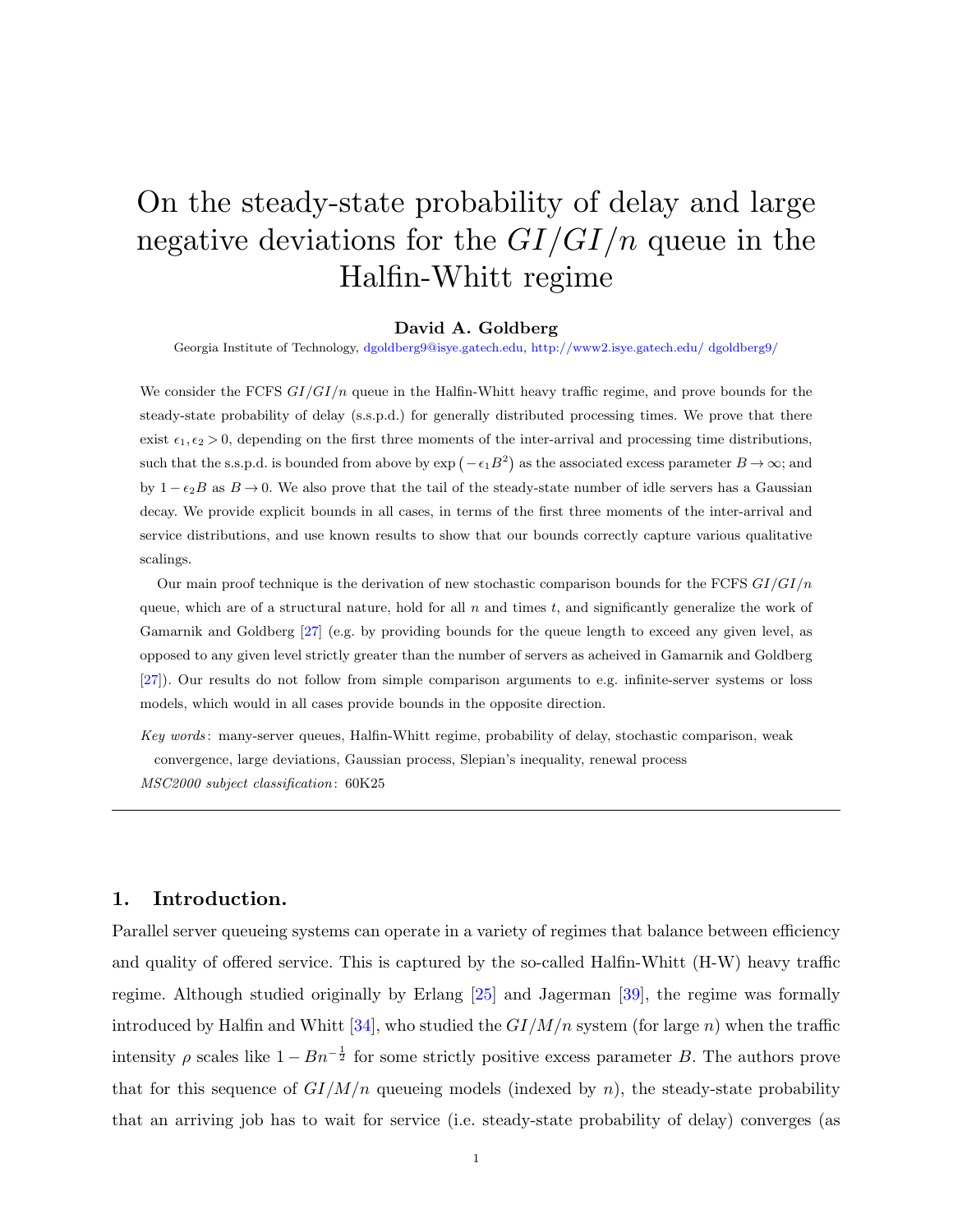$n \to \infty$ ) to a function of *B* (independent of *n*), which they explicitly compute. This limiting probability converges to 0 as  $B \to \infty$  (low-utilization regime), converges to 1 as  $B \to 0$  (high-utilization regime), and decreases monotonically from 1 to 0 as *B* increases from 0 to  $\infty$ , thus nicely quantifying the trade-off between server utilization and quality of service (as measured by s.s.p.d.). Analogous explicit formulas have been found for the case in which processing times are a mixture of an exponential distribution and a point mass at 0 (i.e. *H<sup>∗</sup>* <sup>2</sup> distributed) by Whitt [[66](#page-48-0)]; and for the case of deterministic processing times by Jelenkovic et al. [[41\]](#page-47-2) (and Hurvich and Reed [[37\]](#page-47-3) in the presence of heavy-tailed inter-arrivals). For the case of exponentially distributed processing times, these results have also been extended to allow for abandonments, see Garnett et al. [[30](#page-47-4)] and Mandelbaum and Zeltyn [[50](#page-48-1)].

However, much less is known for more general processing time distributions. This is particularly unfortunate, as it is believed that in many of the major application domains of the H-W regime, processing times have more general distributions (e.g. log-normal), see Brown et al. [[10\]](#page-45-0). In this more general setting, the main known results with regards to (w.r.t.) the s.s.p.d. can be summarized as follows. For processing times with finite support, Gamarnik and Momcilovic [[28\]](#page-46-2) give an implicit description (in terms of a certain Markov chain) of the limiting s.s.p.d in the H-W regime (also proving that this limit exists), and show that this probability lies strictly in  $(0, 1)$ . Whitt  $[65]$  $[65]$ gives several heuristic approximations for this limiting s.s.p.d. for generally distributed processing times, which he verifies numerically. Dai et al. [[17\]](#page-46-3) prove the validity of a certain diffusion approximation for the steady-state number in system for the case of phase-type processing times with abandonments, and the work of Dai and He [\[15](#page-46-4)] provides numerical algorithms for evaluating the associated probabilities.

A similar situation exists for questions related to the large deviations (l.d.) properties of the steady-state number of *idle* servers in the H-W regime. Indeed, the settings in which this limiting l.d. behavior is precisely understood coincide exactly with the settings in which the limiting s.s.p.d. can be computed explicitly, as described above. Furthermore, very little is known about even the qualitative behavior / crude asymptotic scaling of either quantity. However, even from the special cases of  $GI/H_2^*/n$  and  $GI/D/n$  queues for which the relevant limits can be computed in closed form, some interesting patterns emerge. We now briefly describe these patterns heuristically before introducing all relevant model details, as a more complete discussion follows in Section [8.](#page-27-0) Let  $p_B$ denote the limiting s.s.p.d. when the excess parameter is  $B$ , and  $F_{\text{idle},B}(x)$  denote the limiting steady-state probability of seeing more than *xn* 1 <sup>2</sup> idle servers in the *n*th system under the H-W scaling, where the particular inter-arrival and processing time distributions are to be inferred from context (and for the moment restricting to inter-arrival and processing time distributions for which these limits are known to exist). Note that as  $B \to 0$ , one would expect  $p_B$  to converge to 1, since as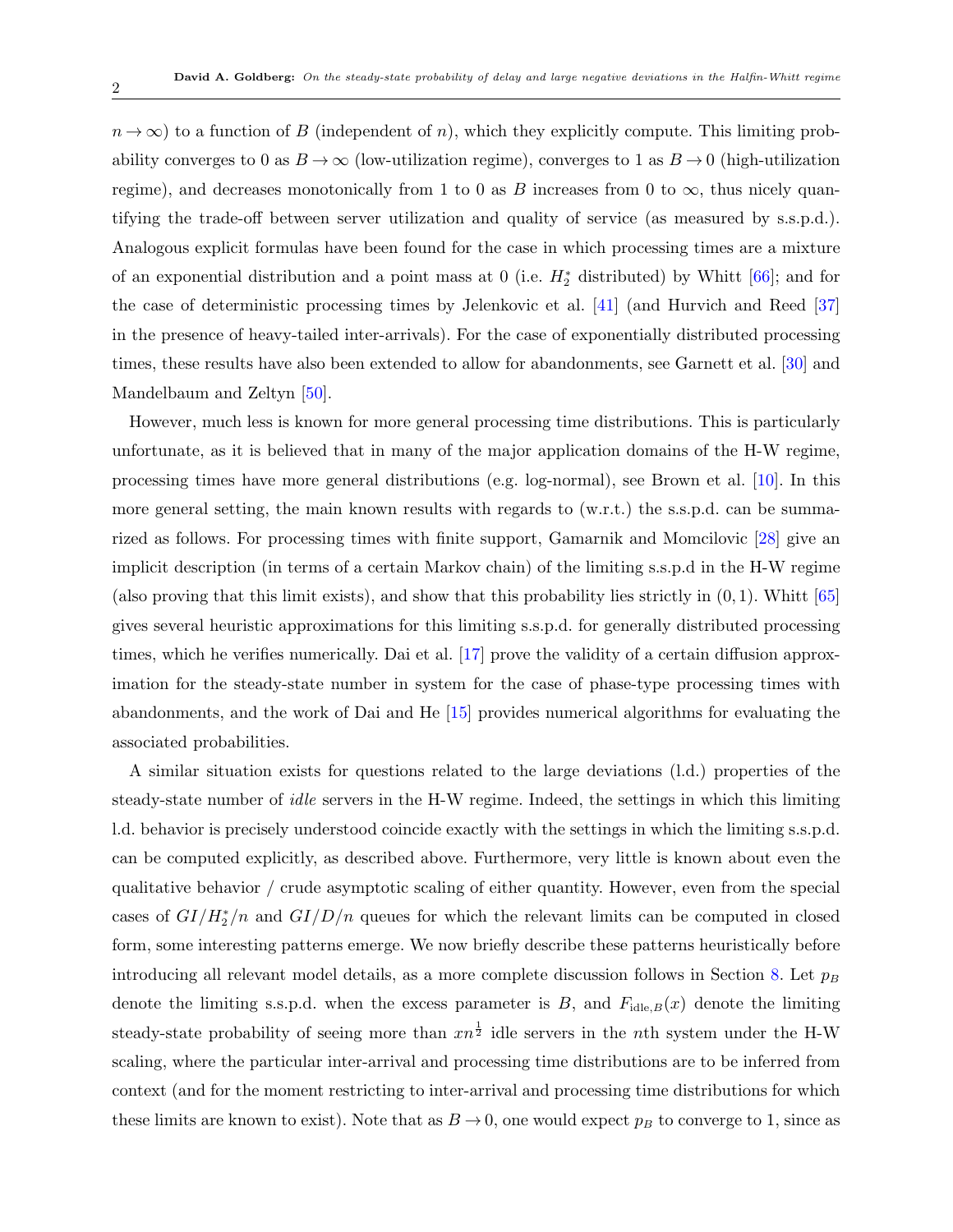$B\to 0$  the system becomes more overloaded. Similarly, as  $B\to\infty$ , one would expect  $p_B$  to converge to 0. We have already asserted that Halfin and Whitt [[34\]](#page-47-1) proved this for the case of exponentially distributed processing times. However, one can ask *how quickly* these quantities approach 1 as  $B \to 0$ , and 0 as  $B \to \infty$ . Such qualitative information would provide valuable insight into the s.s.p.d. in the H-W regime, beyond the initial insight of Halfin and Whitt that the correct limits should be 1 and 0. We believe such insight to be especially relevant for queues in the H-W regime, since one of the primary motivating features of the H-W regime was that the s.s.p.d. should have a non-trivial limit as  $n \to \infty$ .

<span id="page-2-0"></span>Then the work of Halfin and Whitt [\[34](#page-47-1)], Whitt [\[66](#page-48-0)], and Jelenkovic et al. [[41\]](#page-47-2) imply the following.

**Observation 1** *When the processing times are exponentially distributed, H<sup>∗</sup>* 2 *, or deterministic, and the inter-arrival distribution has finite third moment, there exist strictly positive finite constants*  $\epsilon_1, \epsilon_2, \epsilon_3$ , depending only on the inter-arrival and processing time distributions (but not B or n), *such that (s.t.):*

- <span id="page-2-1"></span> $(i)$  lim<sub>*B*→∞</sub>  $B^{-2}$  log( $p_B$ ) = − $\epsilon_1$ *,*
- <span id="page-2-2"></span> $(iii)$   $\lim_{B\to 0} B^{-1}(1-p_B) = \epsilon_2$ ,
- <span id="page-2-3"></span> $(iii)$   $\lim_{x \to \infty} x^{-2} \log (F_{idle, B}(x)) = -\epsilon_3$ .

*Intuitively, this implies that*  $p_B$  *behaves (roughly) like*  $\exp(-\epsilon_1 B^2)$  *as*  $B \uparrow \infty$ *, and*  $1 - \epsilon_2 B$  *as*  $B \downarrow 0$ *; and that*  $F_{idle,B}(x)$  *behaves like*  $\exp(-\epsilon_3 x^2)$  *as*  $x \uparrow \infty$ *.* 

<span id="page-2-4"></span>As previously mentioned, it is believed that for the relevant systems which arise in practice, the service time distributions are in fact closer to a log-normal distribution, see Brown et al. [[10\]](#page-45-0). In this paper, we thus set out to answer the following question.

#### **Question 1** *To what extent do the scalings suggested by Observation [1](#page-2-0) hold in general?*

We note that the scal[i](#page-2-1)ng of (i) and [\(ii](#page-2-2)) represent "limits within limits", where letting  $B \to 0$  is moving the H-W scaling "closer" to the classical heavy-traffic scaling in which  $\rho$  scales like  $1 - \frac{c}{n}$ *n* for some  $c > 0$  as  $n \to \infty$ , while letting  $B \to \infty$  is moving the H-W scaling closer to the classical heavy-traffic scaling in which  $\rho$  is bounded away from 1 as  $n \to \infty$ , and we refer the reader to Halfin and Whitt [[34\]](#page-47-1) for a more detailed discussion. We note that the regime in which  $B \to 0$  has been explicitly discussed in the context of *GI/D/n* queues by Jelenkovic et al. [\[41](#page-47-2)], Janssen and Van Leeuwaarden [\[40](#page-47-5)], and Hurvich and Reed [\[37](#page-47-3)]. This setting is also related to the question of whether various quantities are differentiable w.r.t. the drift parameter, see Dieker and Gao [[21\]](#page-46-5) and Lipshutz and Ramanan [[46\]](#page-47-6). We further note that if one wishes to bound the s.s.p.d. from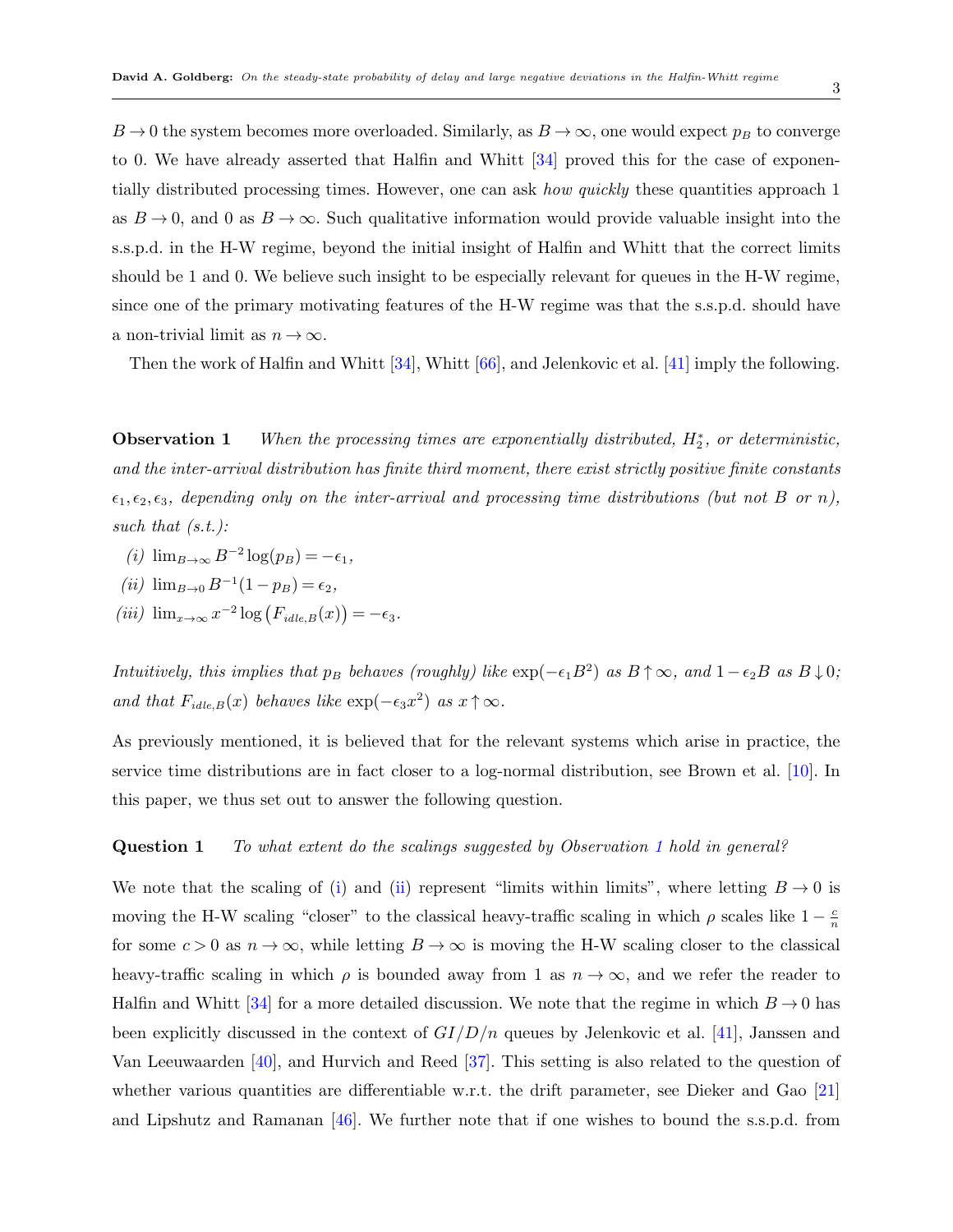below, or the number of idle servers from above (as done by Gamarnik and Stolyar [[29\]](#page-46-6) Theorem 4.(i), and Lemmas 5 and 10), one can derive non-trivial bounds in the H-W regime by comparing the true system to an appropriate infinite-server queue, even for the case of generally distributed processing times, and we include a more complete discussion in Section [8.](#page-27-0) However, it seems that no similarly straightforward comparison yields meaningful bounds in the other direction, i.e. upper bounds on the s.s.p.d. and lower bounds on the number of idle servers, in the H.W. regime. In this paper, we will focus on exactly these settings where such arguments seem to break down.

We now briefly review the more general question of when the limits  $p_B$  and  $F_{\text{idle},B}(x)$  are known to exist (for any fixed  $B, x$ ), i.e. when the appropriately scaled sequence of queues under the H-W scaling has a weak limit, irregardless of the more subtle question of whether those limits themselves satisfy ([i](#page-2-1)) - [\(iii\)](#page-2-3) as one varies *B* and *x*. As previously discussed, the relevant weak limits are proven to exist, and actually computed explicitly, for the case of exponentially distributed processing times by Halfin and Whitt [\[34](#page-47-1)], *H<sup>∗</sup>* <sup>2</sup> processing times by Whitt [\[66](#page-48-0)], and deterministic processing times by Jelenkovic et al. [\[41](#page-47-2)]. Similar, albeit often less explicit, weak convergence results under the H-W scaling were subsequently obtained for more general multi-server systems by Puhalski and Reiman [\[55](#page-48-3)], Mandelbaum and Momcilovic [[48\]](#page-47-7), Gamarnik and Momcilovic [[28](#page-46-2)], Gamarnik and Stolyar [[29\]](#page-46-6), Kaspi and Ramanan [\[43](#page-47-8)], Reed [[57\]](#page-48-4), and Puhalski and Reed [[56\]](#page-48-5). Many of these results have also been extended to the setting of abandonments by Mandelbaum and Momčilović [[49\]](#page-48-6), Dai et al. [[16\]](#page-46-7), Reed and Tezcan [\[58](#page-48-7)], Huang et al. [\[36](#page-47-9)], Dai et al. [[17\]](#page-46-3), Kang and Ramanan [[42\]](#page-47-10), Weerasinghe [[62\]](#page-48-8), Dai et al. [[18\]](#page-46-8), and we refer the interested reader to the surveys of Dai and He [[14\]](#page-46-9) and Ward [[61\]](#page-48-9). Using Stein's method, several recent papers have also provided explicit bounds on the associated rate of weak convergence, see Gurvich [[33\]](#page-47-11), Braverman and Dai [[8](#page-45-1)], and Braverman and Dai [\[9\]](#page-45-2).

Unfortunately, as the theory of weak convergence generally relies heavily on the assumption of compact time intervals, the most general of these results hold only in the transient regime. Indeed, the only settings in which the relevant sequence of normalized steady-state queue-length distributions have also been shown to have a weak limit are subsumed by the settings in which the processing time distribution either has finite support, or is of phase-type. Although any distribution can be approximated to within any accuracy by either of these families, it is not known how the quality of such an approximation behaves under the H-W scaling. We note that recent work on the so-called s.p.d.e. approach has made considerable progress towards proving existence of the relevant weak limits in much greater generality, see Aghajani and Ramanan [[4](#page-45-3)] and Aghajani and Ramanan [[5](#page-45-4)]. However, it is important to point out that the resulting limiting processes seem to have a complicated behavior (see Puhalski and Reed [[56](#page-48-5)], Dieker and Gao [\[22](#page-46-10)], Aghajani and Ramanan [[4](#page-45-3)]), and it is not clear how to implement a direct analysis of these processes to tackle Question [1.](#page-2-4)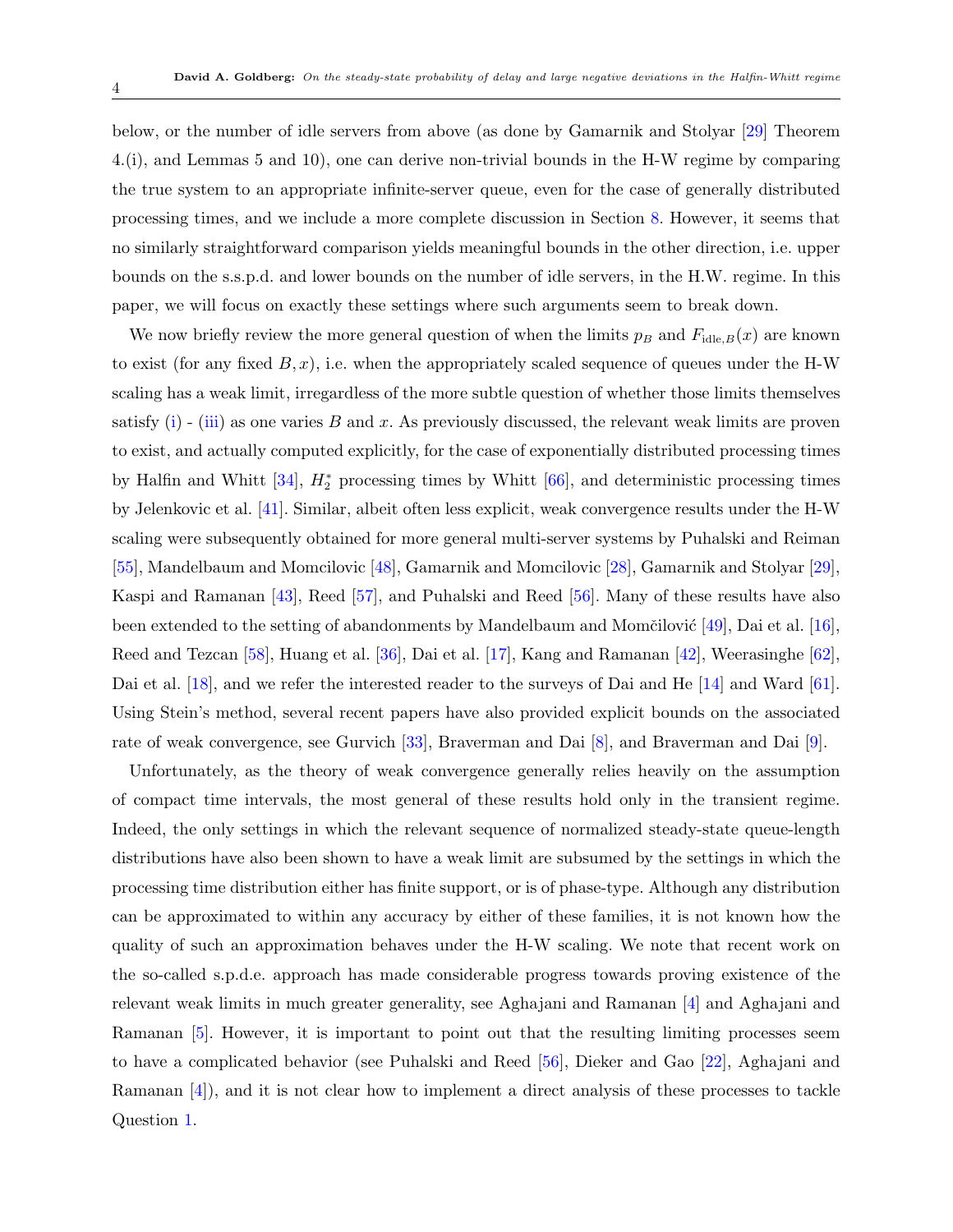5

**Observation 2** *In spite of the extensive body of work on queues in the H-W regime, the answer to Question [1](#page-2-4) is unknown beyond the cases of exponentially distributed, H<sup>∗</sup>* 2 *, and deterministic processing times.*

Recently, Gamarnik and Goldberg [[27\]](#page-46-0) developed a novel stochastic comparison framework to address some of the issues faced by previous techniques, namely the difficulty of proving results in the steady-state, and the non-explicit descriptions of relevant limits. In that work, the authors analyzed the steady-state *GI/GI/n* queue by comparing to a "modified system" in which all servers are kept busy at all times by adding "artificial arrivals" to the system whenever a server would otherwise have gone idle. They showed that the steady-state distribution of this modified system has a very simple representation as the supremum of a certain one-dimensional random walk. Using these techniques, they proved tightness of the relevant sequence of normalized steady-state measures, and computed the limiting large deviation behavior for the number of jobs waiting in queue, under quite general assumptions. Unfortunately, the techniques developed by Gamarnik and Goldberg [[27\]](#page-46-0) cannot be used to provide upper bounds on the s.s.p.d., or lower bounds on the number of idle servers, as the aforementioned modified system always has all servers busy. We note that although stochastic comparison techniques were also used in Gamarnik and Stolyar [[29\]](#page-46-6), in conjunction with Lyapunov function arguments, to analyze certain quantities in the H-W regime, it seems their approach similarly does not work for the quantities considered in Question [1.](#page-2-4)

#### **1.1. Our contribution.**

In this paper, we make considerable progress towards resolving Question [1](#page-2-4). We prove that under quite general assumptions on the inter-arrival and processing time distributions, e.g. finite third moment, there exists some strictly positive  $\epsilon_1, \epsilon_2, \epsilon_3$  (depending on the first three moments of the inter-arrival and processing time distributions) s.t. in the H-W regime, the s.s.p.d. is bounded from above by  $\exp(-\epsilon_1 B^2)$  as the associated excess parameter  $B \to \infty$ ; and by  $1 - \epsilon_2 B$  as  $B \to 0$ . We also prove that the probability of there being more than  $xn^{\frac{1}{2}}$  idle servers (in steady-state, for large *n*) is bounded from below by  $\exp(-\epsilon_3 x^2)$  as  $x \to \infty$ . Combined with known results for the the  $M/D/n, M/H_2^*/n$ , and  $M/GI/\infty$  queues, our results show that the qualitative scaling suggested by [\(i](#page-2-1)) - ([iii](#page-2-3)) indeed holds in considerable generality, yielding a partial positive answer to Question [1](#page-2-4). Furthermore, we provide explicit estimates for  $\epsilon_1, \epsilon_2, \epsilon_3$ , and use known results to prove that our lower (upper) bounds for  $\epsilon_1$  ( $\epsilon_3$ ) are close to known upper (lower) bounds for these quantities. We note that although our proofs do not demonstrate the existence of the relevant limits, they do show that all relevant liminf*,* lim sup, and associated subsequential limits scale in the aforementioned manner.

Our main proof technique is the derivation of new and simple bounds for the FCFS *GI/GI/n*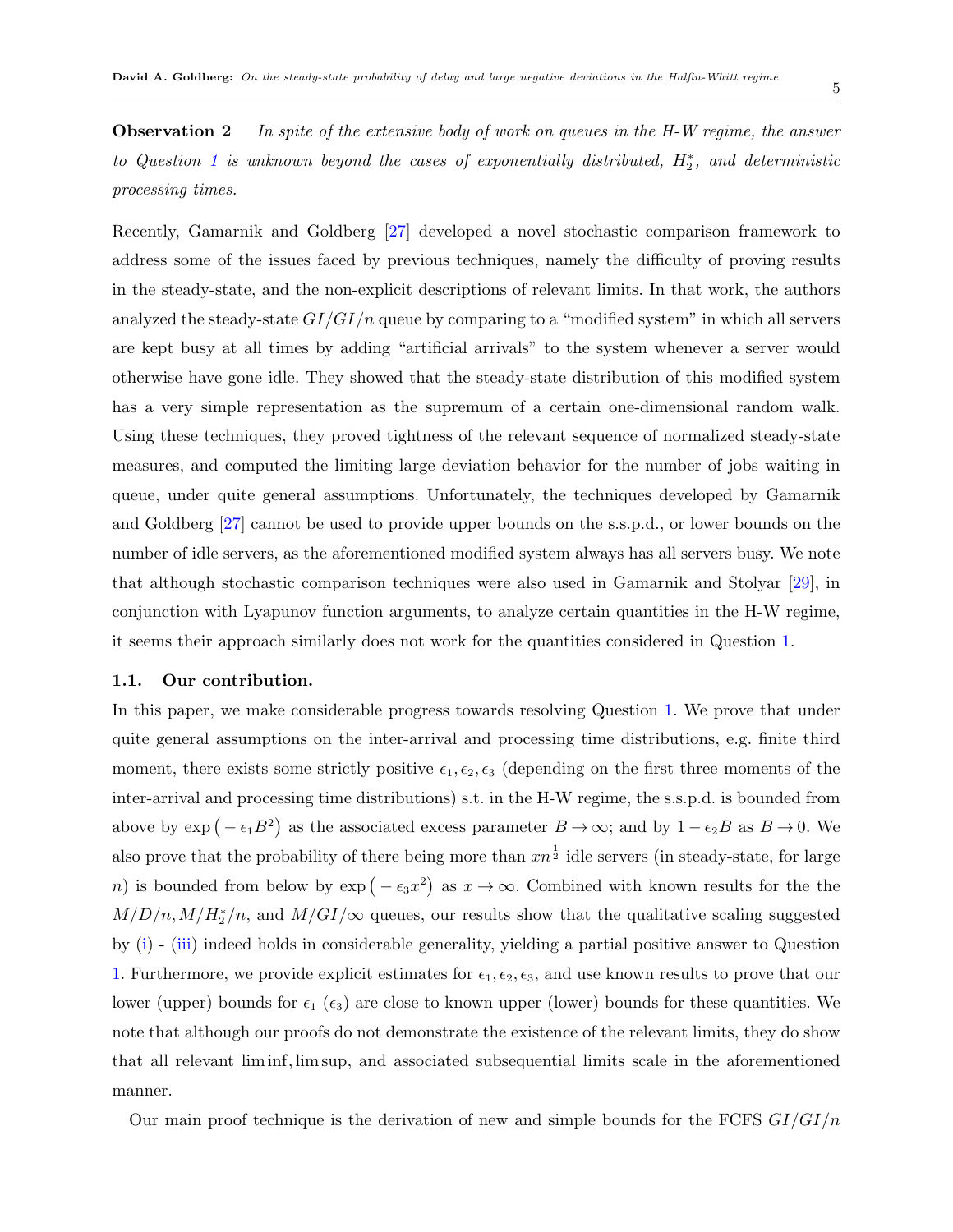queue, which significantly extend the stochastic comparison framework developed by Gamarnik and Goldberg [\[27](#page-46-0)]. We consider a different modified system, in which we not only keep certain servers busy by adding "artificial arrivals", but also allow servers to "break down" at a time of our choosing, leaving a number of "working servers" which is strictly less than *n*. By then keeping only those "working servers" busy at all times, it becomes possible for the number of jobs in this second modified system to go below *n*, yielding meaningful bounds on the s.s.p.d. and number of idle servers in the H-W regime. Our techniques allow us to analyze many properties of the *GI/GI/n* queue in the H-W regime without having to consider the complicated exact dynamics of the *GI/GI/n* queue. Our results can also be viewed as a step towards developing a calculus of stochastic-comparison type bounds for parallel server queues, in which one derives bounds by composing structural modifications to a parallel-server queue (e.g. adding jobs, removing servers, adding servers, etc.) over time. Although stochastic comparison techniques have been widely used to study queueing systems, see Stoyan [[59\]](#page-48-10), we believe the bounds developed in this paper to be novel, and particularly suited to studying queues in the H-W regime. Another appealing feature of our results is that, as in the work of Gamarnik and Goldberg [[27\]](#page-46-0), our bounds are of a structural nature, hold for all *n* and all times  $t \geq 0$ , and have intuitive closed-form representations as the suprema of certain natural processes which converge weakly to Gaussian processes.

#### **1.2. Outline of paper.**

The rest of the paper proceeds as follows. In Section [2,](#page-5-0) we present our main results. In Section [3](#page-8-0), we establish our general-purpose upper bounds for the queue length in a properly initialized FCFS *GI/GI/n* queue. In Section [4,](#page-16-0) we prove an asymptotic version of our upper bound in the H-W regime. In Section [5](#page-18-0), we prove our bounds on the s.s.p.d. as  $B \to \infty$ . In Section [6,](#page-20-0) we prove our bounds on the s.s.p.d. as  $B \to 0$ . In Section [7,](#page-26-0) we prove our bounds on the large deviations behavior of the steady-state number of idle servers. In Section [8](#page-27-0), we compare to previous results from the literature, which show that our bounds are tight in an appropriate sense. In Section [9](#page-30-0) we summarize our main results and comment on directions for future research. We include a technical appendix in Section [10.](#page-32-0)

#### <span id="page-5-0"></span>**2. Main results.**

We consider the First-Come-First-Serve (FCFS) *GI/GI/n* queueing model, in which inter-arrival times are independent and identically distributed (i.i.d.) r.v.s, and processing times are i.i.d. r.v.s.

Let *A* and *S* denote some fixed r.v.s with non-negative support s.t.  $\mathbb{E}[A] = \mu_A^{-1} < \infty, \mathbb{E}[S] =$  $\mu_S^{-1} < \infty$ , and  $\mathbb{P}(A=0) = \mathbb{P}(S=0) = 0$ . Let  $\sigma_A$  and  $\sigma_S$  denote the standard deviations of *A* and *S*, respectively. Also, let *c<sup>A</sup>* and *c<sup>S</sup>* denote the coefficient of variation of *A* and *S*, respectively, i.e.  $c_A = \mu \sigma_A$  and  $c_S = \mu \sigma_S$ .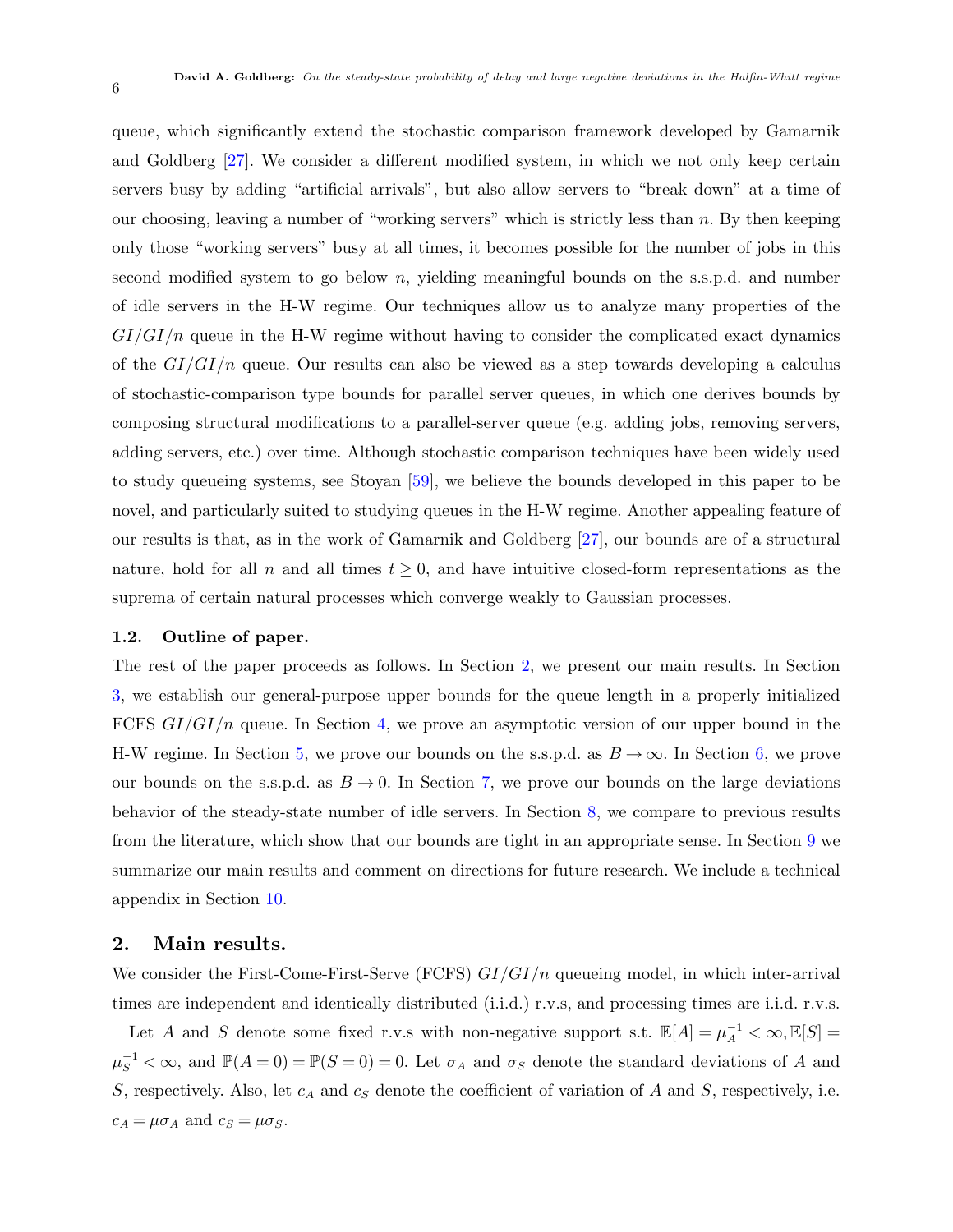For excess parameter  $B > 0$  and number of servers  $n \geq 1$ , let  $\lambda_{n,B} \stackrel{\Delta}{=} n - Bn^{\frac{1}{2}}$ . For *n* sufficiently large to ensure  $\lambda_{n,B} > 0$  (which is assumed throughout), let  $Q_B^n(t)$  denote the number in system (number in service  $+$  number waiting in queue) at time t in the FCFS  $GI/GI/n$  queue with inter-arrival times drawn i.i.d. distributed as  $A\lambda_{n,B}^{-1}$  and processing times drawn i.i.d. distributed as *S* (initial conditions will be specified later), independently from the arrival process. Note that this scaling is analogous to that studied by Halfin and Whitt [[34](#page-47-1)], as the traffic intensity in the *n*th system is  $1 - Bn^{-\frac{1}{2}}$  in both settings (supposing  $\mu_A = \mu_S$ ). All processes should be assumed right-continuous with left limits (r.c.l.l.) unless stated otherwise. All empty summations should be evaluated as zero, all empty products should be evaluated as one, and all logarithms should be taken base *e* unless specified otherwise.

#### **2.1. Main results.**

Our main results will require two additional sets of assumptions on *A* and *S*. The first set of assumptions, which we call the H-W assumptions, ensures that  $\{Q_B^n(t), n \ge 1\}$  is in the H-W scaling regime as  $n \to \infty$ . We say that *A* and *S* satisfy the H-W assumptions iff  $\mu_A = \mu_S$ , in which case we denote this common rate by  $\mu$ . The second set of assumptions, which we call the  $T_0$  assumptions, is a set of additional technical conditions we require for our main results.

- (i) There exists  $\epsilon > 0$  s.t.  $\mathbb{E}[A^{2+\epsilon}], \mathbb{E}[S^{2+\epsilon}] < \infty$ .
- (ii)  $\sigma_A^2 + \sigma_S^2 > 0$ . Namely either *A* or *S* is a non-degenerate r.v.
- (iii)  $\limsup_{t\downarrow 0} t^{-1} \mathbb{P}(S \le t) < \infty$ .
- (iv) For all  $B > 0$  and sufficiently large *n*, and all initial conditions,  $Q_B^n(t)$  converges weakly to a stationary measure  $Q_B^n(\infty)$  as  $t \to \infty$ , independent of initial conditions.

We refer the interested reader to Gamarnik and Goldberg [\[27](#page-46-0)] for a discussion of the restrictiveness and necessity of these assumptions, as that work uses the same set of assumptions.

We now state our main results. We begin by stating our bound on the s.s.p.d. as  $B \to \infty$ .

THEOREM 1. For any fixed A and S which satisfy the  $H - W$  and  $T_0$  assumptions,

<span id="page-6-0"></span>
$$
\limsup_{B \to \infty} B^{-2} \log \left( \limsup_{n \to \infty} \mathbb{P} \big( Q_B^n(\infty) \ge n \big) \right) \le -\frac{1}{16} (2c_S^2 + c_A^2 + 1)^{-1}.
$$

Intuitively, Theorem [1](#page-6-0) implies that in the H-W regime, the s.s.p.d. is bounded from above by  $\exp\left(-\frac{1}{16}(2c_S^2+c_A^2+1)^{-1}B^2\right)$  as  $B\to\infty$ . As we will see in Section [8,](#page-27-0) known results imply that the bounds of Theorem [1](#page-6-0) are close to the best possible. We now give our bounds on the s.s.p.d. as  $B \to 0$ . Let  $\alpha_S \stackrel{\Delta}{=} \mu^3$  $\mathbb{E}[S^2] + 2\mathbb{E}[S^3] + \frac{3}{8}\mu \big(\mathbb{E}[S^2]\big)^2 \bigg)$ , and

<span id="page-6-1"></span>
$$
\delta_{A,S} \stackrel{\Delta}{=} \left( 200 + \alpha_S + \mu^2 + \mu^{-2} + \sigma_S^2 + \sigma_S^{-2} + \sigma_A^2 + \sigma_A^{-2} + c_A^2 + c_A^{-2} + c_S^2 + c_S^{-2} \right)^{80}.
$$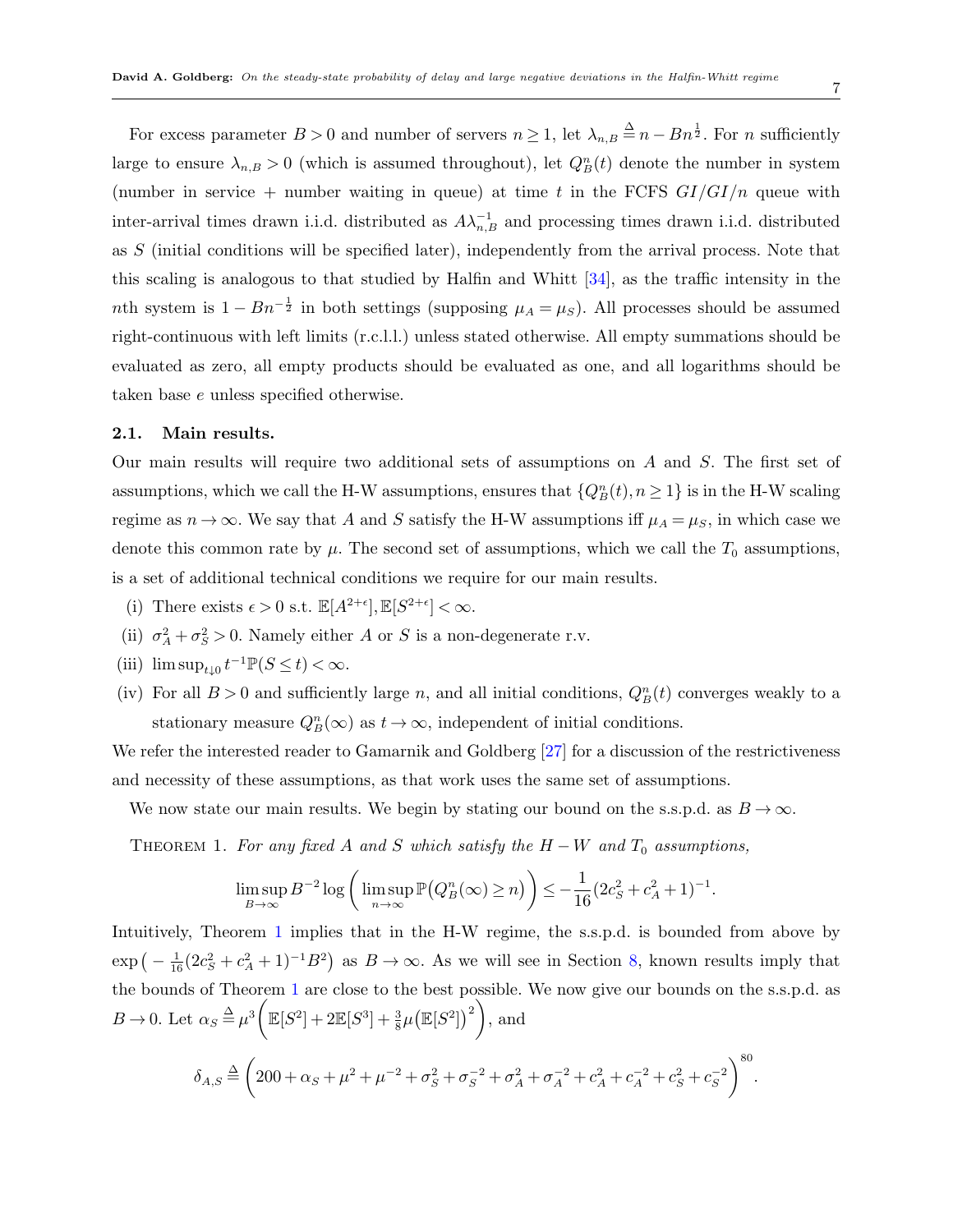THEOREM 2. For any fixed A and S which satisfy the  $H-W$  and  $T_0$  assumptions, s.t. in addition  $\mathbb{E}[S^3] < \infty$ ,  $\sigma_A^2 > 0$ , and  $\sigma_S^2 > 0$ ,

$$
\liminf_{B \to 0} B^{-1} \liminf_{n \to \infty} \mathbb{P}(Q_B^n(\infty) < n) \ge \exp\left(-10^{27} \delta_{A,S}\right). \tag{1}
$$

Intuitively, Theorem [2](#page-6-1) implies that the s.s.p.d. is bounded from above by  $1 - \exp(-10^{27} \delta_{A,S})B$ as  $B \to 0$ . Equivalently, the steady-state probability that a job *does not* have to wait for service, i.e. no delay, is bounded from below by  $\exp(-10^{27}\delta_{A,S})B$  as  $B \to 0$ . We note that in contrast to our other results, Theorem [2](#page-6-1) is not a statement about the logarithm of a given probability, but of the probability itself. For this reason, all constants involved in various estimates appearing in the relevant proofs must be incorporated into the final result. Combined with the fact that when *B* is small extra care must be taken to ensure that other terms do not dominate the relevant probabilities, our results for the setting in which  $B \downarrow 0$  have an admittedly massive prefactor. For this reason, we view the main insight of Theorem [2](#page-6-1) to be that the given probability is at most 1 *− ϵ*2*B* for some strictly positive *ϵ*<sup>2</sup> as *B ↓* 0, and that an explicit bound on *ϵ*<sup>2</sup> depending only on the first three moments is acheivable. Furthermore, as we will see in Section [8,](#page-27-0) known results imply that there exists  $\epsilon'_2 > 0$  s.t. the given probability is at least  $1 - \epsilon'_2 B$  as  $B \downarrow 0$ , at least for the setting of Markovian and deterministic processing times.

We now state our bounds on the large deviations behavior for the number of idle servers.

THEOREM 3. For any fixed A and S which satisfy the  $H-W$  and  $T_0$  assumptions, s.t. in addition  $\sigma_A^2 > 0$ *, and any fixed*  $B > 0$ *,* 

<span id="page-7-0"></span>
$$
\liminf_{x \to \infty} x^{-2} \log \left( \liminf_{n \to \infty} \mathbb{P}\left( \left( Q^n(\infty) - n \right) n^{-\frac{1}{2}} \le -x \right) \right) \ge -2\mathbb{E}[S^2] \sigma_A^{-2}.
$$

Intuitively, Theorem [3](#page-7-0) implies that the tail of the limiting steady-state number of idle servers is bounded from below by  $\exp(-2\mathbb{E}[S^2]\sigma_A^{-2}x^2)$  as  $x \to \infty$ . As we will see in Section [8,](#page-27-0) known results imply that the bounds of Theorem [3](#page-7-0) are close to the best possible in many settings.

In addition to our main results Theorems [1](#page-6-0) - [3,](#page-7-0) we note that our stochastic comparison approach implies novel bounds for the probabilities associated with a *GI/GI/n* queue with any given interarrival and service distribution, irregardless of whether the system is in the H-W regime (see e.g. Theorem [4](#page-9-0)). Furthermore, our approach also implies bounds for the s.s.p.d., and more generally any probability of interest, for the  $GI/GI/n$  queue in the H-W regime for any given  $B > 0$  (see e.g. Theorem [5\)](#page-16-1). Here we chose to focus our main results on Theorems [1](#page-6-0) - [3](#page-7-0) instead of Theorems [4](#page-9-0) - [5](#page-16-1) for clarity of exposition, as the latter involve a somewhat complicated 2-dimensional optimization over a nested supremum. We do note that a careful analysis of Gaussian processes, similar to that which we use in the proofs of Theorems  $1 - 3$  $1 - 3$ , could likely be combined with Theorem  $5$  to give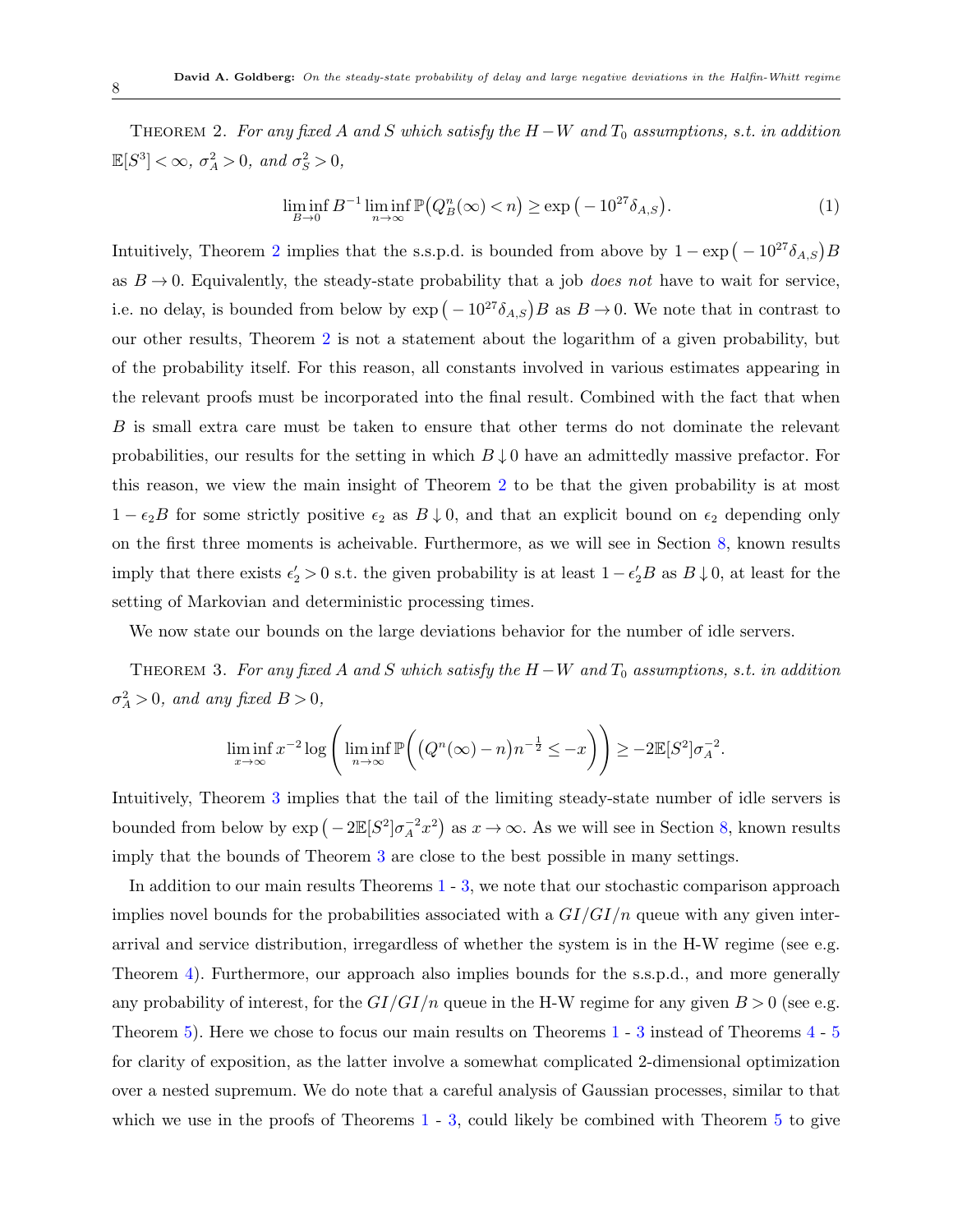relatively simple non-trivial bounds for any probability of interest associated with the *GI/GI/n* queue in the H-W regime (for any given  $B > 0$ ), although we do not pursue such an analysis here.

We further note that our results cannot be derived using straightforward comparison bounds, to e.g. an infinite-server or loss system, as in all cases our inequalities point in the other direction. Also, as in Gamarnik and Goldberg [[27\]](#page-46-0), our results translate into bounds for any weak limits of the associated sequences of r.v.s.

# <span id="page-8-0"></span>**3. Upper bound.**

In this section, we prove general upper bounds for the FCFS *GI/GI/n* queue, when properly initialized. The bounds are valid for all finite *n*, and work in both the transient and steady-state (when it exists) regimes. Although we will later customize these bounds to the H-W regime to prove our main results, we note that the bounds are in no way limited to that regime.

#### **3.1. Additional definitions and notations.**

Recall that for a non-negative r.v. *X* with finite mean  $\mathbb{E}[X] > 0$ , one can define the so-called residual life distribution of *X*,  $R(X)$ , as follows. Namely, for all  $z \geq 0$ ,

$$
\mathbb{P}(R(X) > z) = (\mathbb{E}[X])^{-1} \int_{z}^{\infty} \mathbb{P}(X > y) dy. \tag{2}
$$

Recall that associated with a non-negative r.v. *X*, an equilibrium renewal process with renewal distribution *X* is a counting process in which the first inter-event time is distributed as  $R(X)$ , and all subsequent inter-event times are drawn i.i.d. distributed as *X*; an ordinary renewal process with renewal distribution *X* is a counting process in which all inter-event times are drawn i.i.d. distributed as *X*. We will consider a FCFS *GI/GI/n* queue with inter-arrival distribution *U* and processing time distribution *V* , where we suppose that *U* and *V* are non-negative, have finite mean, and that  $\mathbb{P}(U=0) = \mathbb{P}(V=0) = 0$ . Let  $\{\mathcal{N}_i, i \in [1,n]\}$  denote a set of *n* i.i.d. equilibrium renewal processes with renewal distribution *V* . Let *A* denote an independent equilibrium renewal process with renewal distribution *U*. For  $t \geq 0$  we let  $N_i(t)$  denote the number of renewals in  $\mathcal{N}_i$  on [0, *t*]; and for  $t_1 \le t_2 \in \mathbb{R}^+$ , we let  $N_i(t_1, t_2)$  denote the number of renewals in  $\mathcal{N}_i$  on  $[t_1, t_2]$ . We define  $A(t)$  and  $A(t_1, t_2)$  analogously to describe the number of renewals in *A* over various increments. We w.l.o.g. suppose that *A* and  $\{N_i, i \in [1, n]\}$  are constructed so as to be r.c.l.l. on  $[0, \infty)$ , where for  $t \in \mathbb{R}^+$  we let  $N_i(t^-)$ ,  $A(t^-)$  denote the corresponding left limits. For  $t \geq 0$ , we let  $dA(t) \stackrel{\Delta}{=} A(t) - A(t^-)$  and  $dN_i(t) \stackrel{\Delta}{=} N_i(t) - N_i(t^-)$ . Also, for  $i \in [1, n]$ , let  $V_i^1$  denote the residual life of  $\mathcal{N}_i$  at time 0. Thus  $V_i^1$ is distributed as  $R(X)$  for all *i*. For  $j \geq 2$  and  $i \in [1, n]$ , let  $V_i^j$  denote the length of the  $(j-1)$ st renewal interval to be initiated after time 0 in  $\mathcal{N}_i$ . Let  $U^1$  and  $U^j$  denote the analogous quantities for  $\mathcal A$ . Also, for a set  $E$ , let  $|E|$  denote its cardinality.

Let *Q* denote the FCFS *GI/GI/n* queue with initial conditions s.t. there is a single job with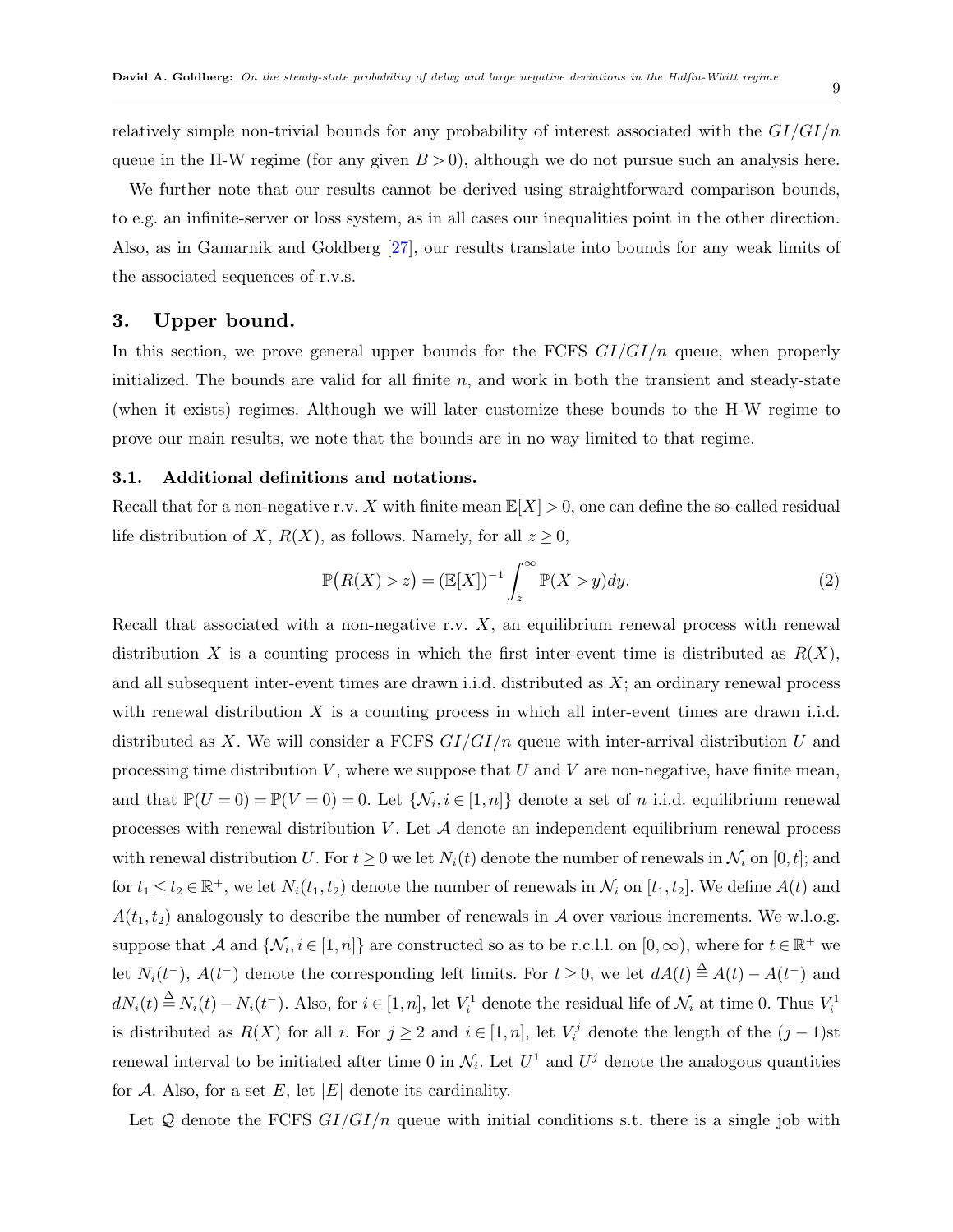initial remaining processing time  $V_i^1$  on server  $i, i \in [1, n]$ ; the initial inter-arrival time is  $U^1$ ; and there are zero jobs waiting in queue. Also, let  $Q(t)$  denote the total number in system at time  $t$  in *Q*.

# **3.2. Main upper bound result.**

We now establish an upper bound for  $Q(t)$ , by considering a modified queueing system which stochastically dominates the true system, and has a tractable steady-state distribution. In Gamarnik and Goldberg [[27\]](#page-46-0), the authors considered a modified queueing system with arrival and service process nearly identical to that of *Q*, which the exception that all servers were kept busy at all times by adding an artificial arrival whenever a server would otherwise have gone idle. Although this was sufficient for analyzing the large deviations properties of the queue length, it will not suffice for our purposes, as in this modified system all servers are always busy, precluding the derivation of any meaningful bounds for the s.s.p.d. or number of idle servers. To remedy this, we will consider a more sophisticated upper-bounding system, which considerably extends the ideas of Gamarnik and Goldberg [[27\]](#page-46-0). Using this modified system, we will prove the following bounds for  $Q(t)$ .

<span id="page-9-0"></span>THEOREM 4. For all  $t, x \ge 0$ ,  $\mathbb{P}(Q(t) \ge x)$  is at most

$$
\inf_{\delta \in [0,t]} \mathbb{P}\left(\max\left(\sup_{0 \le s \le \delta} (A(s) - \sum_{i=1}^n N_i(s)) \right), \sup_{\delta \le s \le t} (A(s) - \sum_{i=1}^n N_i(s)) + \sum_{i=\eta+1}^n N_i(\delta)\right) + \sum_{i=\eta+1}^n I(N_i(\delta) = 0) \ge x - \eta\right).
$$

*If in addition*  $Q(t)$  *converges weakly to a steady-state distribution*  $Q(\infty)$  *as*  $t \to \infty$ *, then for all*  $x \geq 0$ ,  $\mathbb{P}(Q(\infty) \geq x)$  *is at most* 

$$
\inf_{\delta \geq 0} \mathbb{P}\left(\max\left(\sup_{0 \leq t \leq \delta} (A(t) - \sum_{i=1}^{\eta} N_i(t)) \right), \sup_{t \geq \delta} (A(t) - \sum_{i=1}^{\eta} N_i(t)) + \sum_{i=\eta+1}^{\eta} N_i(\delta) \right) + \sum_{i=\eta+1}^{\eta} I(N_i(\delta) = 0) \geq x - \eta \right).
$$

We note that the bounds of Gamarnik and Goldberg [[27](#page-46-0)] can be recovered by setting  $\delta = t, \eta = n$ in the first part of the theorem. We note that (in general) the choice of  $\delta = t$  leads to simplified expressions (even for non-trivial choices of  $\eta$ ), and we will later present an asymptotic (under the H-W scaling) theorem along these lines (see Corollary [4\)](#page-18-1).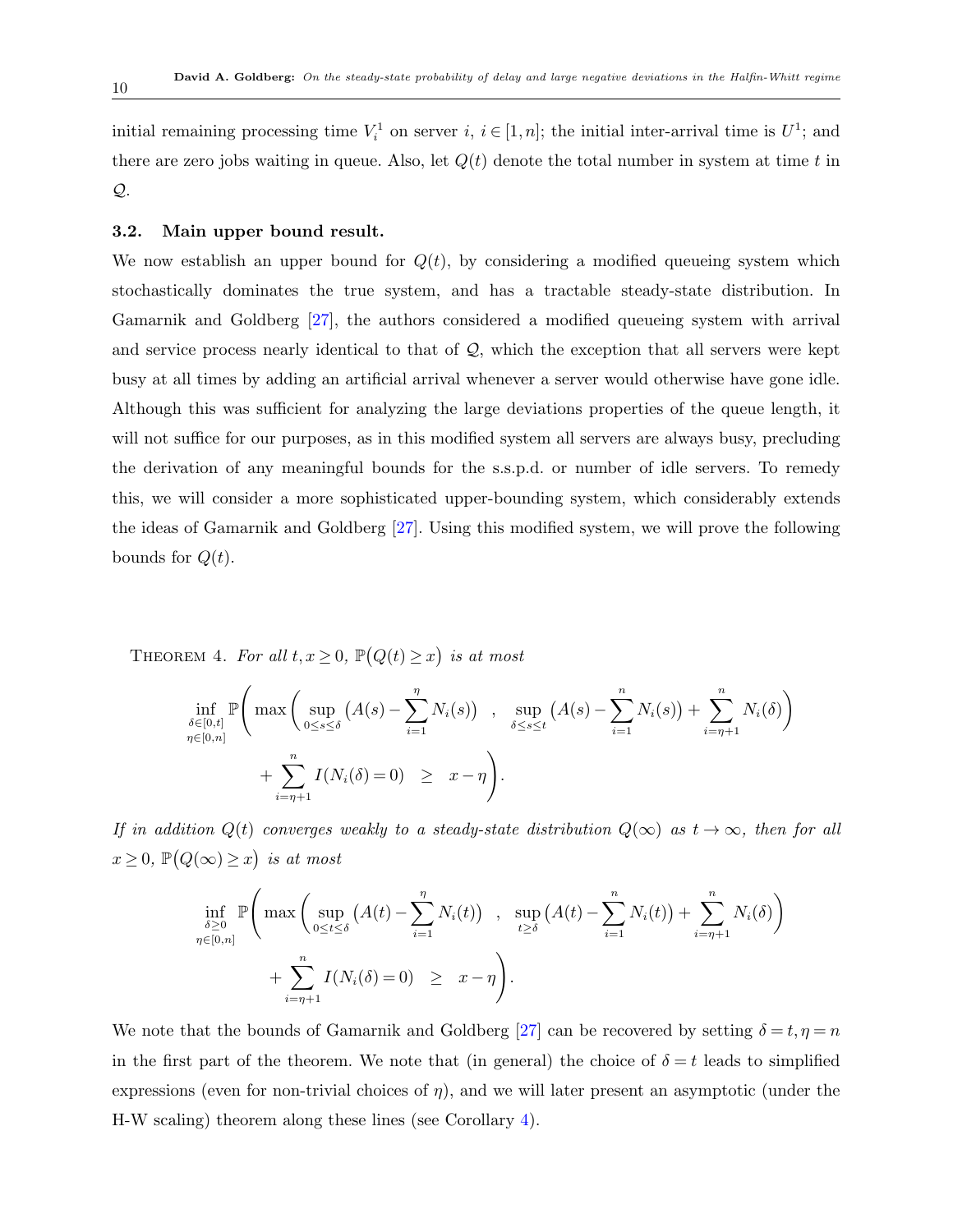**3.2.1.** Outline of proof of Theorem [4](#page-9-0). In the remainder of this section, we complete the proof of Theorem [4](#page-9-0). In Section [3.3](#page-10-0), we define our novel bounding system, first providing an informal description (to build intuition) in Section [3.3.1,](#page-10-1) and then a formal construction in Section [3.3.2.](#page-11-0) In Section [3.4](#page-12-0) we analyze our bounding system, proving that its distribution obeys a certain Lindleytype recursion and can be expressed in terms of the suprema of certain one-dimensional random walks. In Section [3.5](#page-13-0), we prove a relevant stochastic comparison result, and explicitly construct the original queueing system and our bounding system on a common probability space so that they satisfy this comparison result. Finally, in Section [3.6](#page-14-0), we combine these results to complete the proof of Theorem [4.](#page-9-0)

#### <span id="page-10-0"></span>**3.3. Novel bounding system: extra arrivals and servers that break down.**

In this section, we describe a novel bounding system  $\overline{Q}_{\eta,\gamma}$  for  $Q$ , which we will use to prove our main results.

<span id="page-10-1"></span>**3.3.1.** Heuristic description. Before providing a formal construction of our bounding system, we begin with a heuristic description to build intuition. Suppose that we fix some integer  $\eta \in [0, n]$  and real number  $\gamma \in [0, t]$ , and let  $\overline{Q}_{\eta, \gamma}$  be the following queueing system. On  $[0, \gamma]$ ,  $\overline{Q}_{\eta, \gamma}$  is identical to the bounding system considered in Gamarnik and Goldberg [[27\]](#page-46-0), namely that in which an artificial arrival is added whenever a server would otherwise have gone idle. However, in  $\mathcal{Q}_{\eta,\gamma}$ , at time  $\gamma$  servers with index  $i \in [\eta + 1, n]$  "break down", in the sense that after completing the jobs which they are already processing at time  $\gamma$ , they cannot process any further jobs. To stay within the framework of  $G/G/n$  queues (and as it will be convenient in our analysis), we formally implement this "server breakdown" by allowing those severs to continue processing jobs, but adding an artificial arrival any time any of those servers completes any jobs on [*γ,∞*) (irregardless of whether that service completion would have caused idling or not), effectively "neutralizing" the ability of those servers to process jobs. Furthermore, on  $[\gamma, t]$ , servers with index  $i \in [1, \eta]$  are kept busy at all times by adding an artificial arrival whenever one of these *η* servers would otherwise have gone idle. We will prove that modulo the jobs being processed on servers with index  $i \in [\eta + 1, n]$  at time *γ*, which result in a correction factor of the form  $\sum_{i=\eta+1}^{n} I(N_i(\delta) = 0)$ , we can bound  $Q(t)$  by the number of jobs on servers with index  $i \in [1, \eta]$ , plus the number of jobs waiting in queue, in this modified system. Since in general  $\eta \leq n$ , this new modified system can have strictly less than *n* jobs (if e.g.  $\eta < n$  and there are 0 jobs waiting in queue), and we can get non-trivial bounds for the s.s.p.d. by computing the probability that in this modified system the total number of jobs on servers with index  $i \in [1, \eta]$ , plus the number of jobs waiting in queue, is less than *n*. Also, by applying this technique with different values of  $\eta$  and  $\gamma$ , we will be able to treat the different regimes of interest (e.g.  $B \to \infty$  and  $B \to 0$ ).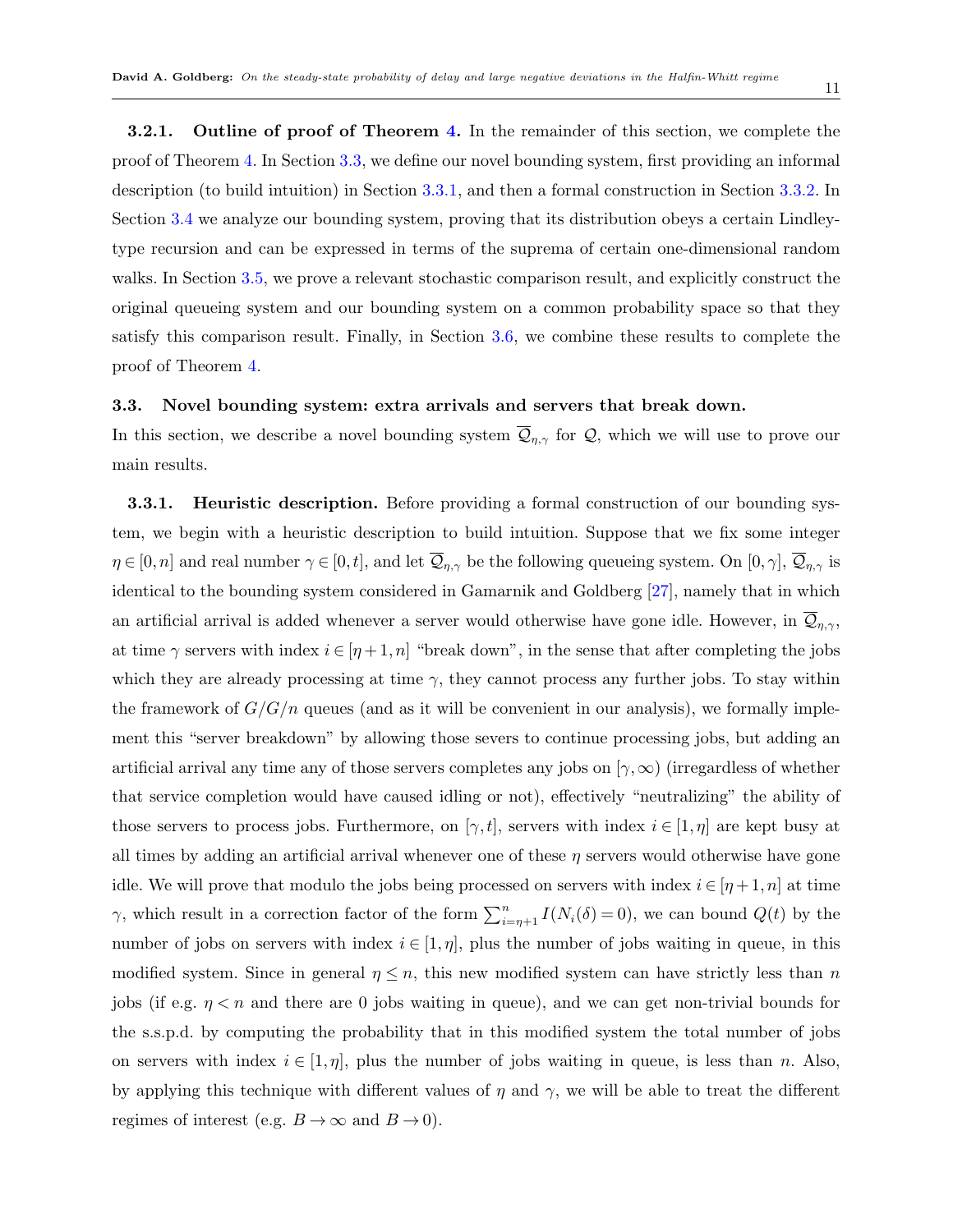<span id="page-11-0"></span>**3.3.2. Formal construction.** We now provide a formal construction for  $\overline{Q}_{\eta,\gamma}$ , building on the simpler construction provided in Gamarnik and Goldberg [[27\]](#page-46-0). We proceed by defining processes  ${ {\overline{A}}_{\eta,\gamma}(t), t \geq 0 }$  and  ${ {\overline{q}}_{\eta,\gamma}(t), t \geq 0 }$ , which will become the arrival and queue-length processes, respectively, for our bounding system. For notational simplicity, in our construction we suppose  $\gamma > 0$ , as the case  $\gamma = 0$  will then follow by continuity. Let  $\tau_0 \stackrel{\Delta}{=} 0$ , and let  $\{\tau_k, k \geq 1\}$  denote the ordered sequence of event times in the pooled renewal process  $\{A(t) + \sum_{i=1}^{n} N_i(t), t \ge 0\}$ . Note that we may w.l.o.g. condition on the event that  $dA(\tau_k) + \sum_{i=1}^n dN_i(\tau_k) = 1$  for all  $k \ge 1$ , as this occurs w.p.1 since  $R(S)$  and  $R(A)$  are continuous r.v.s, and by assumption  $\mathbb{P}(A=0) = \mathbb{P}(S=0) = 0$ . For clarity of exposition, we also implicitly condition on the occurence of other probability-one events, e.g. that for any fixed  $\gamma$  no relevant events occur exactly at time  $\gamma$ . Let  $\overline{A}_{\eta,\gamma}(t) = 0$  and  $\overline{q}_{\eta,\gamma}(t) = n$ for all  $t \in [0, \tau_1)$ . Let  $k^{\gamma}$  denote  $\min\{j \in \mathbb{Z}^+ : \tau_j \geq \gamma\}$ , and set  $\tau^{\gamma} \stackrel{\Delta}{=} \tau_{k^{\gamma}}$ . Now, we define the processes of interest inductively on  $[\tau_1, \tau^{\gamma}]$ . Suppose that for some  $j \in [1, k^{\gamma} - 1]$ , we have defined  $\overline{A}_{\eta, \gamma}(t)$  and  $\overline{q}_{\eta,\gamma}(t)$  for all  $t \in [0,\tau_j)$ . We now define these processes on  $[\tau_j, \tau_{j+1})$ . Let

$$
\overline{A}_{\eta,\gamma}(\tau_j) \triangleq \begin{cases}\n\overline{A}_{\eta,\gamma}(\tau_j^-) + 1 & \text{if } dA(\tau_j) = 1; \\
\overline{A}_{\eta,\gamma}(\tau_j^-) + 1 & \text{if } \sum_{i=1}^n dN_i(\tau_j) = 1 \text{ and } \overline{q}_{\eta,\gamma}(\tau_j^-) \leq n; \\
\overline{A}_{\eta,\gamma}(\tau_j^-) & \text{otherwise.} \n\end{cases}
$$
\n(3)

Similarly, let

$$
\overline{q}_{\eta,\gamma}(\tau_j) \stackrel{\Delta}{=} \begin{cases} \overline{q}_{\eta,\gamma}(\tau_j^-) + 1 & \text{if } dA(\tau_j) = 1; \\ \overline{q}_{\eta,\gamma}(\tau_j^-) & \text{if } \sum_{i=1}^n dN_i(\tau_j) = 1 \text{ and } \overline{q}_{\eta,\gamma}(\tau_j^-) \le n; \\ \overline{q}_{\eta,\gamma}(\tau_j^-) - 1 & \text{otherwise.} \end{cases} \tag{4}
$$

Also, set  $\overline{A}_{\eta,\gamma}(t) = \overline{A}_{\eta,\gamma}(\tau_j)$  and  $\overline{q}_{\eta,\gamma}(t) = \overline{q}_{\eta,\gamma}(\tau_j)$  for all  $t \in (\tau_j, \tau_{j+1})$ . This completes our definition of these processes on  $[0, \tau^{\gamma}]$ . We now define these processes on  $[\tau^{\gamma}, \infty)$ , again proceeding by induction. Suppose that for some  $j \geq k^{\gamma}$ , we have defined  $\overline{A}_{\eta,\gamma}(t)$  and  $\overline{q}_{\eta,\gamma}(t)$  for all  $t \in [0,\tau_j)$ . We now define these processes on  $[\tau_j, \tau_{j+1})$ . Let

$$
\overline{A}_{\eta,\gamma}(\tau_j) \stackrel{\Delta}{=} \begin{cases}\n\overline{A}_{\eta,\gamma}(\tau_j^-) + 1 & \text{if } dA(\tau_j) = 1; \\
\overline{A}_{\eta,\gamma}(\tau_j^-) + 1 & \text{if } \sum_{i=1}^{\eta} dN_i(\tau_j) = 1 \text{ and } \overline{q}_{\eta,\gamma}(\tau_j^-) \leq n; \\
\overline{A}_{\eta,\gamma}(\tau_j^-) + 1 & \text{if } \sum_{i=\eta+1}^{\eta} dN_i(\tau_j) = 1; \\
\overline{A}_{\eta,\gamma}(\tau_j^-) & \text{otherwise.} \n\end{cases}
$$
\n(5)

Similarly, we define

$$
\overline{q}_{\eta,\gamma}(\tau_j) \stackrel{\Delta}{=} \begin{cases}\n\overline{q}_{\eta,\gamma}(\tau_j^-) + 1 & \text{if } dA(\tau_j) = 1; \\
\overline{q}_{\eta,\gamma}(\tau_j^-) & \text{if } \sum_{i=1}^{\eta} dN_i(\tau_j) = 1 \text{ and } \overline{q}_{\eta,\gamma}(\tau_j^-) \leq n; \\
\overline{q}_{\eta,\gamma}(\tau_j^-) & \text{if } \sum_{i=\eta+1}^{\eta} dN_i(\tau_j) = 1; \\
\overline{q}_{\eta,\gamma}(\tau_j^-) - 1 & \text{otherwise.} \n\end{cases} \tag{6}
$$

Also, set  $\overline{A}_{\eta,\gamma}(t) = \overline{A}_{\eta,\gamma}(\tau_j)$  and  $\overline{q}_{\eta,\gamma}(t) = \overline{q}_{\eta,\gamma}(\tau_j)$  for all  $t \in (\tau_j, \tau_{j+1})$ . This completes our definition of these processes on  $[\tau^{\gamma}, \infty)$ .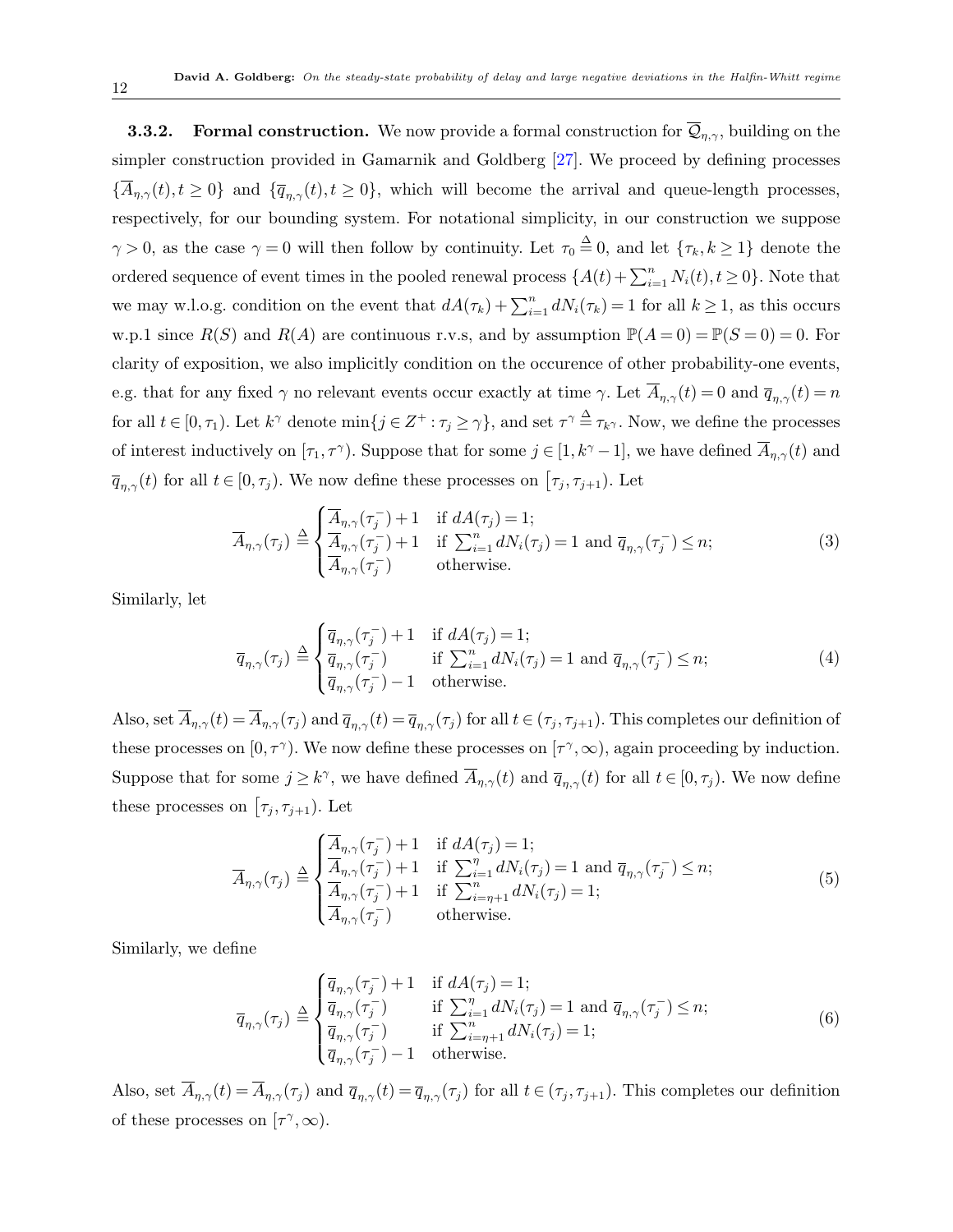Now, we use these processes to formally define  $\overline{Q}_{\eta,\gamma}$  as the following  $G/G/n$  queue. The arrival process is  $\{\overline{A}_{\eta,\gamma}(t), t \geq 0\}$ . We assign processing times as follows. For  $i \in [1,n]$ , server *i* initially has a single job with initial remaining processing time  $V_i^1$ ; and the *j*th job assigned to server *i* (after time 0) receives processing time  $V_i^{j+1}$ . Note that processing times are thus i.i.d. distributed as  $V$ , with all initial remaining processing times distributed as  $R(V)$ . As it will be convenient in analyzing the couplings used in our analysis, we will have certain arriving jobs join the front (as opposed to the back) of the queue, as follows. On  $[0, \gamma]$ , all arriving jobs join the back of the queue. On  $[\gamma, \infty)$ , any job which arrives at a time belonging to  $\{t \geq \gamma : \sum_{i=\eta+1}^{n} dN_i(t) = 1\}$  joins the front of the queue; all other jobs which arrive on  $(\gamma, \infty)$  join the back of the queue. This deviation from FCFS will allow us to easily account for the "extra arrivals" triggered by departures on servers with index  $i \in [n+1,n]$  on  $[\gamma,\infty)$ . Furthermore, any time a job completes service, if the queue is strictly positive the next job to begin service is always the job at the front of the queue (i.e. standard head-of-line service discipline). In the case that there are multiple empty servers, suppose a job always begins service on the server with lowest index. This completely specifies the description of  $\overline{\mathcal{Q}}_{n,\gamma}$  as a  $G/G/n$  queue.

# <span id="page-12-0"></span>**3.4.** Analysis of  $\overline{Q}_{\eta,\gamma}$ .

In this section we analyze  $\overline{Q}_{\eta,\gamma}$  and prove that the system has several properties which we will need for our stochastic comparison arguments. We begin with an important lemma and associated corollary, which characterize the dynamics of  $\overline{Q}_{\eta,\gamma}$ , proving e.g. that no server ever idles, and that  $\overline{Q}_{\eta,\gamma}(t) = \overline{q}_{\eta,\gamma}(t)$ . These results follow from arguments nearly identical to those used to prove very similar results for a closely related bounding system in Gamarnik and Goldberg [[27](#page-46-0)], i.e. in the proofs of Lemma 1 and Corollary 1 of that paper. As such, we omit the proofs, instead referring the interested reader to Gamarnik and Goldberg [[27](#page-46-0)] for details. For  $i \in [1, n]$ , let  $V_i(t)$  denote the residual life (i.e. time until the next renewal) in  $\mathcal{N}_i$  at time *t*, and  $U(t)$  denote the analogous quantity for *A*.

<span id="page-12-1"></span>LEMMA 1. *For the G/G/n queue*  $\overline{Q}_{\eta,\gamma}$ *, the following are true.* 

- (i) For  $i \in [1, n]$ , exactly one job departs from server i at each time  $t \in \{\sum_{l=1}^{j} V_i^l, j \geq 1\}$ , and *there are no other departures from server i.*
- *(ii) No server ever idles, and the remaining processing time of the job on server i (at time t) equals*  $V_i(t)$ *.*
- *(iii) For all*  $t \geq 0$ *,*  $\overline{Q}_{\eta,\gamma}(t) = \overline{q}_{\eta,\gamma}(t)$ *.*
- <span id="page-12-2"></span>*(iv) For all*  $j \in [0, k^γ - 1]$ *,*

$$
\overline{Q}_{\eta,\gamma}(\tau_{j+1}) - n = \max\left(0, \overline{Q}_{\eta,\gamma}(\tau_j) - n + dA(\tau_{j+1}) - \sum_{i=1}^n dN_i(\tau_{j+1})\right).
$$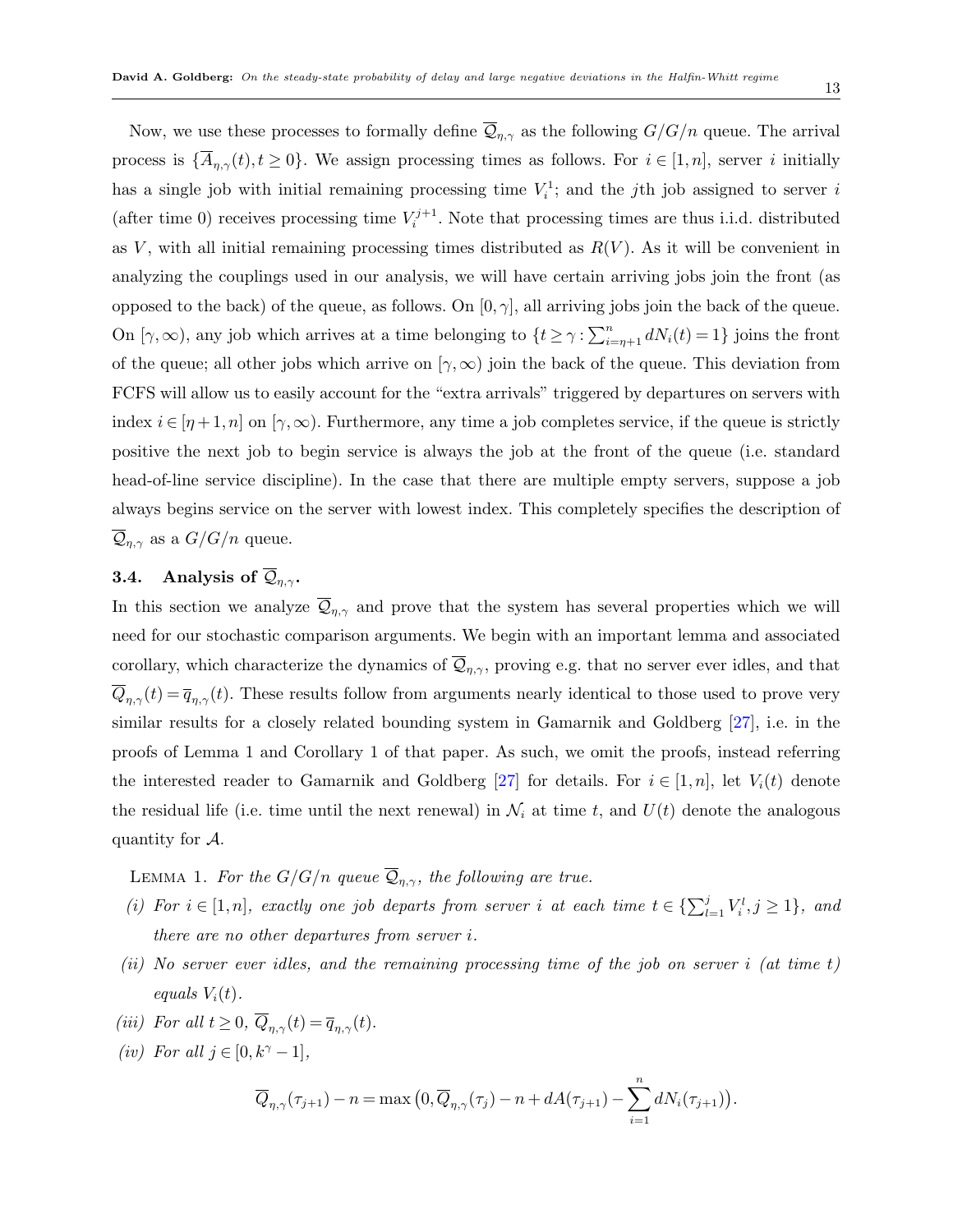<span id="page-13-1"></span>*(v) For all*  $j \geq k^{\gamma}$ ,

$$
\overline{Q}_{\eta,\gamma}(\tau_{j+1}) - n = \max\left(0, \overline{Q}_{\eta,\gamma}(\tau_j) - n + dA(\tau_{j+1}) - \sum_{i=1}^{\eta} dN_i(\tau_{j+1})\right).
$$

As in Gamarnik and Goldberg [[27\]](#page-46-0), we may then "unfold" the recursions indicated in Lemma [1](#page-12-1).([iv\)](#page-12-2) - [\(v](#page-13-1)) to derive the following representation for  $\overline{Q}_{\eta,\gamma}(t)$ . For a further discussion of such max-plus recursions and their connection to e.g. Skorohod problems, we refer the reader to the discussion in Gamarnik and Goldberg [[27\]](#page-46-0).

<span id="page-13-3"></span>Corollary 1.

$$
\overline{Q}_{\eta,\gamma}(\gamma) - n = \sup_{0 \le u \le \gamma} (A(\gamma - u, \gamma) - \sum_{i=1}^{n} N_i(\gamma - u, \gamma)),
$$

*and for all*  $t \geq \gamma$ *,*  $\overline{Q}_{n,\gamma}(t) - n$  *equals* 

$$
\max \left( \sup_{0 \le u \le t-\gamma} \left( A(t-u,t) - \sum_{i=1}^{\eta} N_i(t-u,t) \right) , \sup_{0 \le u \le \gamma} \left( A(\gamma - u, \gamma) - \sum_{i=1}^{n} N_i(\gamma - u, \gamma) \right) + A(\gamma, t) - \sum_{i=1}^{\eta} N_i(\gamma, t) \right)
$$

*.*

# <span id="page-13-0"></span>**3.5.** Stochastic comparison result and using  $\overline{Q}_{\eta,\gamma}$  to bound  $Q$ **.**

In this section we state a novel stochastic comparison result for queues, and use this result to prove that  $Q_{\eta,\gamma}(t)$  yields an upper bound for  $Q(t)$ . The result follows from arguments nearly identical to those used to prove a very similar result in Gamarnik and Goldberg [[27](#page-46-0)], i.e. in the proof of Lemma 2 of that paper. As such, we omit the proofs, instead referring the interested reader to Gamarnik and Goldberg [\[27](#page-46-0)] for details.

<span id="page-13-2"></span>LEMMA 2. Let  $\mathcal{Q}^1$  and  $\mathcal{Q}^2$  be two  $G/G/n$  queues with finite, strictly positive inter-arrival and *processing times, and*  $Q^1(t)$ ,  $Q^2(t)$  *the corresponding number in system at time t. Let*  $\{T_k^i, k \geq 1\}$ *denote the ordered sequence of arrival times to*  $Q^i$ ,  $i \in \{1,2\}$ *. Let*  $S^i_k$  *denote the processing time assigned to the job that arrives to*  $\mathcal{Q}^i$  *at time*  $T^i_k$ ,  $k \geq 1, i \in \{1, 2\}$ *. Also, although we allow arriving jobs to join different locations in the queue (i.e. some arriving jobs may join the front of the queue instead of the back of the queue), we assume both queues operate under the standard head-of-line service discipline. Further suppose that:*

- (*i*) The initial number in system in both  $Q^1$  and  $Q^2$  is n, and the initial remaining processing *time of the job on server i is the same in both*  $Q^1$  *and*  $Q^2$  *for all*  $i \in [1, n]$ *;*
- *(ii)*  $\{T_k^1, k \geq 1\}$  *is a subsequence of*  $\{T_k^2, k \geq 1\}$ ;
- *(iii)* For all  $k \geq 1$ , the job that arrives to  $\mathcal{Q}^1$  ( $\mathcal{Q}^2$ ) at time  $T_k^1$  joins the back of the queue in  $\mathcal{Q}^1$  $(Q^2)$ ;
- *(iv)* For all  $k \geq 1$ , the job that arrives to  $\mathcal{Q}^2$  at time  $T_k^1$  is assigned processing time  $S_k^1$ , the same *processing time assigned to the job which arrives to Q*<sup>1</sup> *at that time.*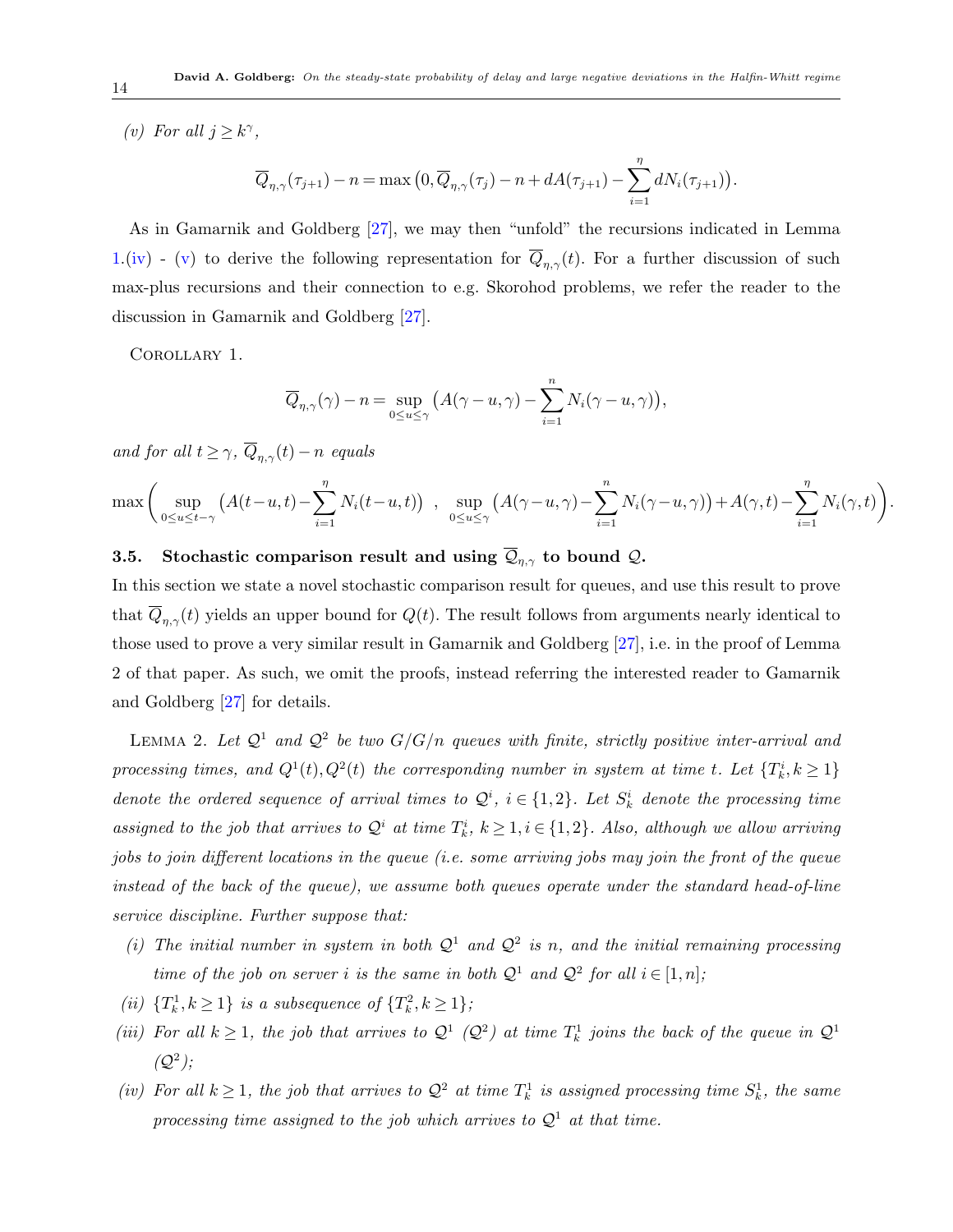*For*  $i \in \{1,2\}$ , let  $D_k^i$  denote the time at which the job which arrives to  $\mathcal{Q}^i$  at times  $T_k^1$  departs from  $\mathcal{Q}^i$ . Let  $D(t)$  denote the set of jobs which arrive to  $\mathcal{Q}^2$  at a time belonging to  $[0,t) \setminus \{T_k^1, k \geq 1\}$ , and which have not yet departed from  $Q^2$  by time t. Namely,  $D(t)$  is the set of jobs which are in  $Q^2$  *at time t and which had no corresponding arrival in*  $Q^1$ .

Then for all  $k \geq 1$ ,  $D_k^2 \geq D_k^1$ . Also,  $Q^2(t) \geq Q^1(t) + |D(t)|$  for all  $t \geq 0$ .

<span id="page-14-1"></span>We now apply Lemma [2](#page-13-2) to  $\overline{Q}_{\eta,\gamma}$  and *Q*.

COROLLARY 2. *For all*  $\eta \in [0, n]$  *and*  $\gamma > 0$ *, one may construct*  $\overline{Q}_{\eta, \gamma}$  *and*  $Q$  *on a common prob*ability space s.t. w.p.1, for all  $t \ge \gamma$ ,  $\overline{Q}_{\eta,\gamma}(t) - n + \eta + \sum_{i=\eta+1}^{n} I(V_i(\gamma) > t - \gamma) \ge Q(t)$ .

*Proof:* We construct  $\overline{Q}_{\eta,\gamma}$  and  $Q$  on the same probability space. We assign  $Q$  and  $\tilde{Q}$  the same initial conditions, and let  $\{A(t), t \geq 0\}$  be the arrival process to *Q* on  $(0, \infty)$ . Let  $\{t_k, k \geq 1\}$ denote the ordered sequence of event times in  ${A(t), t \geq 0}$ . It follows from the construction of  $\{\overline{A}_{\eta,\gamma}(t), t\geq 0\}$  that  $\{t_k, k\geq 1\}$  is a subsequence of the set of event times in  $\{\overline{A}_{\eta,\gamma}(t), t\geq 0\}$ . We let the processing time assigned to the arrival to  $Q$  at time  $t_k$  equal the processing time assigned to the arrival to  $\mathcal{Q}_{\eta,\gamma}$  at time  $t_k, k \geq 1$ . It follows that w.p.1  $\mathcal Q$  and  $\mathcal{Q}_{\eta,\gamma}$  satisfy the conditions of Lemma [2](#page-13-2). Furthermore, we may conclude from Lemma [1](#page-12-1) and a straightforward induction that (w.p.1) for  $i \in [\eta + 1, n]$ , at every time  $t \in \{\sum_{l=1}^{j} V_i^l, j \geq 1\} \cap [\gamma, \infty)$ , there is an arrival to  $\overline{\mathcal{Q}}_{\eta, \gamma}$ , and no arrival to *Q*. Also, the corresponding arrival to  $\overline{Q}_{n,\gamma}$  immediately begins processing on server *i* (by virtue of the corresponding job arriving to the front of the queue). It thus follows from a straightforward induction that for all  $i \in [\eta + 1, n]$  and times  $t \geq \gamma + V_i(\gamma)$ , in  $\overline{Q}_{\eta, \gamma}$  server *i* is occupied by a job which had no corresponding arrival in *Q*. This implies that (in the terminology of Lemma [2](#page-13-2))  $|D(t)| \ge \sum_{i=\eta+1}^n I(V_i(\gamma) \le t - \gamma)$  for all  $t \ge \gamma$ . Combining with Lemma 2, and the fact that  $-\sum_{i=\eta+1}^{n} I(V_i(\gamma) \leq t-\gamma) = -(n-\eta) + \sum_{i=\eta+1}^{n} I(V_i(\gamma) > t-\gamma)$ , completes the proof.  $\Box$ .

# <span id="page-14-0"></span>**3.6. Proof of Theorem [4](#page-9-0).**

With Corollaries [1](#page-13-3) and [2](#page-14-1) in hand, we now complete the proof of Theorem [4](#page-9-0).

*Proof:* [Proof of Theorem [4\]](#page-9-0) Combining Corollaries [1](#page-13-3) and [2,](#page-14-1) we conclude that for all *η* ∈  $[0, n], \gamma > 0, t \ge \gamma$ , and  $x \ge 0$ ,  $\mathbb{P}(Q(t) \ge x)$  is at most

<span id="page-14-2"></span>
$$
\mathbb{P}\left(\max\left(\sup_{0\leq u\leq t-\gamma}\left(A(t-u,t)-\sum_{i=1}^{n}N_i(t-u,t)\right)\right),\right)
$$
\n
$$
\sup_{0\leq u\leq \gamma}\left(A(\gamma-u,\gamma)-\sum_{i=1}^{n}N_i(\gamma-u,\gamma)\right)+A(\gamma,t)-\sum_{i=1}^{n}N_i(\gamma,t)\right)
$$
\n
$$
+\sum_{i=\eta+1}^{n}I\left(V_i(\gamma)>t-\gamma\right)\geq x-\eta\right).
$$
\n(7)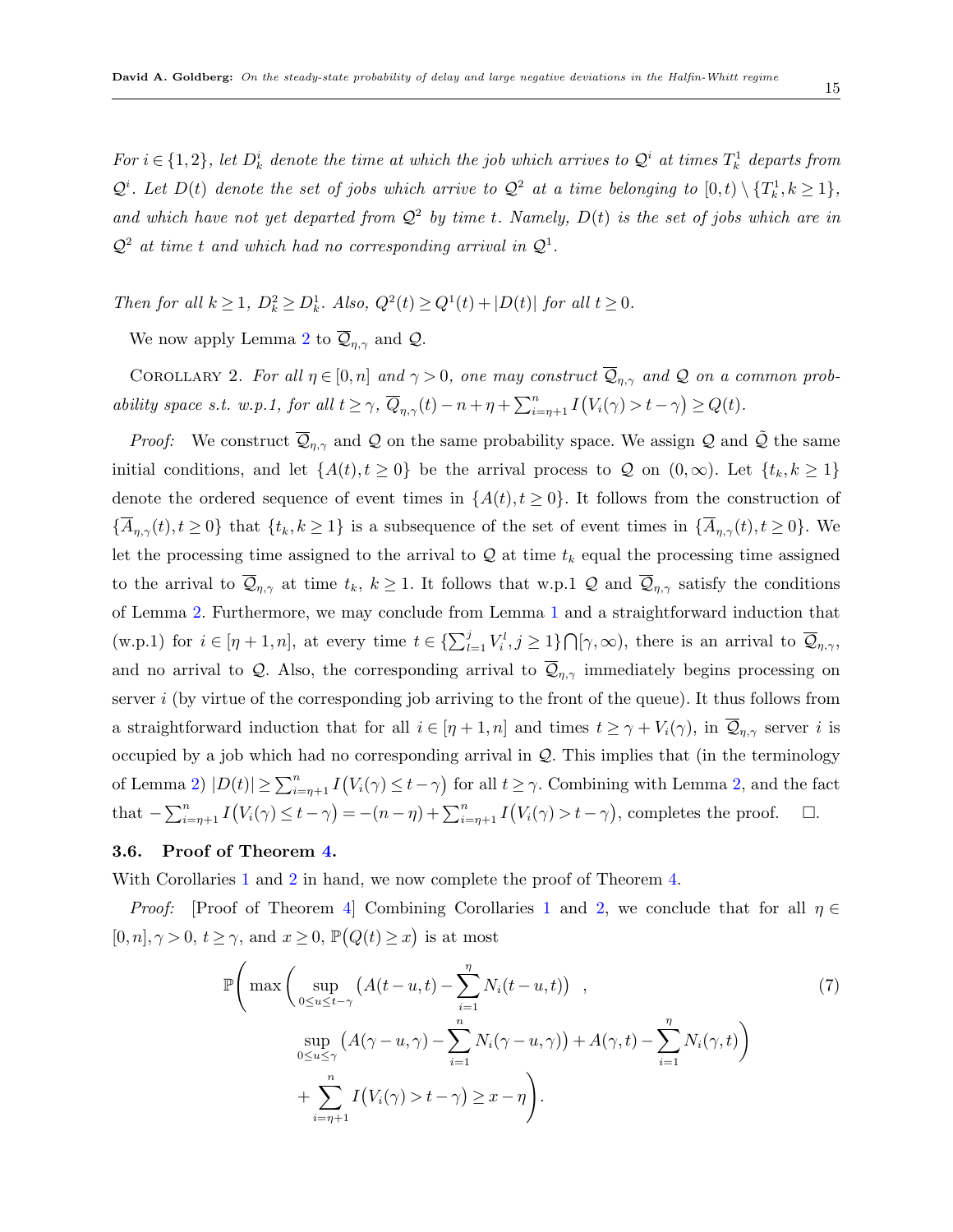By elementary renewal theory, and specifically the well-known properties of equilibrium renewal processes (see Cox [[13\]](#page-46-11)), for all  $t \ge \gamma \ge 0$ , the joint distribution of

$$
A(t-u,t)_{0\leq u\leq t} , A(\gamma-u,\gamma)_{0\leq u\leq \gamma} , \sum_{i=1}^n N_i(t-u,t)_{0\leq u\leq t} , \sum_{i=1}^n N_i(\gamma-u,\gamma)_{0\leq u\leq \gamma} , \sum_{i=\eta+1}^n I(V_i(\gamma) > t-\gamma)
$$

is the same as that of

$$
A(u)_{0 \le u \le t} , A(t - \gamma, t - \gamma + u)_{0 \le u \le \gamma} , \sum_{i=1}^{n} N_i(u)_{0 \le u \le t} , \sum_{i=1}^{n} N_i(t - \gamma, t - \gamma + u)_{0 \le u \le \gamma} , \sum_{i=\eta+1}^{n} I(V_i^1 > t - \gamma)
$$

*.*

Combining with ([7](#page-14-2)), we conclude that for all  $\eta \in [0, n], \gamma > 0, t \ge \gamma$ , and  $x \ge 0, \mathbb{P}(Q(t) \ge x)$  is at most

<span id="page-15-0"></span>
$$
\mathbb{P}\Bigg(\max\Bigg(\sup_{0\leq u\leq t-\gamma}\big(A(u)-\sum_{i=1}^{n}N_i(u)\big)\Bigg),\qquad(8)
$$
\n
$$
\sup_{0\leq u\leq \gamma}\big(A(t-\gamma,t-\gamma+u)-\sum_{i=1}^{n}N_i(t-\gamma,t-\gamma+u)\big)+A(t-\gamma)-\sum_{i=1}^{n}N_i(t-\gamma)\Bigg)
$$
\n
$$
+\sum_{i=\eta+1}^{n}I\big(V_i^1>t-\gamma\big)\geq x-\eta\Bigg).
$$

Letting  $\delta \stackrel{\Delta}{=} t - \gamma$ , note that

<span id="page-15-1"></span>
$$
\sup_{0 \le u \le \gamma} (A(t - \gamma, t - \gamma + u) - \sum_{i=1}^{n} N_i(t - \gamma, t - \gamma + u)) + A(t - \gamma) - \sum_{i=1}^{n} N_i(t - \gamma)
$$
\n
$$
= \sup_{0 \le u \le t - \delta} (A(\delta, \delta + u) - \sum_{i=1}^{n} N_i(\delta, \delta + u)) + A(\delta) - \sum_{i=1}^{n} N_i(\delta)
$$
\n
$$
= \sup_{0 \le u \le t - \delta} (A(\delta + u) - \sum_{i=1}^{n} N_i(\delta + u)) + \sum_{i=n+1}^{n} N_i(\delta)
$$
\n
$$
= \sup_{\delta \le u \le t} (A(u) - \sum_{i=1}^{n} N_i(u)) + \sum_{i=n+1}^{n} N_i(\delta).
$$
\n(9)

Combining ([8](#page-15-0)) and ([9](#page-15-1)) with the fact that  $I(V_i^1 > \delta) = I(N_i(\delta) = 0)$ , we conclude that for all  $t > 0, \eta \in [0, n], \delta \in (0, t)$ , and  $x \geq 0$ ,  $\mathbb{P}(Q(t) \geq x)$  is at most

$$
\mathbb{P}\Bigg(\max\Bigg(\sup_{0\leq u\leq \delta}\big(A(u)-\sum_{i=1}^{\eta}N_i(u)\big)\Bigg),\sup_{\delta\leq u\leq t}\big(A(u)-\sum_{i=1}^nN_i(u)\big)+\sum_{i=\eta+1}^nN_i(\delta)\Bigg) + \sum_{i=\eta+1}^nI\big(N_i(\delta)=0\big)\geq x-\eta\Bigg).
$$

Minimizing over  $\eta$  and  $\delta$  completes the proof of the first part of the theorem. Combining with the monotonicity of the supremum operator, the continuity of probability measures, and the definition of weak convergence completes the proof of the second part of the theorem and overall result.  $\Box$ .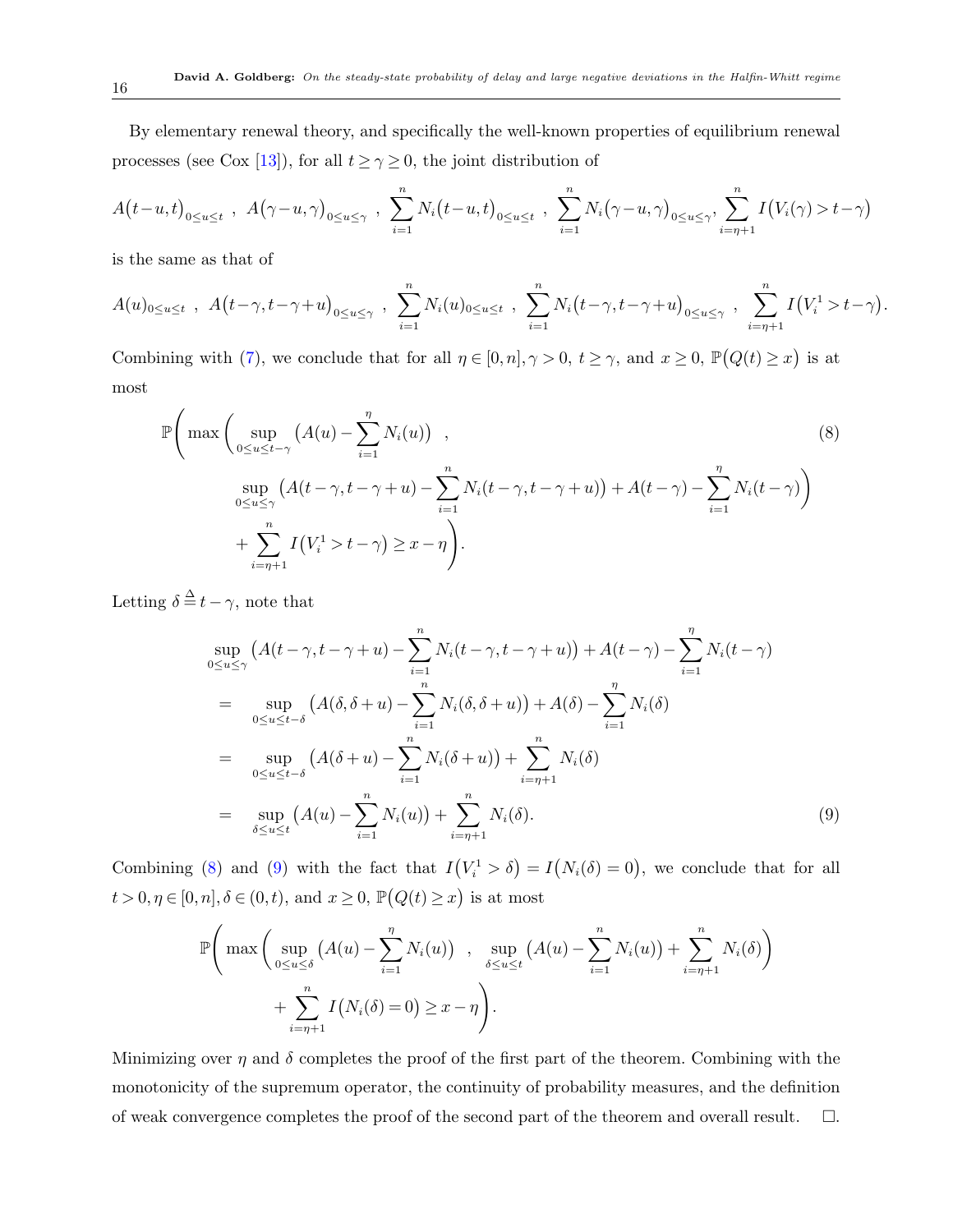#### 17

# <span id="page-16-0"></span>**4. Asymptotic bound in the H-W regime.**

In this section, we use Theorem [4](#page-9-0) to bound the FCFS *GI/GI/n* queue in the H-W regime, by proving an asymptotic analogue of Theorem [4.](#page-9-0) We note that in the remainder of the paper, we restrict our analysis to the steady-state queue length, as this is the primary motivation of our investigations. However, we note that corresponding finite time horizon asymptotic bounds could be analogously derived using nearly identical arguments. Suppose that the H-W and  $T_0$  assumptions hold. For a r.v. *X*, let  $V[X]$  denote the variance of *X*. For r.v.s *X*, *Y*, let  $V[X,Y] \triangleq \mathbb{E}[XY]$  –  $\mathbb{E}[X]\mathbb{E}[Y]$  denote the covariance of *X* and *Y*. Recall that a Gaussian process on R is a stochastic process  $Z(t)_{t\geq0}$  s.t. for any finite set of times  $t_1, \ldots, t_k$ , the vector  $(Z(t_1), \ldots, Z(t_k))$  has a Gaussian distribution. A Gaussian process *Z* is known to be uniquely determined by its mean function  $\mathbb{E}[Z(t)]$  and covariance function  $V[Z(s), Z(t)]$ , and we refer the reader to Doob [[24\]](#page-46-12), Ibragimov and Rozanov [\[38](#page-47-12)], Adler [\[2\]](#page-45-5), Marcus and Rosen [[51\]](#page-48-11), and the references therein for details on existence, continuity, etc. It is proven by Whitt [[63\]](#page-48-12) Theorem 2 that there exists a continuous Gaussian process  $\mathcal{D}$  s.t.  $\mathbb{E}[\mathcal{D}(t)] = 0, V[\mathcal{D}(s), \mathcal{D}(t)] = \mathbb{E}[(N_1(s) - \mu s)(N_1(t) - \mu t)]$  for all  $s, t \geq 0$ . Let A denote the continuous Gaussian process s.t.  $\mathbb{E}[\mathcal{A}(t)] = 0, V[\mathcal{A}(s), \mathcal{A}(t)] = \mu c_A^2 \min(s, t)$ , namely  $\mathcal{A}$  is a driftless Brownian motion. Let  $\mathcal{Z} \stackrel{\Delta}{=} \mathcal{A} - \mathcal{D}$ , where  $\mathcal{A}$  and  $\mathcal{D}$  are independent. For  $\delta, \eta \geq 0$ ,  $B > 0$ , and  $x \in \mathbb{R}$ , let us define the event

$$
\mathcal{E}_{B,\infty}^{\delta,\eta}(x) \stackrel{\Delta}{=} \Bigg\{ \max \Bigg( \sup_{0 \le t \le \delta} \big( \mathcal{Z}(t) + (\eta - B)\mu t \big) \Big|, \sup_{t \ge \delta} \big( \mathcal{Z}(t) - B\mu t \big) + \eta \mu \delta \Bigg) \ge x + \eta \mathbb{P} \big( R(S) \le \delta \big) \Bigg\}.
$$

Then our main asymptotic upper bound is the following.

THEOREM 5. For all  $B > 0$  and  $x \in \mathbb{R}$ ,

<span id="page-16-1"></span>
$$
\limsup_{n\to\infty} \mathbb{P}\bigg( \big( Q_B^n(\infty) - n \big) n^{-\frac{1}{2}} \geq x \bigg) \leq \inf_{\delta \geq 0 \atop \eta \geq 0} \mathbb{P}\big( \mathcal{E}_{B,\infty}^{\delta,\eta}(x) \big).
$$

We prove Theorem [5](#page-16-1) by first rewriting Theorem [4](#page-9-0) in a manner more amenable to asymptotic analysis, and then carrying out such an asymptotic analysis using the framework of weak convergence. Let  $\mathcal{A}_B^n$  denote an independent equilibrium renewal process with renewal distribution  $A\lambda_{n,B}^{-1}$ ,  $\{\mathcal{N}_i^S, i \in [1,n]\}$  denote a set of *n* i.i.d. equilibrium renewal processes with renewal distribution *S*, and  $A_B^n(t)$ ,  $N_i^S(t)$  denote the corresponding notation for the number of renewals up to time *t*. Similarly, let  $Z_B^n(t) \stackrel{\Delta}{=} A_B^n(t) - \sum_{i=1}^n N_i^S(t)$ . Also, we define  $f_n(x) \stackrel{\Delta}{=} \lfloor n - xn^{\frac{1}{2}} \rfloor$ , and

$$
\mathcal{E}_{B,n}^{\delta,\eta}(x) \triangleq \left\{ \max \left( \sup_{0 \le t \le \delta} \left( Z_B^n(t) + \sum_{i=f_n(\eta)+1}^n N_i^S(t) \right) \right), \sup_{t \ge \delta} Z_B^n(t) + \sum_{i=f_n(\eta)+1}^n N_i^S(\delta) \right) + \sum_{i=f_n(\eta)+1}^n I\left( N_i^S(\delta) = 0 \right) \ge f_n(-x) - f_n(\eta) \right\}.
$$

Then our rewriting of Theorem [4](#page-9-0) is as follows.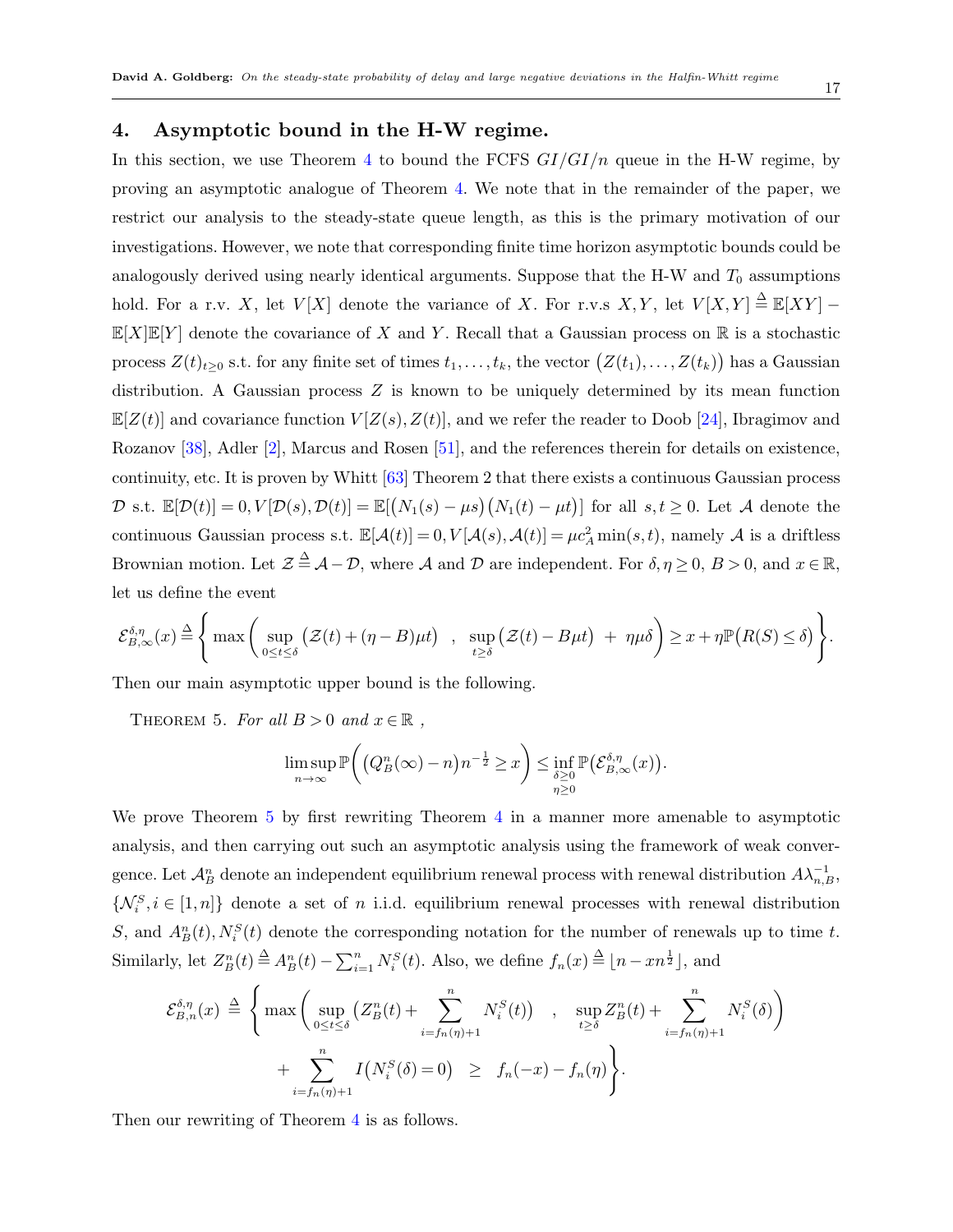LEMMA 3. For all  $B > 0$ ,  $x \in \mathbb{R}$ , and *n s.t.*  $\lambda_{n,B} > 0$ ,

$$
\mathbb{P}\bigg(\big(Q_B^n(\infty)-n\big)n^{-\frac{1}{2}}\geq x\bigg)\leq \inf_{\delta\geq 0\atop \eta\in[0,n^{\frac{1}{2}}]} \mathbb{P}\big(\mathcal{E}_{B,n}^{\delta,\eta}(x)\big),
$$

*where η is no longer restricted to the integers and may be any real number in that interval.*

*Proof:*  $f_n$ , when restricted to domain  $[0, n^{\frac{1}{2}}]$ , is a surjective function with range  $[0, n]$ . It follows that Theorem [4](#page-9-0) is equivalent to asserting that  $\mathbb P$  $\left( (Q_B^n(\infty) - n)n^{-\frac{1}{2}} \geq x \right)$  $\setminus$ is at most

<span id="page-17-0"></span>
$$
\inf_{\delta \geq 0} \mathbb{P}\left(\max\left(\sup_{0 \leq t \leq \delta} \left(A_B^n(t) - \sum_{i=1}^{f_n(\eta)} N_i^S(t)\right) \right), \sup_{t \geq \delta} Z_B^n(t) + \sum_{i=f_n(\eta)+1}^n N_i^S(\delta)\right) + \sum_{i=f_n(\eta)+1}^n I\left(N_i^S(\delta) = 0\right) \geq f_n(-x) - f_n(\eta)\right).
$$

Noting that  $A_B^n(t) - \sum_{i=1}^{f_n(\eta)} N_i^S(t) = Z_B^n(t) + \sum_{i=f_n(\eta)+1}^n N_i^S(t)$  completes the proof.  $\Box$ .

# **4.1. Preliminary weak convergence results.**

Before completing the proof of Theorem [5,](#page-16-1) we establish some preliminary weak convergence results to aid in the analysis of  $\mathbb{P}(\mathcal{E}_{B,n}^{\delta,\eta}(x))$ . For an excellent review of weak convergence, and the associated spaces (e.g.  $D[0,T]$ ) and topologies/metrics (e.g. uniform,  $J_1$ ), we refer the reader to Whitt [[64\]](#page-48-13). The following weak convergence results follows immediately from the results of Gamarnik and Goldberg [[27\]](#page-46-0), specifically Theorem 7, Lemmas 6 - 7, Corollary 3, and Equation 17 of that paper.

# Theorem 6 **(Gamarnik and Goldberg [\[27\]](#page-46-0))**.

- (i) For any fixed  $T \in [0, \infty)$ , the sequence of processes  $\left\{ n^{-\frac{1}{2}} \left( \sum_{i=1}^n N_i^S(t) n\mu t \right)_{0 \le t \le T}, n \ge 1 \right\}$ *converges weakly to*  $\mathcal{D}(t)_{0 \leq t \leq T}$  *in the space*  $D[0,T]$  *under the*  $J_1$  *topology.*
- (ii) For any fixed  $B > 0$  and  $T \in [0, \infty)$ , the sequence of processes  $\{n^{-\frac{1}{2}}Z_B^n(t)_{0 \le t \le T}, n \ge 1\}$  con*verges weakly to*  $(\mathcal{Z}(t) - B\mu t)_{0 \le t \le T}$  *in the space*  $D[0,T]$  *under the*  $J_1$  *topology.*
- (iii) For any fixed  $B, x > 0$ ,  $\limsup_{T \to \infty} \limsup_{n \to \infty} \mathbb{P}(n^{-\frac{1}{2}} \sup_{t \geq T} Z_B^n(t) \geq x) = 0$ . It follows that *the sequence of r.v.s*  $\{n^{-\frac{1}{2}} \sup_{t \geq 0} Z_B^n(t), n \geq 1\}$  *is tight.*
- <span id="page-17-2"></span>(iv)  $\lim_{t\to\infty} \mathbb{E}[(t^{-\frac{1}{2}}\mathcal{Z}(t))^2] = \mu(c_A^2+c_S^2)$ . Also, for all  $c>0$ , the r.v.s  $\sup_{t\geq 0} (\mathcal{Z}(t)-ct)$  and  $\sup_{t\geq 0} (\mathcal{D}(t) - ct)$  are a.s. finite.

We now state several additional weak convergence results, also for use in our analysis. These results follow directly from Theorem [6,](#page-17-0) the strong law of large numbers, and the basic properties and definitions of weak convergence, combined with some straightforward algebraic manipulations. As such, we omit the associated proofs for clarity of exposition.

#### <span id="page-17-1"></span>Corollary 3.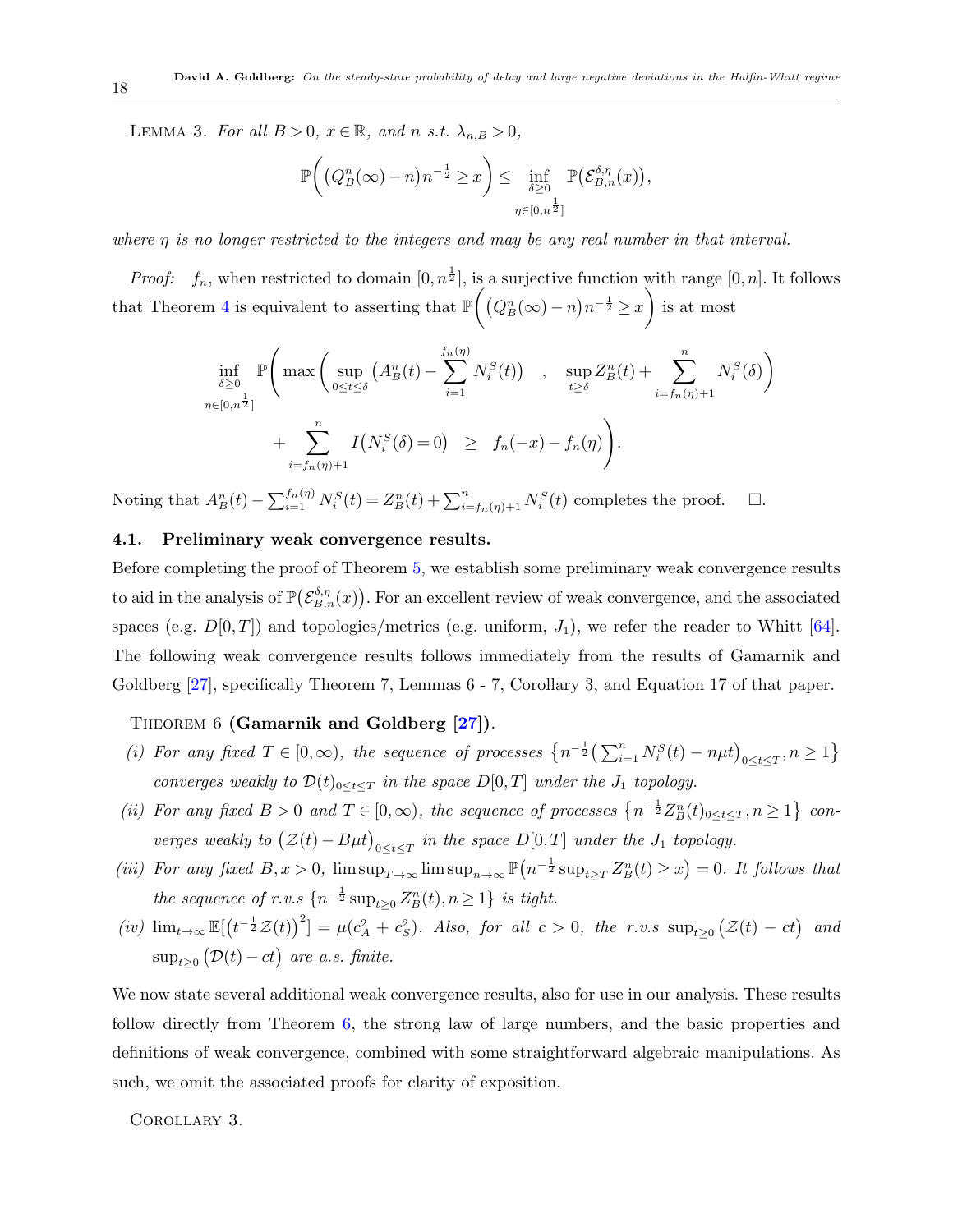- <span id="page-18-2"></span>*(i) For any fixed*  $B > 0$ ,  $\delta \ge 0$ , and  $\epsilon > 0$ , there exists  $T \in (\delta, \infty)$  *s.t.* lim  $\sup_{n \to \infty} \mathbb{P}$  $\sqrt{2}$  $\sup_{t\geq \delta} Z_B^n(t) \neq$  $\sup_{t\in[\delta,T]} Z^n_B(t)$  $\setminus$  $< \epsilon$ .
- (ii) For any fixed  $\eta, x \in \mathbb{R}$ ,  $\lim_{n \to \infty} n^{-\frac{1}{2}}(n f_n(\eta)) = \eta$ , and  $\lim_{n \to \infty} n^{-\frac{1}{2}}(f_n(-x) f_n(\eta)) = x + \eta$ .
- (iii) For any fixed  $\eta, \delta \ge 0$ , the sequence of processes  $\left\{ n^{-\frac{1}{2}} \sum_{i=f_n(\eta)+1}^n N_i^S(t)_{0 \le t \le \delta}, n \ge 1 \right\}$  converges *weakly to*  $\eta \mu t_{0 \leq t \leq \delta}$  *in the space*  $D[0,T]$  *under the*  $J_1$  *topology.*
- (iv) For any fixed  $\eta, \delta \geq 0$ , the sequence of r.v.s  $\left\{n^{-\frac{1}{2}}\sum_{i=f_n(\eta)+1}^{n}I(N_i^S(\delta)=0), n\geq 1\right\}$  converges *weakly to the constant*  $\eta \mathbb{P}(R(S) > \delta)$ .

#### **4.2. Proof of Theorem [5](#page-16-1).**

We now complete the proof of Theorem [5.](#page-16-1)

*Proof:* [Proof of Theorem [5](#page-16-1)] Note that

$$
\mathcal{E}_{B,n}^{\delta,\eta}(x) = \left\{ \max \left( \sup_{0 \le t \le \delta} \left( n^{-\frac{1}{2}} Z_B^n(t) + n^{-\frac{1}{2}} \sum_{i=f_n(\eta)+1}^n N_i^S(t) \right) , \sup_{t \ge \delta} n^{-\frac{1}{2}} Z_B^n(t) + n^{-\frac{1}{2}} \sum_{i=f_n(\eta)+1}^n N_i^S(\delta) \right) \right. \\ \left. + n^{-\frac{1}{2}} \sum_{i=f_n(\eta)+1}^n I\left( N_i^S(\delta) = 0 \right) \ge n^{-\frac{1}{2}} \left( f_n(-x) - f_n(\eta) \right) \right\}.
$$

Combining with Corollary [3.](#page-17-1)([i\)](#page-18-2) and a union bound, it follows that to prove the theorem, it suffices to demonstrate that for each fixed  $B > 0$  and  $\delta, \eta \ge 0$ ,

$$
\begin{array}{ll}\n\limsup_{T \to \infty} & \limsup_{n \to \infty} & \mathbb{P}\left(\max\left(\sup_{0 \le t \le \delta} \left(n^{-\frac{1}{2}} Z_B^n(t) + n^{-\frac{1}{2}} \sum_{i = f_n(\eta) + 1}^n N_i^S(t)\right) \right) \right) \\
& \quad \sup_{t \in [\delta, T]} n^{-\frac{1}{2}} Z_B^n(t) + n^{-\frac{1}{2}} \sum_{i = f_n(\eta) + 1}^n N_i^S(\delta) \right) \\
& \quad + n^{-\frac{1}{2}} \sum_{i = f_n(\eta) + 1}^n I\left(N_i^S(\delta) = 0\right) \ge n^{-\frac{1}{2}} \left(f_n(-x) - f_n(\eta)\right) \right) \le \mathbb{P}\left(\mathcal{E}_{B, \infty}^{\delta, \eta}(x)\right).\n\end{array}
$$

The desired result then follows from Theorem [6,](#page-17-0) Corollary [3,](#page-17-1) the continuity of the supremum map (see Whitt  $[64]$  $[64]$ ), and the Portmanteau Theorem (see Billingsley  $[6]$  $[6]$ ).  $\Box$ 

# <span id="page-18-0"></span>**5.** Proof of bound for s.s.p.d. as  $B \to \infty$ .

In this section we complete the proof of Theorem [1](#page-6-0). We begin by proving a modified variant of Theorem [5](#page-16-1), which has the interpretation of setting  $\delta = \infty$  in Theorem 5, and defer the proof to the appendix.

<span id="page-18-1"></span>COROLLARY 4. For all 
$$
B > 0
$$
 and  $x \in \mathbb{R}$ ,  $\limsup_{n \to \infty} \mathbb{P}\left((Q_B^n(\infty) - n)n^{-\frac{1}{2}} \ge x\right)$  is at most  

$$
\inf_{\eta \in [0,B)} \mathbb{P}\left(\sup_{t \ge 0} (\mathcal{Z}(t) - (B - \eta)\mu t) \ge x + \eta\right).
$$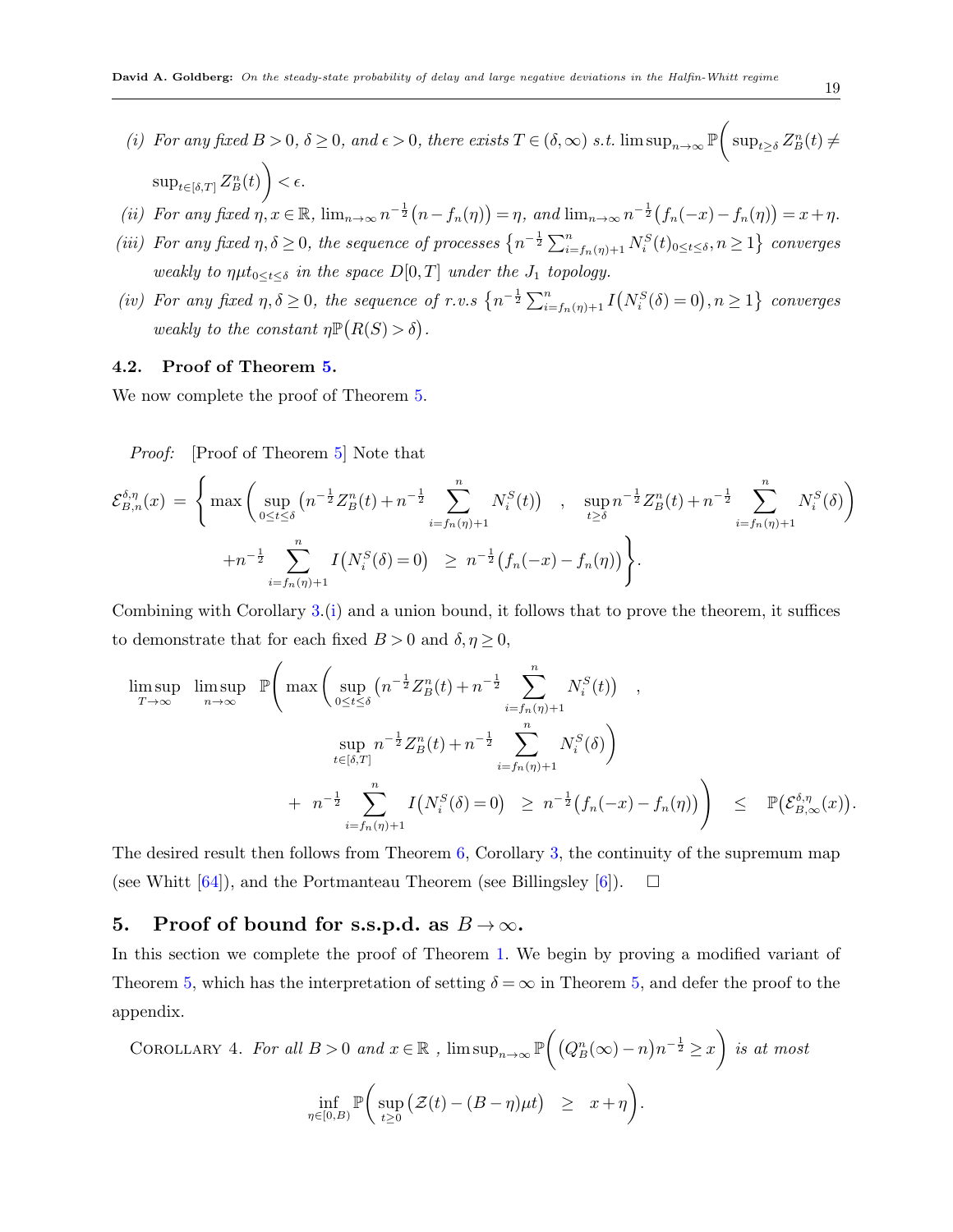We next state a well-known result from the theory of Gaussian processes (see Adler [[2](#page-45-5)] Inequality 2.4) which will be critical to our proof.

Lemma 4 **(Adler [[2](#page-45-5)])**. *Let X denote any centered, continuous Gaussian process, and T any bounded interval of*  $\mathbb{R}^+$ *. Let*  $\sigma_T^2$  $\stackrel{\Delta}{=} \sup_{t \in T} \mathbb{E}[\mathcal{X}^2(t)]$ *, and suppose*  $\sigma_T^2 < \infty$ *. Then for all*  $\epsilon > 0$ *, there exists*  $M_{\epsilon}$ *, depending only on*  $\mathcal{X}, T$ *, and*  $\epsilon$ *, s.t. for all*  $x > M_{\epsilon}$ *,* 

<span id="page-19-3"></span><span id="page-19-0"></span>
$$
\mathbb{P}\left(\sup_{t\in T} \mathcal{X}(t) > x\right) \le \exp\left(-\left((2\sigma_T^2)^{-1} - \epsilon\right)x^2\right).
$$

We will also need the following bounds on the variance of  $\mathcal{Z}$ , whose proofs we defer to the appendix (see Subsection [10.5.2\)](#page-42-0).

LEMMA 5. For all 
$$
t \ge 0
$$
,  $V[\mathcal{D}(t)] \le \mu(2c_S^2 + 1)t$ , and  $V[\mathcal{Z}(t)] \le \mu(2c_S^2 + c_A^2 + 1)t$ .

Finally, we will need the following bound on the Gaussian c.d.f., which follows from the results of Abramowitz and Stegun [\[1\]](#page-45-7). Let Φ denote the cumulative distribution function of a standard normal distribution,  $\phi$  the corresponding probability density function, and let us define  $\Phi^c \stackrel{\Delta}{=} 1 - \Phi$ . Also, for  $a \in \mathbb{R}$  and  $b \ge 0$ , let  $N(a, b)$  denote a normally distributed r.v. with mean a, variance *b*.

LEMMA 6. For all  $x > 0$ ,

<span id="page-19-1"></span>
$$
(2\pi)^{-\frac{1}{2}}\frac{x}{x^2+1}\exp(-\frac{x^2}{2}) < \Phi^c(x) < (2\pi)^{-\frac{1}{2}}x^{-1}\exp(-\frac{x^2}{2}).
$$

We now complete the proof of Theorem [1.](#page-6-0)

*Proof:* [Proof of Theorem [1\]](#page-6-0) It follows from Corollary [4](#page-18-1) (with  $\eta = \frac{B}{2}$  $\frac{B}{2}$ ) and a union bound that for all  $B > 0$ ,  $\limsup_{n \to \infty} \mathbb{P}$  $\sqrt{2}$  $Q_B^n(\infty) \geq n$  $\setminus$ is at most

$$
\sum_{k=0}^{\infty} \mathbb{P}\bigg(\sup_{\mu^{-1}k \leq t \leq \mu^{-1}(k+1)} \left(\mathcal{Z}(t) - \frac{B}{2}\mu t\right) \geq \frac{B}{2}\bigg),
$$

which by a union bound and the stationary increments property of  $Z$  is at most

<span id="page-19-2"></span>
$$
\mathbb{P}\left(\sup_{0\leq t\leq\mu^{-1}}\mathcal{Z}(t)\geq\frac{B}{2}\right) \tag{10}
$$

$$
+\sum_{k=1}^{\infty} \mathbb{P}\bigg(\mathcal{Z}(\mu^{-1}k) \ge \frac{B}{4}(k+1)\bigg) \tag{11}
$$

$$
+\sum_{k=1}^{\infty} \mathbb{P}\left(\sup_{0\leq t\leq \mu^{-1}} \mathcal{Z}(t) \geq \frac{B}{4}(k+1)\right) \tag{12}
$$

It follows from Lemmas [4](#page-19-0) - [6](#page-19-1) that for all  $\epsilon > 0$ , there exists  $B_{\epsilon} < \infty$  such that for all  $B \ge B_{\epsilon}$ ,

<span id="page-19-4"></span>(10) is at most 
$$
\exp\left(- (1 - \epsilon) \frac{1}{8} (2c_S^2 + c_A^2 + 1)^{-1} B^2\right);
$$
 (13)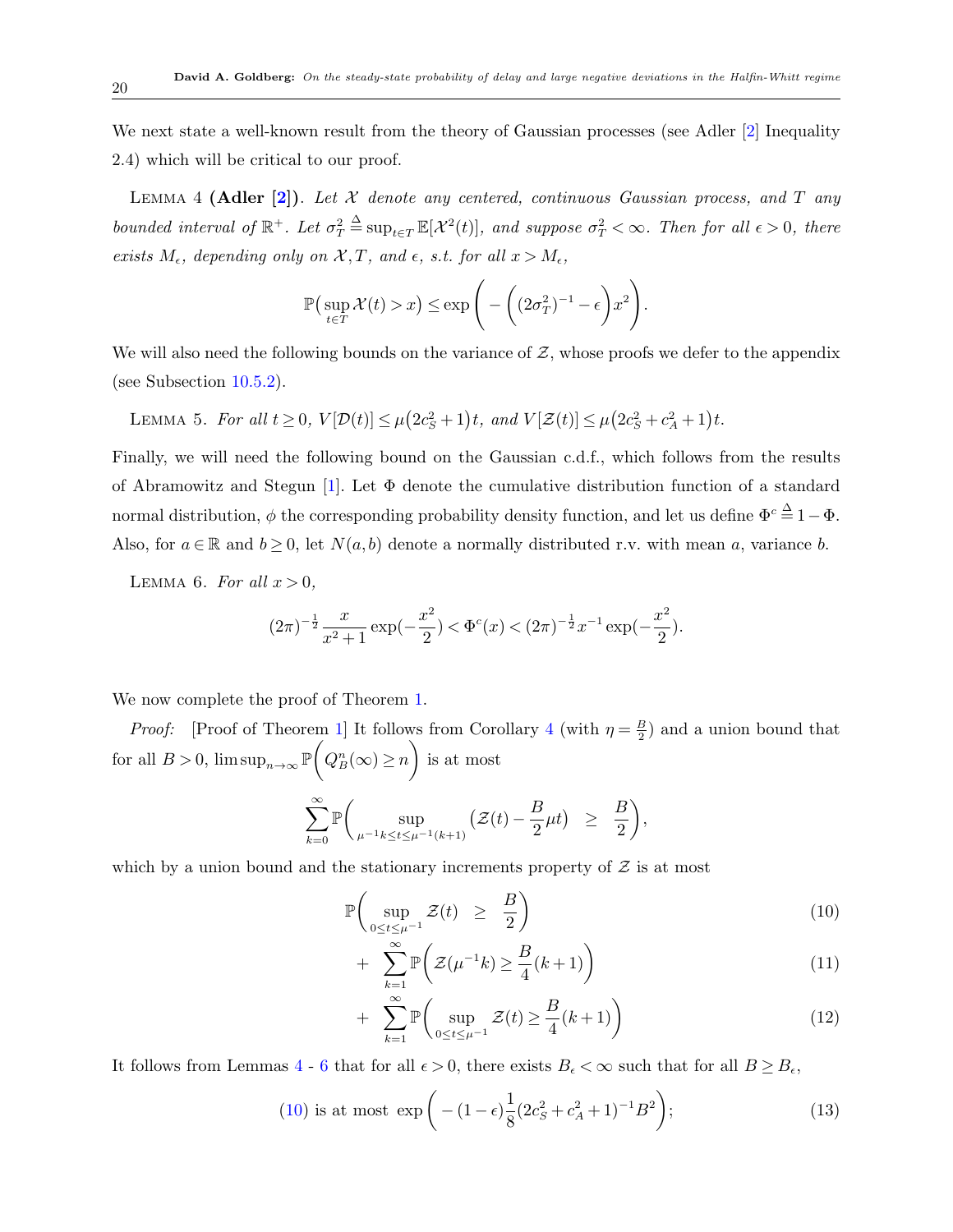and

<span id="page-20-2"></span>(12) is at most 
$$
\sum_{k=1}^{\infty} \exp\left(- (1 - \epsilon) \frac{1}{32} (2c_S^2 + c_A^2 + 1)^{-1} (k+1)^2 B^2\right).
$$
 (14)

Furthermore, it follows from the basic properties of Gaussian r.v.s, and Lemmas [5](#page-19-3) - [6,](#page-19-1) that

<span id="page-20-1"></span>(11) is at most 
$$
\sum_{k=1}^{\infty} \exp\left(-\frac{1}{32}(2c_S^2 + c_A^2 + 1)^{-1}(k+1)B^2\right).
$$
 (15)

Combining  $(13)$  $(13)$  -  $(15)$  $(15)$ , bounding  $(k+1)^2$  (from below) by  $k+1$  in  $(14)$  $(14)$ , summing all relevant geometric series, and taking the double-limit as  $\epsilon \downarrow 0$  and  $B \to \infty$  completes the proof.  $\Box$ .

# <span id="page-20-0"></span>**6.** Proof of bound for s.s.p.d. as  $B \rightarrow 0$ .

In this section we complete the proof of Theorem [2.](#page-6-1) We note that the analysis used to treat the case  $B \to \infty$ , i.e. letting  $\delta = \infty$  in Theorem [5](#page-16-1), will not suffice here. The underlying reason for this is that when  $\delta = \infty$ ,  $\eta$  must be chosen in such a way that stability is maintained, i.e.  $\eta \in [0, B)$ . In that case, the bound of Corollary [4](#page-18-1) requires a stochastic process (i.e.  $\mathcal{Z}$ ) with drift on the order of *−B* to be within distance on the order of *B* of zero. As *B →* 0, such a bound could (at best) demonstrate that the s.s.p.d. is bounded away from unity by a quantity on the order of *B*<sup>2</sup> (e.g. by considering the case of Brownian motion), while the actual bound we will show demonstrates that the s.s.p.d. is bounded away from unity by a much larger quantity (on the order of *B* as  $B \to 0$ ).

Instead, we will select a non-trivial value for  $\delta$ . This will allow us to select a value for  $\eta$  in Theorem [5](#page-16-1) which is independent of *B*, as when  $\delta < \infty$ , Theorem 5 yields non-trivial bounds even when the choice of *η* drives the queue into instability (i.e.  $\eta > B$ ). Our proof will rely on a careful analysis of the behavior of  $\mathcal{Z}(t) - Bt$  and its supremum and hitting times, ultimately using the celebrated Slepian's lemma to bound the associated r.v.s by those of simpler Gaussian processes (i.e. the combination of a Brownian motion and an Ornstein-Uhlenbeck process). We begin by reviewing several results from the theory of Gaussian processes for later use in our analysis.

#### **6.1. Slepian's lemma.**

Key to our bounds will be the celebrated Slepian's lemma, which will allow us to compare the supremum of  $Z$  to that of a much simpler Gaussian process. We begin by formally stating a particular variant of Slepian's lemma (see Adler [\[3\]](#page-45-8)), and a useful corollary.

Lemma 7 **(Slepian's lemma)**. *Let T denote any finite union of intervals (possibly unbounded)* of  $\mathbb{R}^+$ . Let *X* and *Y* denote any two continuous zero-mean Gaussian processes s.t.  $\mathbb{E}[X^2(t)] =$  $\mathbb{E}[\mathcal{Y}^2(t)]$  for all  $t \in T$ , and  $\mathbb{E}[\mathcal{X}(s)\mathcal{X}(t)] \geq \mathbb{E}[\mathcal{Y}(s)\mathcal{Y}(t)]$  for all  $s, t \in T$ . Let g denote any function *which is continuous on T. Then*

<span id="page-20-4"></span><span id="page-20-3"></span>
$$
\mathbb{P}\bigg(\sup_{t\in T}\big(\mathcal{X}(t)-g(t)\big)\leq 0\bigg)\geq \mathbb{P}\bigg(\sup_{t\in T}\big(\mathcal{Y}(t)-g(t)\big)\leq 0\bigg).
$$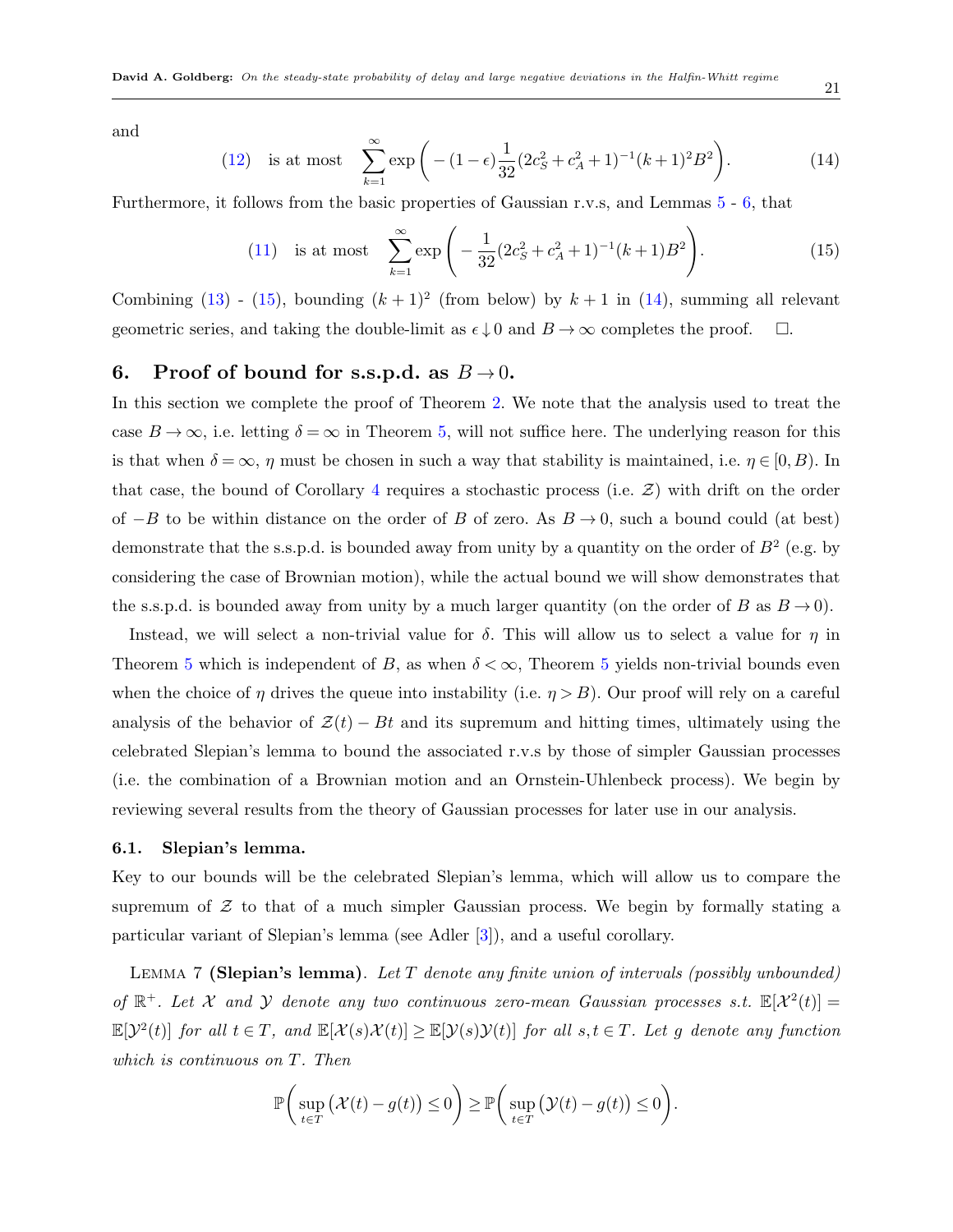COROLLARY 5. Let  $T^1$  and  $T^2$  denote any disjoint intervals of  $\mathbb{R}^+$ . Let  $\mathcal X$  denote any continuous *zero-mean Gaussian processes s.t.*  $\mathbb{E}[\mathcal{X}(s)\mathcal{X}(t)] \geq 0$  *for all*  $s,t \geq 0$ *. Let g denote any function which is continuous on*  $T^1 \bigcup T^2$ *. Then* 

$$
\mathbb{P}\bigg(\sup_{t\in T^1\bigcup T^2}\big(\mathcal{X}(t)-g(t)\big)\leq 0\bigg)\geq \mathbb{P}\bigg(\sup_{t\in T^1}\big(\mathcal{X}(t)-g(t)\big)\leq 0\bigg)\;\times\;\mathbb{P}\bigg(\sup_{t\in T^2}\big(\mathcal{X}(t)-g(t)\big)\leq 0\bigg).
$$

To apply this corollary, we will need the following result asserting the non-negativity of the covariance of  $D$ , whose proof we defer to the appendix (see Subsection [10.5.3\)](#page-42-1).

LEMMA 8. For all  $s, t \geq 0$ , it holds that  $\mathbb{E}[\mathcal{D}(s)\mathcal{D}(t)] \geq 0$ .

Finally, we state a result closely related to Slepian's inequality, the so-called Sudakov-Fernique Inequality (see Adler [\[3\]](#page-45-8)), as well as an important corollary bounding the expected value of the supremum of  $D$  (whose proof we defer to the appendix, see Subsection [10.5.4](#page-43-0)).

LEMMA 9 **(Sudakov-Fernique Inequality)**. For  $T \in \mathbb{R}^+$ , let  $\mathcal{X}$  and  $\mathcal{Y}$  denote any two contin*uous zero-mean Gaussian processes s.t.*  $\mathbb{E}[(\mathcal{X}(t) - \mathcal{X}(s))^2] \leq \mathbb{E}[(\mathcal{Y}(t) - \mathcal{Y}(s))^2]$  *for all*  $s, t \in [0, T]$ *. Then*

<span id="page-21-4"></span><span id="page-21-1"></span>
$$
\mathbb{E}[\sup_{t\in[0,T]}\mathcal{X}(t)] \leq \mathbb{E}[\sup_{t\in[0,T]}\mathcal{Y}(t)].
$$

<span id="page-21-2"></span> $\text{COROLLARY 6.}$  *For*  $T \in \mathbb{R}^+$ ,  $\mathbb{E}[\sup_{t \in [0,T]} \mathcal{D}(t)] \leq$  $\int 2\mu$  $\frac{2\mu}{\pi} (2c_s^2 + 1)T$  $\bigg\}^{\frac{1}{2}}$ .

#### <span id="page-21-3"></span>**6.2. Properties of Brownian motion and the Ornstein-Uhlenbeck process.**

In this subsection we review several properties of Brownian motion (B.m.) and the Ornstein-Uhlenbeck (O.U.) process. In our analysis, we will construct a process whose supremum bounds that of *Z*(*t*)*−Bt* (in an appropriate sense) by taking a weighted combination of independent B.m. and O.U. processes. For this reason, we will need some relevant results pertaining to the supremum and hitting times of these processes, which we now review.

<span id="page-21-0"></span>**6.2.1. Brownian motion.** For  $b > 0$ , let  $\{\mathcal{B}_i^b(t), i \geq 1\}$  denote a collection of mutually independent B.m.s initialized to *b*; namely, the continuous Gaussian process s.t.  $\mathbb{E}[\mathcal{B}^b(t)] = b$ ,  $V[\mathcal{B}^b(s), \mathcal{B}^b(t)] = s$  for all  $0 \le s \le t$ . As a notational convenience, we will sometimes denote  $\mathcal{B}_1^b$  by  $B^b$ . We note that *A* is distributed (at the process-level) as  $(\mu c_A^2)^{\frac{1}{2}} B^0$ . We now state several results pertaining to the supremum and hitting times of B.m. Although some of these results are generally well-known, others are not (especially Lemma [10](#page-21-0).([vi](#page-22-0)) whose proof is non-trivial and involves several intricate properties of conditioned B.m.), and we defer all relevant proofs to the appendix. For a stochastic process *Z* and  $a \in \mathbb{R}$ , let  $\tau_Z^a$  denote the first hitting time of *Z* to *a*, where we let  $\tau_Z^a = \infty$ if no such time exists.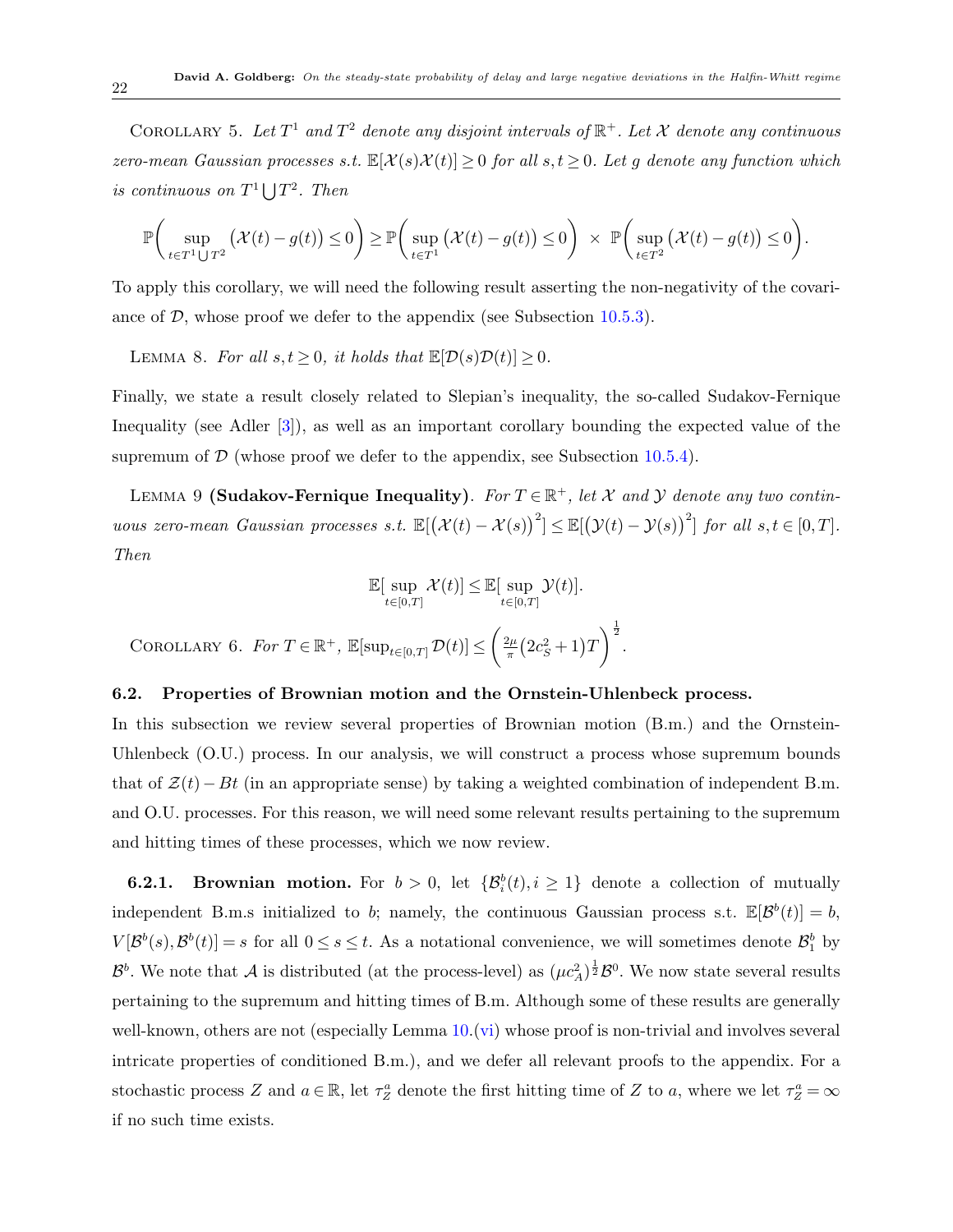Lemma 10.

- <span id="page-22-6"></span>(*i*) *For all*  $t, x > 0$ ,  $\mathbb{P}(\sup_{0 \le s \le t} \mathcal{B}^0(s) > x) = 2\Phi^c(xt^{-\frac{1}{2}})$ *.*
- <span id="page-22-7"></span>(ii) For all  $x, y \in \mathbb{R}$  and  $z > 0$ ,  $\mathbb{P}(\tau_{\mathcal{B}^x}^y > z) = \int_z^{\infty} |y - x| \exp(-\frac{(x - y)^2}{2s})$  $\frac{(-y)^2}{2s}\Big) (2\pi s^3)^{-\frac{1}{2}} ds \leq |y-x|z^{-\frac{1}{2}}.$
- <span id="page-22-4"></span>*(iii) For all*  $c_1, c_2 > 0$ ,  $\mathbb{P}\left(\tau_{\mathcal{B}^0}^{c_1} < \tau_{\mathcal{B}^0}^{-c_2}\right) = \frac{c_2}{c_1 + c_2}$  $\frac{c_2}{c_1+c_2}$ .
- <span id="page-22-5"></span>*(iv) For all*  $c, x > 0$ , **P**  $\sqrt{ }$  $\sup_{t\geq 0} (B^0(t) - ct) > x$  = exp(*−*2*cx*)*.*
- <span id="page-22-1"></span>*(v) For all*  $\epsilon \in (0,1)$ *,*  $\gamma > 0$ *, and*  $T \geq (\gamma^2 \epsilon (1-\epsilon)^3)^{-1}$ *,*

$$
\mathbb{P}\bigg(\sup_{0\leq t\leq T}\big(\mathcal{B}^0(t)+\gamma t\big)\leq \epsilon\gamma T\bigg)\geq (2\pi)^{-\frac{1}{2}}\frac{\epsilon}{1-\epsilon^2}(\gamma T^{\frac{1}{2}})^{-1}\exp\big(-\frac{1}{2}(1-\epsilon)^2\gamma^2T\big).
$$

<span id="page-22-0"></span>
$$
(vi) \ \text{For all } C \ge 1, b \ge 10^{13}C^{10}, \gamma \in (0, \frac{10^3C}{4b}),
$$
\n
$$
\mathbb{P}\left(\sup_{t \ge 0} \left(\mathcal{B}^{-b}(t) + C\log^{\frac{1}{2}}(3+3t) - \gamma t\right) \le 0\right) \ge \frac{b\gamma}{10^5C}
$$

**6.2.2.** Ornstein-Uhlenbeck process. For any  $\rho > 0$ , let  $\mathcal{U}^{\rho}$  denote the centered, stationary O.U. process whose correlations decay exponentially (over time) at rate  $\rho$ . Namely,  $\mathcal{U}^{\rho}$  is the continuous Gaussian process s.t.  $\mathbb{E}[\mathcal{U}^{\rho}(t)]=0, V[\mathcal{U}^{\rho}(s), \mathcal{U}^{\rho}(t)]=\exp(-\rho(t-s))$  for all  $0 \leq s \leq t$ . For a review of the basic properties of O.U processes (e.g. existence, continuity), we refer the interested reader to Doob [[23](#page-46-13)]. The main result w.r.t. O.U. processes that we will need in our analysis is a law of the iterated logarithm (l.i.l)-type result. Although such results are generally well-known (also in considerably greater generality, see Marcus [\[52](#page-48-14)]), we now state a particular variant with associated explicit bounds, whose proof we include in the appendix for completeness.

LEMMA 11. *For any fixed*  $\rho > 0$ ,

<span id="page-22-2"></span>
$$
\mathbb{P}\bigg(\sup_{t\geq 0}\frac{|\mathcal{U}^{\rho}(t)|}{6\exp(\rho)\log^{\frac{1}{2}}(3+3t)}\leq 1\bigg)\geq \frac{1}{2}.
$$

*Namely, with probability at least*  $\frac{1}{2}$ *,*  $|\mathcal{U}^{\rho}(t)|$  *is (for all times*  $t \ge 0$ *) dominated by*  $6 \exp(\rho) \log^{\frac{1}{2}}(3+3t)$ *.* 

#### **6.3. Critical comparison result.**

We now formally state the comparison result which will allow us to compare the supremum of *Z* (as well as *D*) to that of a much simpler Gaussian process. The result follows from an in-depth analysis of the covariance of  $D$  (and hence that of equilibrium renewal processes), and we defer the proof to the appendix. Recall that  $\alpha_S = \mu^3$  $\mathbb{E}[S^2] + 2\mathbb{E}[S^3] + \frac{3}{8}\mu \big(\mathbb{E}[S^2]\big)^2$ *.* Suppose *N* is a  $N(0,1)$  r.v. independent of  $D$ , and that  $\mathcal{B}^0$  and  $\mathcal{U}^{1.5}$  are an independent B.m. (initialized at 0) and stationary O.U. process (as defined above).

<span id="page-22-3"></span>*.*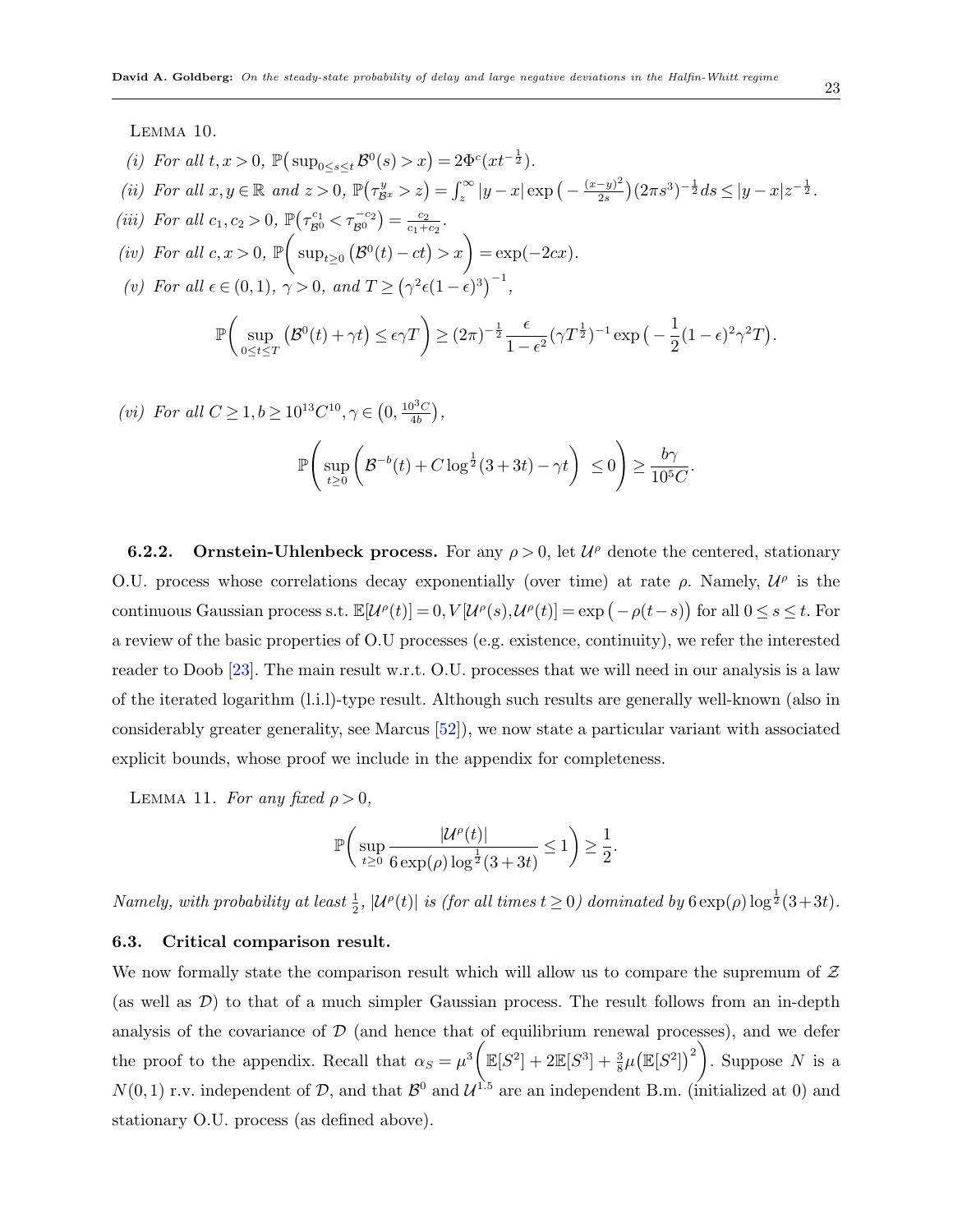THEOREM 7. *There exists a continuous function*  $f_S : \mathbb{R}^+ \to \mathbb{R}$ , depending only on the distribution of S, s.t.  $\sup_{t\geq 0} |f_S(t)| \leq \alpha_S$ , and with the following property. For  $x \geq \alpha_S$ , let  $\mathcal{D}'_x$  denote the centered *Gaussian process*  $(\mu c_S^2)^{\frac{1}{2}} \mathcal{B}^0 + (f_S + 3x)^{\frac{1}{2}} \mathcal{U}^{1.5}$ , *i.e. for all*  $t \ge 0$ ,

$$
\mathcal{D}'_x(t) = (\mu c_S^2)^{\frac{1}{2}} \mathcal{B}^0(t) + (f_S(t) + 3x)^{\frac{1}{2}} \mathcal{U}^{1.5}(t).
$$

*Then the centered Gaussian process*  $\mathcal{D} + (3x)^{\frac{1}{2}}N$ , *i.e. the process which equals*  $\mathcal{D}(t) + (3x)^{\frac{1}{2}}N$  *for all*  $t \geq 0$ , and the Gaussian process  $\mathcal{D}'_x$  satisfy the conditions of Slepian's inequality in such a way *that the supremum of*  $\mathcal{D}'_x$  *stochastically dominates that of*  $\mathcal{D} + (3x)^{\frac{1}{2}}N$ *. More formally, for all*  $t \ge 0$ *,*  $V[\mathcal{D}'_x(t)] = V[\mathcal{D}(t)] + 3x$  (i.e.  $f_S(t) = V[\mathcal{D}(t)] - \mu c_S^2 t$ ); and for all  $0 \le s < t$ ,

$$
V[\mathcal{D}'_x(s), \mathcal{D}'_x(t)] \le V[\mathcal{D}(s) + (3x)^{\frac{1}{2}}N, \mathcal{D}(t) + (3x)^{\frac{1}{2}}N] = V[\mathcal{D}(s), \mathcal{D}(t)] + 3x.
$$

#### **6.4. Proof of Theorem [2](#page-6-1).**

In this subsection, we complete the proof of Theorem [2](#page-6-1).

*Proof:* [Proof of Theorem [2](#page-6-1)] Suppose w.l.o.g. that  $B \leq 1$ . Let

$$
\delta \stackrel{\Delta}{=} \left( 200 + \alpha_S + \mu^2 + \mu^{-2} + \sigma_S^2 + \sigma_S^{-2} + \sigma_A^2 + \sigma_A^{-2} + c_A^2 + c_A^{-2} + c_S^2 + c_S^{-2} \right)^4.
$$

It follows from Theorem [5](#page-16-1) and taking complements that

<span id="page-23-3"></span>
$$
\liminf_{n \to \infty} \mathbb{P}\bigg( \big( Q_B^n(\infty) - n \big) n^{-\frac{1}{2}} < 0 \bigg) \ge \mathbb{P}\bigg( \big( \mathcal{E}_{B,\infty}^{\delta,\delta}(0) \big)^c \bigg). \tag{16}
$$

Note that by construction of  $\alpha_S$  and  $\delta$ , it holds that  $\delta > \mu E[S^2] = 2\mathbb{E}[R(S)]$ , and thus  $\mathbb{P}(R(S) \leq$  $δ$   $\geq \frac{1}{2}$  $\frac{1}{2}$  by Markov's inequality. It then follows from Lemma [8](#page-21-1) and Corollary [5](#page-20-3) that  $\mathbb P$  $\left( \left( \mathcal{E}_{B,\infty}^{\delta,\delta}(0)\right)^c \right)$ is at least

<span id="page-23-0"></span>
$$
\mathbb{P}\left(\sup_{0\leq t\leq \delta} \left(\mathcal{Z}(t) + \delta \mu t\right) \leq \frac{1}{2}\delta\right) \tag{17}
$$

$$
\times \quad \mathbb{P}\Bigg(\sup_{t\geq \delta} \big(\mathcal{Z}(t) - B\mu t\big) \ \leq -\delta^2 \mu\Bigg). \tag{18}
$$

We first bound [\(17](#page-23-0)) from below. By a union bound, the independence of *A* and *D*, and the fact that *A* has the same distribution as  $(\mu c_A^2)^{\frac{1}{2}} \mathcal{B}^0$ , we conclude that ([17\)](#page-23-0) is at least

<span id="page-23-1"></span>
$$
\mathbb{P}\left(\sup_{0\leq t\leq\delta}\mathcal{D}(t)\leq\frac{1}{4}\delta\right) \tag{19}
$$

$$
\times \quad \mathbb{P}\bigg(\sup_{0 \le t \le \delta} \big(\mathcal{B}^{0}(t) + (\mu c_{A}^{2})^{-\frac{1}{2}} \delta \mu t\big) \le \frac{1}{4} (\mu c_{A}^{2})^{-\frac{1}{2}} \delta\bigg). \tag{20}
$$

We now bound ([19\)](#page-23-1) and ([20\)](#page-23-1) from below, beginning with  $(19)$  $(19)$ . By our definition of  $\delta$ , it is easily verified that  $\delta \geq 8$  $\int$ <sub>2</sub> $\mu$  $\frac{2\mu}{\pi}$ (2*c*<sup>2</sup><sub>*S*</sub> + 1)*δ*  $\int_0^{\frac{1}{2}}$ . It thus follows from Corollary [6](#page-21-2) that  $\delta \geq 8\mathbb{E}[\sup_{t\in[0,\delta]} \mathcal{D}(t)]$ . Hence by Markov's inequality,

<span id="page-23-2"></span>
$$
(19) \t\t is at least  $\frac{1}{2}$ . (21)
$$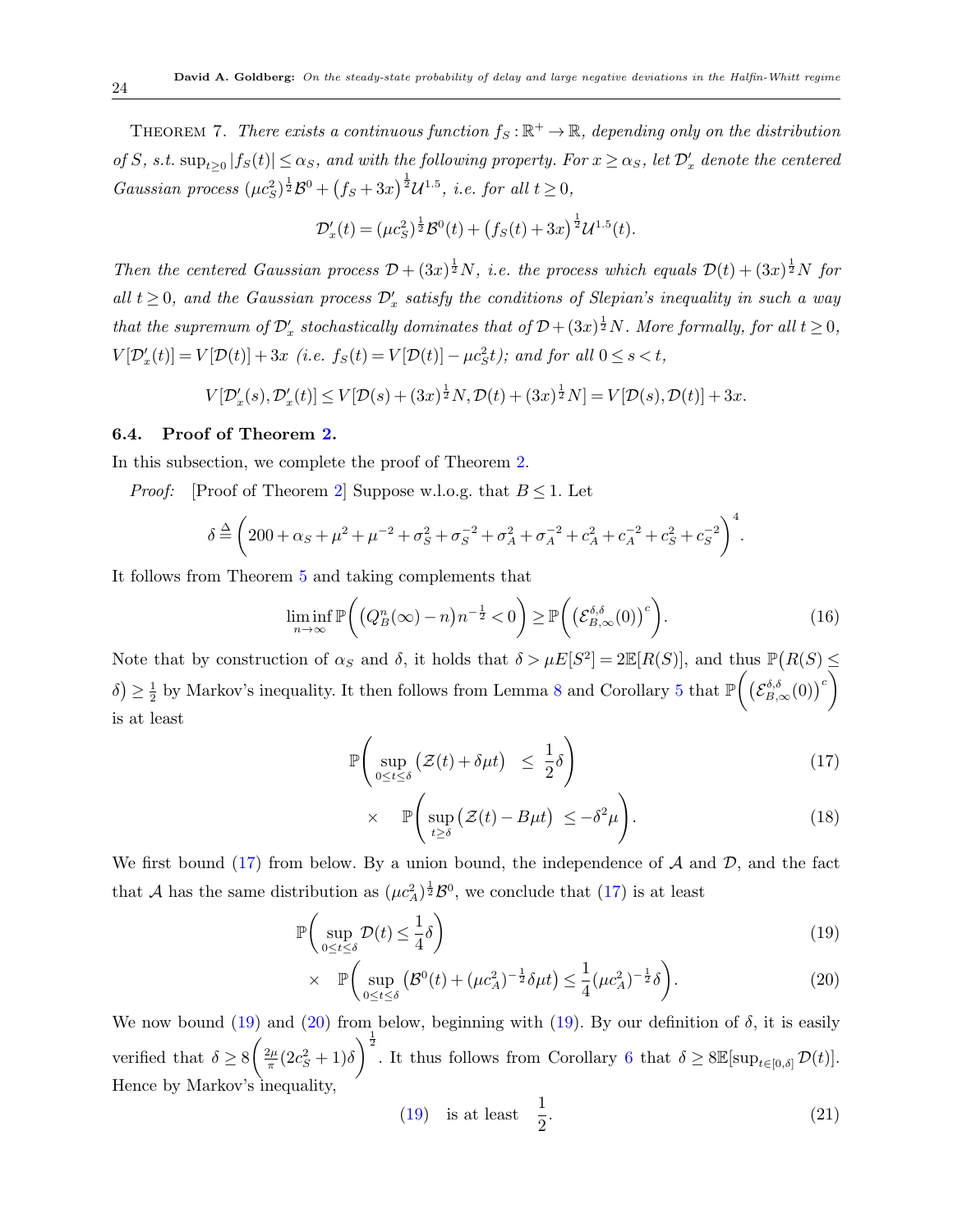We next bound  $(20)$  $(20)$  from below using Lemma  $10.(v)$  $10.(v)$  $10.(v)$  $10.(v)$ , i.e. by setting (in the notation of that lemma)  $T = \delta, \gamma = (\mu c_A^2)^{-\frac{1}{2}} \delta \mu, \epsilon = \frac{\frac{1}{4} (\mu c_A^2)^{-\frac{1}{2}} \delta}{(2 \lambda)^{-\frac{1}{2}} \delta^2}$  $\frac{\frac{1}{4}(\mu c_A^2)^{-\frac{1}{2}}\delta^2\mu}{(\mu c_A^2)^{-\frac{1}{2}}\delta^2\mu} = \frac{1}{4\mu\delta}$ . The assumptions needed to apply Lemma [10](#page-21-0).([v](#page-22-1)) may be easily verified to hold from the definition of  $\delta$ . We conclude from Lemma [10](#page-21-0).[\(v](#page-22-1)) that

<span id="page-24-0"></span>(20) is at least 
$$
(32\pi)^{-\frac{1}{2}}\mu^{-\frac{3}{2}}c_A\delta^{-\frac{5}{2}}\exp\left(-\frac{1}{2}\mu c_A^{-2}\delta^3\right)
$$
. (22)

As it is easily verified from our definition of  $\delta$  that  $\frac{1}{2}(32\pi)^{-\frac{1}{2}}\mu^{-\frac{3}{2}}c_A \geq \delta^{-1}$ , and  $\frac{1}{2}\mu c_A^{-2} \leq \delta$ , we further conclude from  $(22)$  $(22)$ ,  $(19)$  $(19)$  -  $(21)$  $(21)$ , and the exponential inequality that

(17) is at least 
$$
\exp(-2\delta^4)
$$
. (23)

We next bound  $(18)$  $(18)$  from below. Let *N* denote a normally distributed r.v. with 0 mean and unit variance, and  $\mathcal{B}_1^0$  a B.m, with *N*,  $\mathcal{B}_1^0$ , *D* mutually independent. Note that [\(18](#page-23-0)) equals

<span id="page-24-1"></span>
$$
\mathbb{P}\left(\sup_{t\geq\delta} \left(\mathcal{A}(t) + \mathcal{D}(t) - B\mu t\right) \leq -\mu\delta^2\right)
$$
\n
$$
= \mathbb{P}\left(\sup_{t\geq\delta} \left(\mathcal{A}(\delta) + \left(\mathcal{A}(t) - \mathcal{A}(\delta)\right) + \mathcal{D}(t) - B\mu t\right) \leq -\mu\delta^2\right)
$$
\n
$$
= \mathbb{P}\left(\sup_{t\geq\delta} \left((\mu c_A^2 \delta)^{\frac{1}{2}} N + \mathcal{D}(t) + (\mu c_A^2)^{\frac{1}{2}} \mathcal{B}_1^0(t - \delta) - B\mu t\right) \leq -\mu\delta^2\right).
$$
\n(24)

Let  $\mathcal{U}^{1.5}$  be a stationary O-U process (as defined in Subsection [6.2](#page-21-3)), and  $\mathcal{B}_2^0$ ,  $\mathcal{B}_3^0$ ,  $\mathcal{B}_4^0$  be B.m.s, independent of  $N, \mathcal{B}_1^0$  (and one-another). Then it follows from Lemma [7](#page-20-4), Theorem [7,](#page-22-2) and the fact that our definition of  $\delta$  implies that  $\frac{1}{3}\mu c_A^2 \delta \ge \alpha_S$ , that ([24\)](#page-24-1) is at least

<span id="page-24-2"></span>
$$
\mathbb{P}\Bigg(\sup_{t\geq\delta}((\mu c_S^2)^{\frac{1}{2}}\mathcal{B}_2^0(t) + (f_S(t) + \mu c_A^2\delta)^{\frac{1}{2}}\mathcal{U}^{1.5}(t) + (\mu c_A^2)^{\frac{1}{2}}\mathcal{B}_1^0(t-\delta) - B\mu t) \leq -\mu\delta^2\Bigg). \tag{25}
$$

Note that by the basic properties of B.m., ([25\)](#page-24-2) is unchanged if we replace  $\mathcal{B}_2^0(t)$  by  $\delta^{\frac{1}{2}}N + \mathcal{B}_3^0(t - \delta)$ , and then further replace the resulting term  $(\mu c_S^2)^{\frac{1}{2}}\mathcal{B}_3^0(t-\delta)+(\mu c_A^2)^{\frac{1}{2}}\mathcal{B}_1^0(t-\delta)$  by  $(\mu (c_S^2+c_A^2))^{\frac{1}{2}}\mathcal{B}_4^0(t-\delta)$ *δ*). Combining with the stationarity of  $U^{1.5}$  and the fact that  $B\mu t \geq B\mu(t-\delta)$ , we conclude that [\(24](#page-24-1)) is at least

$$
\mathbb{P}\Bigg(\sup_{t\geq \delta}\bigg((\mu c_S^2\delta)^{\frac{1}{2}}N+\big(\mu(c_S^2+c_A^2)\big)^{\frac{1}{2}}\mathcal{B}_4^0(t-\delta)+\big(f_S(t)+\mu c_A^2\delta\big)^{\frac{1}{2}}\mathcal{U}^{1.5}(t-\delta)-B\mu(t-\delta)\big)\Bigg)\leq -\mu\delta^2\Bigg),
$$

which itself equals

<span id="page-24-3"></span>
$$
\mathbb{P}\Bigg(\sup_{t\geq 0}\Big(\mu c_S^2 \delta)^{\frac{1}{2}}N+\left(\mu(c_S^2+c_A^2)\right)^{\frac{1}{2}}\mathcal{B}_4^0(t)+\left(f_S(t+\delta)+\mu c_A^2\delta\right)^{\frac{1}{2}}\mathcal{U}^{1.5}(t)-B\mu t\right)\ \leq -\mu\delta^2\Bigg). \tag{26}
$$

Let  $C \triangleq 50(\frac{\delta \sigma_A^2}{\sigma_S^2 + \sigma_A^2})^{\frac{1}{2}},$  and  $\gamma_B \triangleq (\mu(\sigma_S^2 + \sigma_A^2))^{-\frac{1}{2}}B$ . By conditioning on the event  $\{\sup_{t\geq 0} \frac{|U^{1.5}(t)|}{6 \exp(1.5) \log^{\frac{1}{2}}}$  $\frac{a^{(1)}(t)}{(\log^{\frac{1}{2}}(3+3t))} \leq 1$ , applying Lemma [11](#page-22-3) (to bound the corresponding probability) and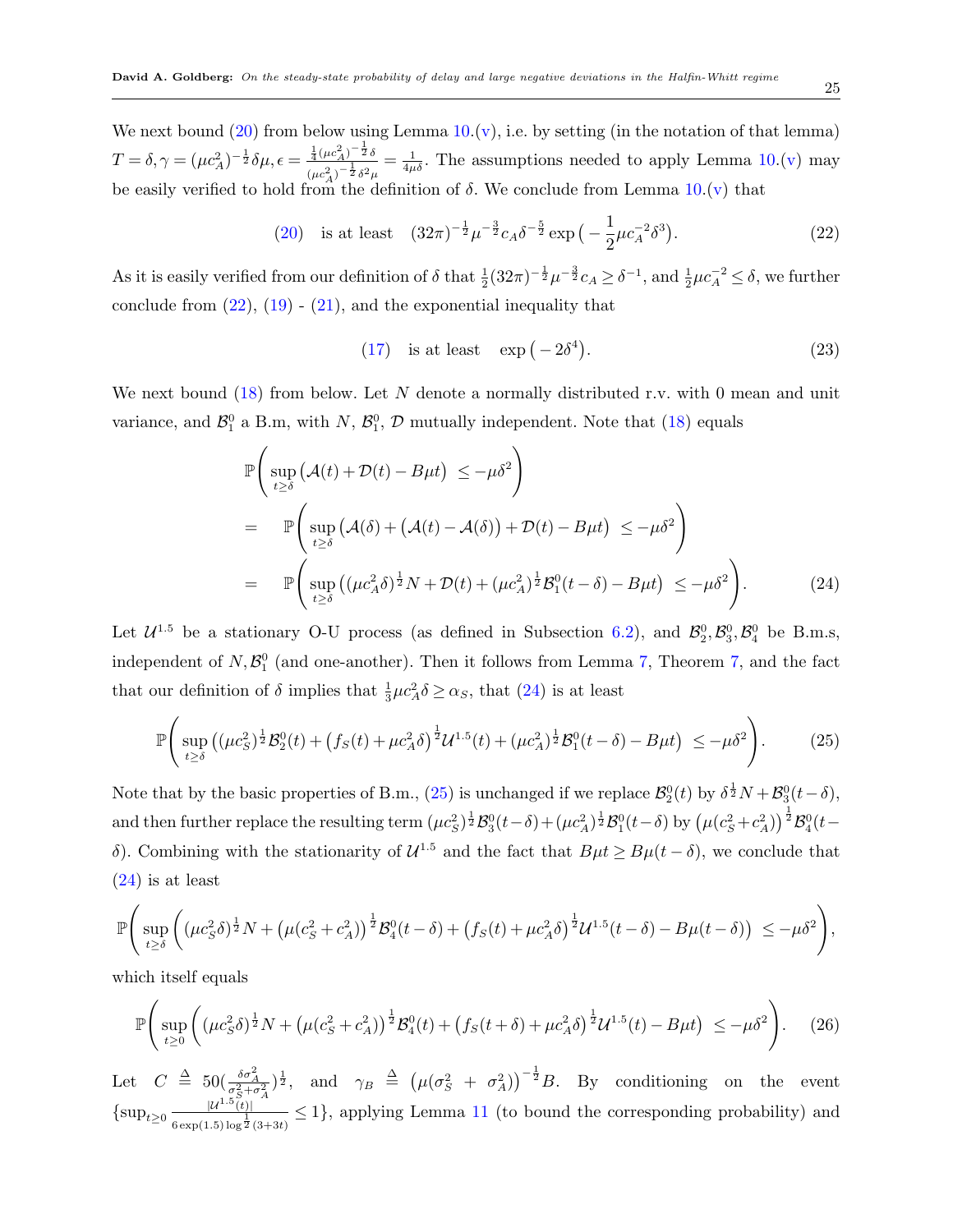Theorem [7](#page-22-2) (which asserts that  $\sup_{t\geq 0} |f_S(t)| \leq \alpha_S \leq \mu c_A^2 \delta$ ), and simplying some straightforward algebra, we conclude that  $(26)$  $(26)$ , and hence  $(18)$  $(18)$ , is at least

$$
\frac{1}{2} \mathbb{P}\left(\sup_{t\geq 0} \left( (\frac{\sigma_S^2 \delta}{\sigma_S^2 + \sigma_A^2})^{\frac{1}{2}} N + \mathcal{B}_4^0(t) + C \log^{\frac{1}{2}}(3+3t) - \gamma_B t \right) \leq -\left( \mu(\sigma_S^2 + \sigma_A^2) \right)^{-\frac{1}{2}} \delta^2 \right). \tag{27}
$$

Let  $b = 10^{13} \times C^{10}$ . Further conditioning on the event

$$
\left\{(\frac{\sigma_S^2\delta}{\sigma_S^2+\sigma_A^2})^{\frac{1}{2}}N\leq -\left(\mu(\sigma_S^2+\sigma_A^2)\right)^{-\frac{1}{2}}\delta^2-b\right\},\,
$$

and recalling that *B <sup>−</sup><sup>b</sup>* denotes a B.m. initialized at *−b*, we find that ([18\)](#page-23-0) is at least

<span id="page-25-0"></span>
$$
\frac{1}{2}\Phi^{c}\left((\mu\sigma_{S}^{2})^{-\frac{1}{2}}\delta^{\frac{3}{2}}+b\left(\frac{\sigma_{S}^{2}+\sigma_{A}^{2}}{\sigma_{S}^{2}\delta}\right)^{\frac{1}{2}}\right) \times \mathbb{P}\left(\sup_{t\geq 0}\left(\mathcal{B}^{-b}(t)+C\log^{\frac{1}{2}}(3+3t)-\gamma_{B}t\right)\leq 0\right).
$$
\n(28)

It is easily verified from our definitions of  $\delta$ , C, b that for all sufficiently small *B*, we may apply Lemma [10](#page-21-0).[\(vi](#page-22-0)) to bound ([28\)](#page-25-0). In particular, there exists  $B_0 > 0$  s.t. for all  $B \in (0, B_0)$ ,

$$
\mathbb{P}\Bigg(\sup_{t\geq 0}\bigg(\mathcal{B}^{-b}(t)+C\log^{\frac{1}{2}}(3+3t)-\gamma_B t\bigg)\,\leq 0\Bigg)\geq \frac{b\gamma_B}{10^5C}.
$$

Combining with ([28\)](#page-25-0), we conclude that for all  $B \in (0, B_0)$ , [\(18](#page-23-0)) is at least

$$
\frac{1}{2} \times \Phi^c \left( (\mu \sigma_S^2)^{-\frac{1}{2}} \delta^{\frac{3}{2}} + b \left( \frac{\sigma_S^2 + \sigma_A^2}{\sigma_S^2 \delta} \right)^{\frac{1}{2}} \right) \times \frac{b \gamma_B}{10^5 C}.
$$
\n(29)

As our definitions of  $\delta$ , C, and b imply that  $\frac{\sigma_S^2 + \sigma_A^2}{\sigma_S^2 \delta} \le 1$  and  $(\mu \sigma_S^2)^{-\frac{1}{2}} \delta^{\frac{3}{2}} \le b$ , it further holds that [\(18](#page-23-0)) is at least

$$
\frac{1}{2} \times \Phi^c(2b) \times \frac{b\gamma_B}{10^5 C}.\tag{30}
$$

Combining with  $(24)$  $(24)$  and  $(16)$  $(16)$ , we conclude that for all  $B \in (0, B_0)$ , it holds that  $\liminf_{n\to\infty}$  P  $\left( (Q_B^n(\infty) - n)n^{-\frac{1}{2}} < 0 \right)$  $\lambda$ is at least

$$
\frac{1}{2} \times \Phi^c(2b) \times \exp\left(-2\delta^4\right) \times \frac{b\gamma_B}{10^5 C}.\tag{31}
$$

As Lemma [6](#page-19-1) and our definitions of  $\delta$ , C, and *b* imply that  $\Phi^c(2b) \geq \frac{1}{6}$  $\frac{1}{6}b^{-1}\exp(-2b^2), \frac{\gamma_B}{10^5C} \ge$  $\exp(-b^2)B$ , and  $\frac{1}{12}\exp(-2\delta^4) \ge \exp(-b^2)$ , we conclude that  $\liminf_{n\to\infty} \mathbb{P}$  $\int_{0}^{3} (Q_{B}^{n}(\infty) - n) n^{-\frac{1}{2}} < 0$  $\setminus$ is at least  $\exp(-4b^2) \times B$  for all  $B \in (0, B_0)$ . As our definitions of  $\delta, C$ , and  $b$  imply that  $C \leq \delta$  and thus  $b \leq 10^{13} \delta^{10}$ , combining the above completes the proof.  $\Box$ .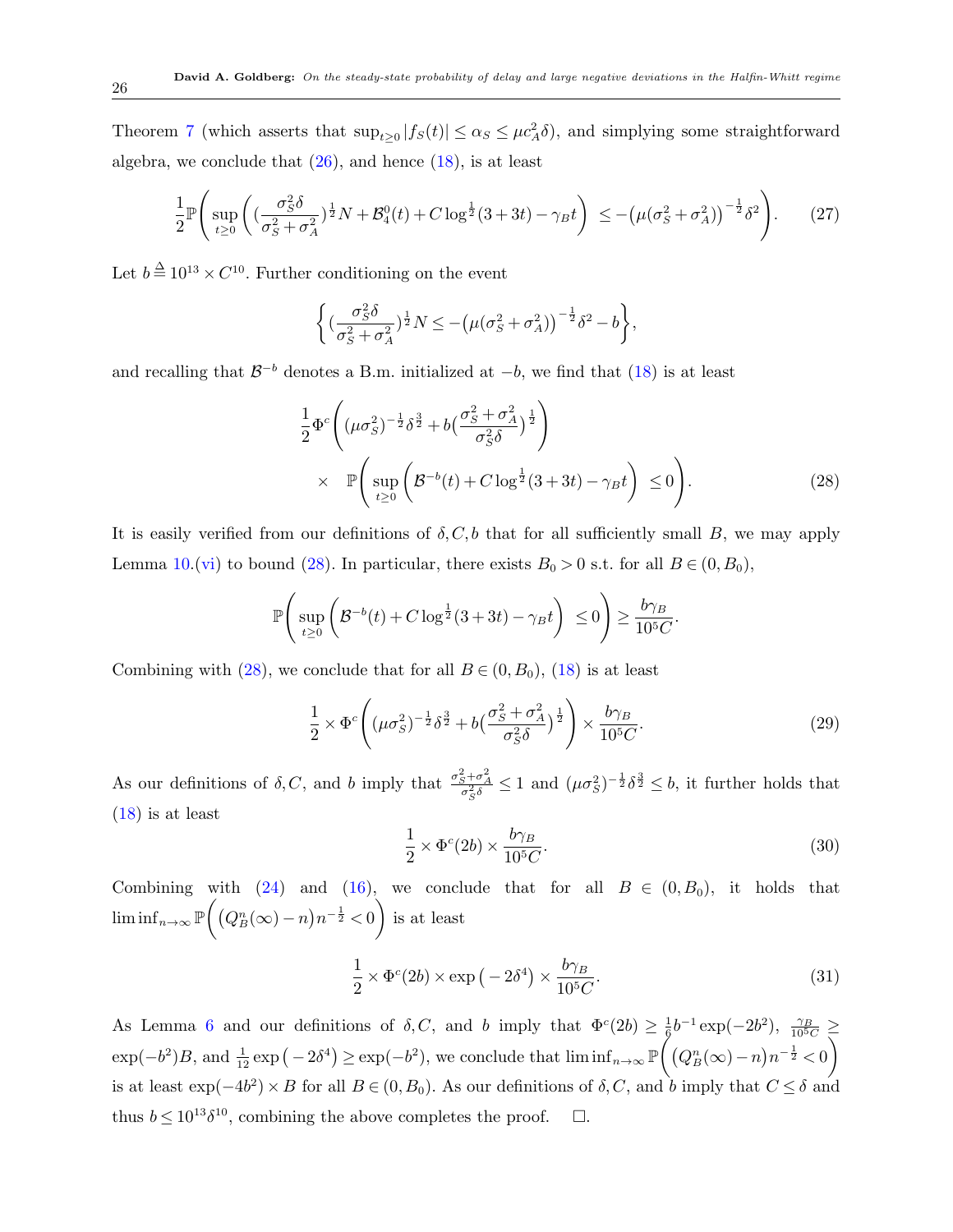# <span id="page-26-0"></span>**7. Proof of large deviations result for number of idle servers.**

In this section we complete the proof of Theorem [3](#page-7-0). As in the proof of Theorem [2,](#page-6-1) here we will have to carefully choose non-trivial values for both  $\delta$  and  $\eta$  in Theorem [5](#page-16-1), since e.g. choosing  $\delta = \infty$  would result in instability and trivial bounds. We note that here,  $\delta$  will be selected as some non-trivial value not depending on *x*, while  $\eta$  will be selected as an appropriate function of *x*.

*Proof:* [Proof of Theorem [3](#page-7-0)] Let us fix some  $B > 0$ ,  $x < -1$ , and let  $\alpha_x \stackrel{\Delta}{=} 2|x| + 6|x|^{\frac{1}{2}}$ . It follows from Theorem [5](#page-16-1) that  $\liminf_{n\to\infty}$  **P**  $\left(\left(Q_B^n(\infty) - n\right)n^{-\frac{1}{2}} < x\right)$  is at least  $\mathbb{P}\left(\mathcal{E}_{B,\infty}^{\mu\mathbb{E}[S^2],\alpha_x}(x)\right)^c$ , which  $\mu \mathbb{E}[S^2] \geq 2\mathbb{E}[R(S)]$  and thus  $x + \alpha_x \mathbb{P}(R(S) \leq \mu \mathbb{E}[S^2]) \geq 3|x|^{\frac{1}{2}}$  is at least

<span id="page-26-1"></span>
$$
\mathbb{P}\Bigg(\max\bigg(\sup_{0\leq t\leq\mu\mathbb{E}[S^2]}\bigg(\mathcal{Z}(t)+(\alpha_x-B)\mu t\bigg)\,\,\underset{t\geq\mu\mathbb{E}[S^2]}{\sup}\big(\mathcal{Z}(t)-B\mu t\big)\,\,+\,\,\alpha_x\mu^2\mathbb{E}[S^2]\bigg)\leq 3|x|^{\frac{1}{2}}\Bigg). \tag{32}
$$

It then follows from a union bound and the independence of *A* and *D* that ([32\)](#page-26-1) is at least

<span id="page-26-2"></span>
$$
\mathbb{P}\left(\sup_{t\geq 0}(\mathcal{D}(t)-\frac{1}{2}B\mu t)\leq |x|^{\frac{1}{2}}\right)
$$
\n(33)

$$
\times \mathbb{P}\Biggl\{\Biggl\{\sup_{0\leq t\leq \mu\mathbb{E}[S^2]} \left(\mathcal{A}(t) + \alpha_x\mu t\right) \leq 2|x|^{\frac{1}{2}}\Biggr\} ,\tag{34}
$$
\n
$$
\Biggl\{\sup_{t\geq \mu\mathbb{E}[S^2]} \left(\mathcal{A}(t) - \frac{1}{2}B\mu t\right) \leq -\left(\mu^2\mathbb{E}[S^2]\alpha_x - 2|x|^{\frac{1}{2}}\right)\Biggr\}\Biggr).
$$

We now bound [\(34](#page-26-2)). Let  $\gamma_B \triangleq \frac{1}{2}$  $\frac{1}{2}(\mu c_A^2)^{-\frac{1}{2}}B\mu$ . Note that by the independent increments property of B.m., we may construct  $\mathcal{B}_2^0$  and  $\mathcal A$  as independent processes on a common probability space s.t. for all  $t \ge \mu \mathbb{E}[S^2]$ ,  $\mathcal{A}(t) = \mathcal{A}(\mu \mathbb{E}[S^2]) + (\mu c_A^2)^{\frac{1}{2}} \mathcal{B}_2^0(t - \mu \mathbb{E}[S^2])$ . It follows that [\(34](#page-26-2)) equals

$$
\mathbb{P}\Bigg\{\Bigg\{\sup_{0\leq t\leq \mu\mathbb{E}[S^2]} \left(\mathcal{A}(t) + \alpha_x\mu t\right) \leq 2|x|^{\frac{1}{2}}\Bigg\},\
$$
\n
$$
\Bigg\{\big(\mu c_A^2\big)^{-\frac{1}{2}}\mathcal{A}\big(\mu\mathbb{E}[S^2]\big) + \sup_{t\geq 0} \left(\mathcal{B}_2^0(t) - \gamma_B(t + \mu\mathbb{E}[S^2])\right) \leq -\big(\mu c_A^2\big)^{-\frac{1}{2}}\big(\mu^2\mathbb{E}[S^2]\alpha_x - 2|x|^{\frac{1}{2}}\big)\Bigg\}\Bigg),
$$

which is itself at least

<span id="page-26-3"></span>
$$
\mathbb{P}\Bigg(\sup_{0\leq t\leq\mu\mathbb{E}[S^2]}(\mathcal{A}(t)+\alpha_x\mu t)\leq |x|^{\frac{1}{2}}\Bigg|,\quad \sup_{t\geq 0}(\mathcal{B}_2^0(t)-\gamma_B t)\leq (\mu c_A^2)^{-\frac{1}{2}}|x|^{\frac{1}{2}}\Bigg),\tag{35}
$$

the final inequality following from the fact that  $\sup_{0 \le t \le \mu} \mathbb{E}[S^2] \left( \mathcal{A}(t) + \alpha_x \mu t \right) \le |x|^{\frac{1}{2}}$  implies  $\mathcal{A}(\mu \mathbb{E}[S^2]) \le -(\mu^2 \mathbb{E}[S^2] \alpha_x - |x|^{\frac{1}{2}})$ . Combining with the independence of  $\mathcal{A}$  and  $\mathcal{B}_2^0$ , and the fact that *A* is distributed as  $(\mu c_A^2)^{\frac{1}{2}} \mathcal{B}^0$ , we conclude that [\(35](#page-26-3)) is at least

<span id="page-26-4"></span>
$$
\mathbb{P}\bigg(\sup_{0\leq t\leq\mu\mathbb{E}[S^2]} \left(\mathcal{B}^0(t) + (\mu c_A^2)^{-\frac{1}{2}}\alpha_x\mu t\right) \leq (\mu c_A^2)^{-\frac{1}{2}}|x|^{\frac{1}{2}}\bigg)
$$
(36)

$$
\times \quad \mathbb{P}\bigg(\sup_{t\geq 0} \big(\mathcal{B}^{0}(t) - \frac{1}{2}(\mu c_{A}^{2})^{-\frac{1}{2}}B\mu t\big) \leq (\mu c_{A}^{2})^{-\frac{1}{2}}|x|^{\frac{1}{2}}\bigg). \tag{37}
$$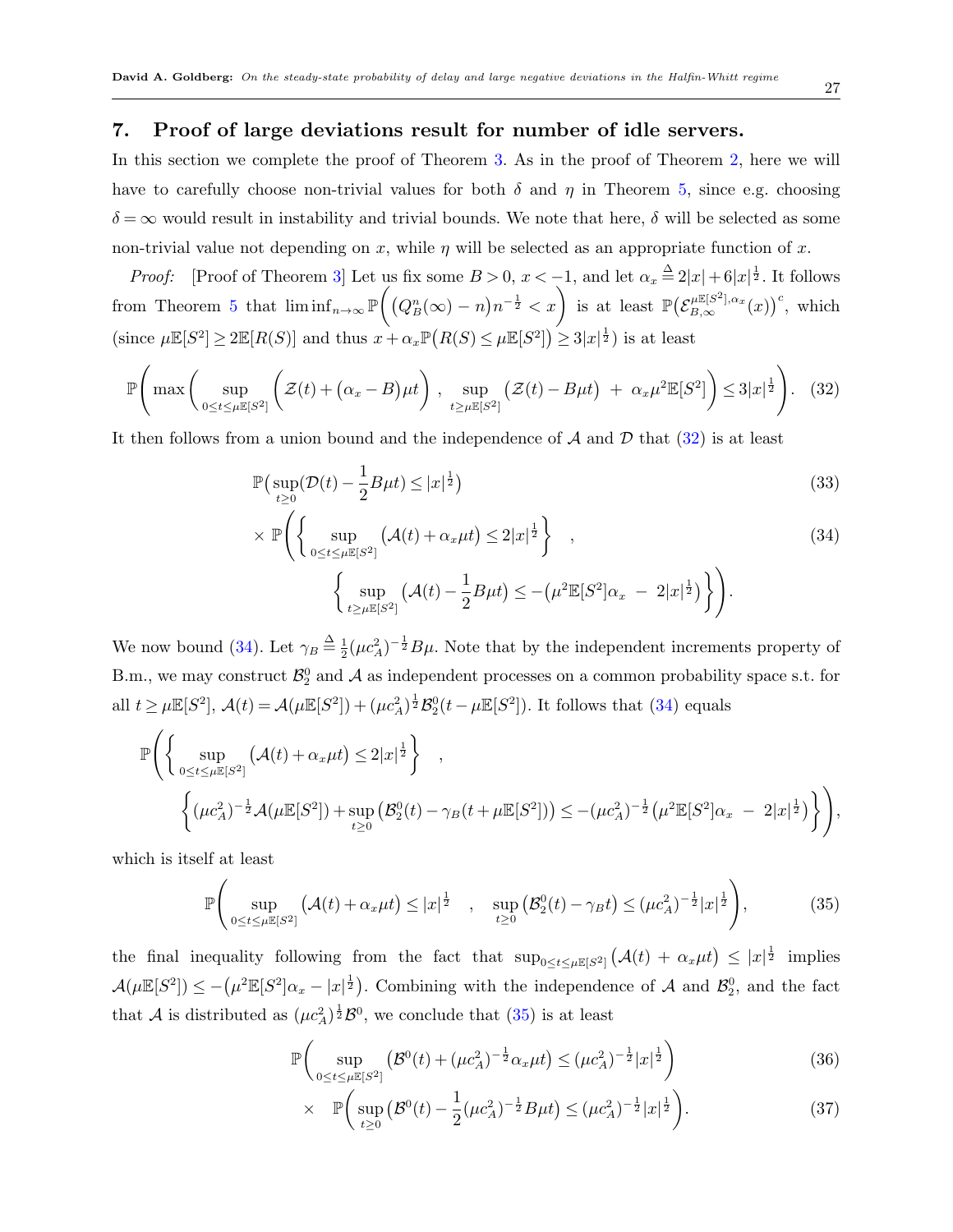We next bound [\(36](#page-26-4)) using Lemma [10.](#page-21-0)[\(v\)](#page-22-1), by setting (in the notation of that lemma)  $T = \mu \mathbb{E}[S^2], \gamma =$  $(\mu c_A^2)^{-\frac{1}{2}} (2|x| + 6|x|^{\frac{1}{2}}) \mu, \epsilon = \frac{(\mu c_A^2)^{-\frac{1}{2}} |x|^{\frac{1}{2}}}{(2|\mu + \epsilon)^{\frac{1}{2}}}$  $\frac{(\mu c_A^2)^{-\frac{1}{2}}|x|^{\frac{1}{2}}}{(\mu c_A^2)^{-\frac{1}{2}}(2|x|+6|x|^{\frac{1}{2}})\mu^2 \mathbb{E}[S^2]}$  =  $((2|x|^{\frac{1}{2}}+6)\mu^2 \mathbb{E}[S^2])^{-1}$ . It is easily verified that there exists  $x_0$  >  $-\infty$  s.t.  $\ddot{x}$  <  $x_0$  implies that the assumptions of Lemma [10.](#page-21-0)[\(v\)](#page-22-1) are met, and [\(36](#page-26-4)) is at least

<span id="page-27-1"></span>
$$
(2\pi)^{-\frac{1}{2}}((2|x|^{\frac{1}{2}}+6)\mu^2\mathbb{E}[S^2])^{-1}(\sigma_A^{-1}(2|x|+6|x|^{\frac{1}{2}})(\mathbb{E}[S^2])^{\frac{1}{2}})^{-1}\exp\left(-\frac{1}{2}\mathbb{E}[S^2]\sigma_A^{-2}(2|x|+6|x|^{\frac{1}{2}})^2\right). \tag{38}
$$

As it follows from Theorem [6.](#page-17-0)[\(iv\)](#page-17-2) that

$$
\lim_{x \to -\infty} \mathbb{P}\big(\sup_{t \ge 0} (\mathcal{D}(t) - \frac{1}{2} B \mu t) \le |x|^{\frac{1}{2}}\big) = 1,
$$

and

$$
\lim_{x \to -\infty} \mathbb{P}\bigg(\sup_{t \ge 0} \big(\mathcal{B}^{0}(t) - \frac{1}{2}(\mu c_A^2)^{-\frac{1}{2}}B\mu t\big) \le (\mu c_A^2)^{-\frac{1}{2}}|x|^{\frac{1}{2}}\bigg) = 1,
$$

combining  $(32)$  $(32)$  -  $(38)$  $(38)$  and taking limits in  $(38)$  $(38)$  completes the proof.  $\Box$ 

#### <span id="page-27-0"></span>**8. Comparison to other bounds from the literature.**

In this section we compare our results to known results for the  $GI/M/n$ ,  $GI/D/n$ , and  $M/GI/\infty$ queues, showing that our main results are tight, in an appropriate sense.

# **8.1.** *GI/M/n* **queue.**

Let us define  $\alpha(x) \triangleq (1 + x\Phi(x)\phi^{-1}(x))^{-1}$ . In Whitt [[66](#page-48-0)], the authors prove the following, which generalizes (and corrects) the results for the  $GI/M/n$  queue given in Halfin and Whitt [\[34](#page-47-1)]. We restrict our discussion to the *GI/M/n* setting (as opposed to the more general *GI/H<sup>∗</sup>* <sup>2</sup> */n* setting treated in Whitt [[66\]](#page-48-0)) as the general  $GI/H_2^*/n$  setting does not satisfy our  $T_0$  assumptions, as in that case the service distribution puts strictly positive probability at the origin.

LEMMA 12 (Whitt  $[66]$ ). *Suppose that*  $\{Q_B^n, n \geq 1\}$  *is a sequence of*  $GI/M/n$  *queues satisfying the H-W and*  $T_0$  *assumptions. Also suppose that*  $\mathbb{E}[A^3] < \infty$ *. Let*  $z = \frac{\Delta}{2}$  $\frac{1}{2}(c_A^2+1)$ *. Then for all*  $x \geq 0$ *,* 

<span id="page-27-2"></span>
$$
\lim_{n \to \infty} \mathbb{P}\bigg( \big( Q_B^n(\infty) - n \big) n^{-\frac{1}{2}} \ge x \bigg) = \alpha (B z^{-\frac{1}{2}}) \exp(-B z^{-1} x),
$$

*and*

$$
\lim_{n \to \infty} \mathbb{P}\bigg( \big( Q_B^n(\infty) - n \big) n^{-\frac{1}{2}} \le -x \bigg) = \big( 1 - \alpha (Bz^{-\frac{1}{2}}) \big) \frac{\Phi\big( (B - x) z^{-\frac{1}{2}} \big)}{\Phi(Bz^{-\frac{1}{2}})}.
$$

Lemma [12](#page-27-2) and a straightforward asymptotic analysis (the details of which we omit) then yield the following.

Corollary 7. *Under the same assumptions as Lemma [12,](#page-27-2) (i)*  $\lim_{B\to\infty} B^{-2} \log \left( \lim_{n\to\infty} \mathbb{P}\left(Q^n(\infty) \geq n\right) \right)$  $= -(c_A^2 + 1)^{-1},$  $(iii)$   $\lim_{B\to 0} B^{-1} \lim_{n\to\infty} \mathbb{P}\left(Q^n(\infty) < n\right) = \pi^{\frac{1}{2}} \left(c_A^2 + 1\right)^{-\frac{1}{2}},$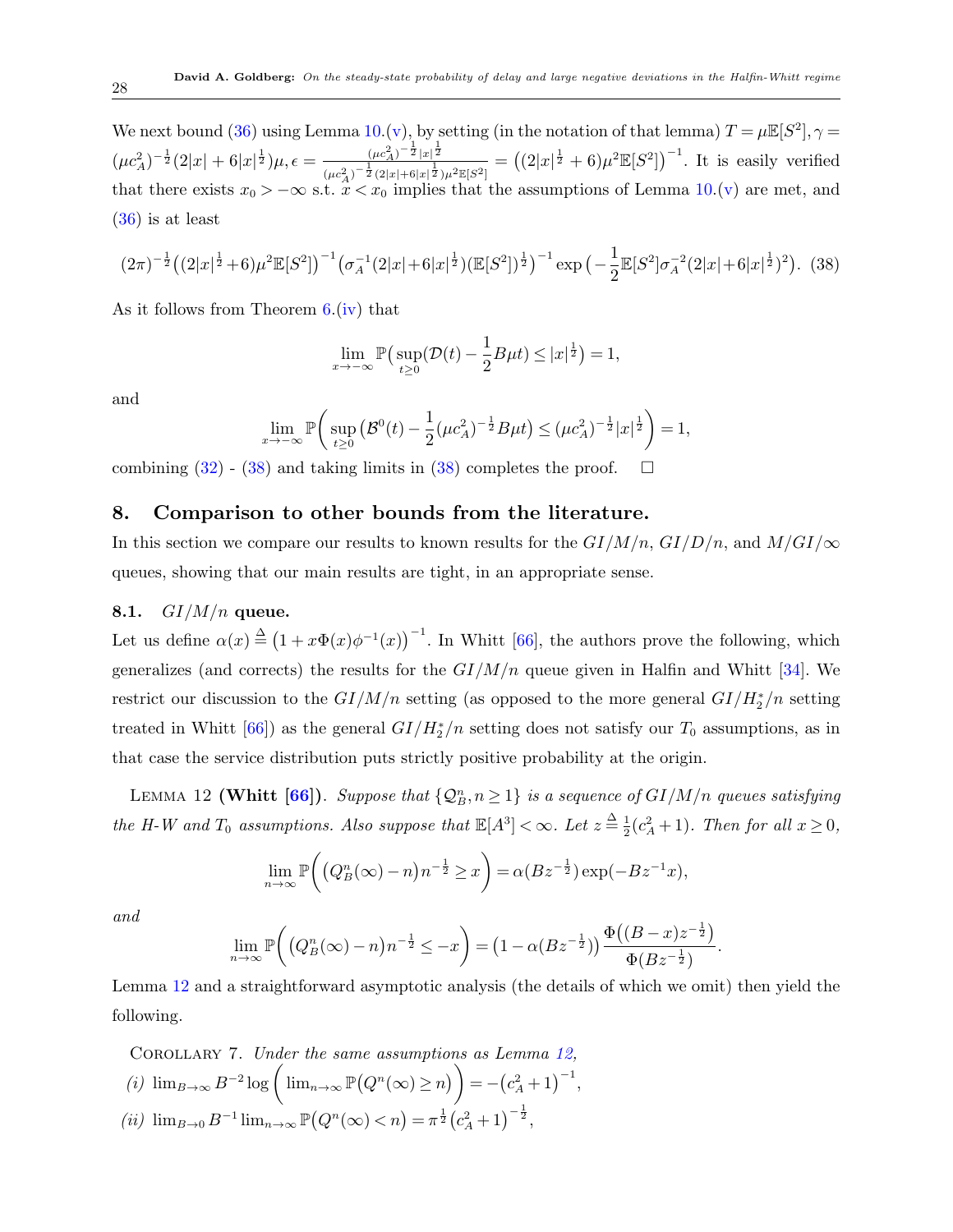*.*

$$
(iii) \ \lim_{x \to \infty} x^{-2} \log \left( \lim_{n \to \infty} \mathbb{P}\left( \left( Q^n(\infty) - n \right) n^{-\frac{1}{2}} \leq -x \right) \right) = -\left( c_A^2 + 1 \right)^{-1}
$$

Alternatively, our main results imply the following bounds.

**Observation 3** *. Under the same assumptions as Lemma [12,](#page-27-2) our main results imply the following bounds for the GI/M/n queue:*

 $f(i)$   $\limsup_{B \to \infty} B^{-2} \log \left( \limsup_{n \to \infty} \mathbb{P}(Q^n(\infty) \geq n) \right) \leq -\frac{1}{16} (c_A^2 + 3)^{-1},$ 

$$
(ii) \ \liminf_{B\to 0} B^{-1} \liminf_{n\to\infty} \mathbb{P}\big(Q^n(\infty) < n\big) > 0,
$$

$$
(iii) \liminf_{x \to \infty} x^{-2} \log \left( \liminf_{n \to \infty} \mathbb{P}\left( \left( Q^n(\infty) - n \right) n^{-\frac{1}{2}} \leq -x \right) \right) \geq -4c_A^{-2}.
$$

Note that our bounds for the s.s.p.d. (as  $B \to \infty$ ) and for the large deviations exponent for the number of idle servers are quite close to the true exponents, have a similar functional form, and in some cases even have a uniformly bounded error. For example,  $\sup_{c_A\geq 0}$  $(c_A^2 + 1)^{-1}$  $\frac{1}{16}$  $\frac{1}{2}$  $\left(\frac{c_A+3}{c_A+3}\right)^{-1}$  = 48, i.e. our bound for the s.s.p.d. (as  $B \to \infty$ ) is within a multiplicative factor of 48 of the true value for any value of  $c_A$ . For the case  $B \to 0$ , we note that our results in principle give a quantitative estimate (see Theorem [2\)](#page-6-1), but here (for clarity of exposition) we have only stated the implication that the corresponding limit is strictly positive, which agrees qualitatively with the true limit.

#### **8.2.** *GI/D/n* **queue.**

In Jelenkovic et al. [\[41](#page-47-2)], the authors prove the following.

LEMMA 13 (Jelenkovic et al. [[41](#page-47-2)]). *Suppose that*  $\{Q_B^n, n \geq 1\}$  *is a sequence of*  $GI/D/n$ *queues satisfying the H-W and T*<sup>0</sup> *assumptions, i.e. the processing times are distributed as some strictly positive constant. Let*  $\{X_i, i \geq 1\}$  *denote a set of i.i.d. normally distributed r.v.s with mean*  $-$ *B* and variance  $c_A^2 > 0$ . Let  $S_i \triangleq \sum_{k=1}^i X_k$ ,  $i \geq 0$ . Then for all  $x \in \mathbb{R}$ ,

<span id="page-28-1"></span><span id="page-28-0"></span>
$$
\lim_{n \to \infty} \mathbb{P}\bigg( \big( Q_B^n(\infty) - n \big) n^{-\frac{1}{2}} \ge x \big) = \mathbb{P}\big( \sup_{i \ge 1} S_i \ge x \big).
$$

Lemma [13](#page-28-0) implies the following, whose proof we defer to the appendix.

<span id="page-28-3"></span><span id="page-28-2"></span>COROLLARY 8. Under the same assumptions as Lemma 13:  
\n(i) 
$$
\lim_{B\to\infty} B^{-2} \log \left( \lim_{n\to\infty} \mathbb{P}(Q^n(\infty) \ge n) \right) = -(2c_A^2)^{-1}
$$
,  
\n(ii)  $\lim_{B\to 0} B^{-1} \lim_{n\to\infty} \mathbb{P}(Q^n(\infty) < n) = 2^{\frac{1}{2}} c_A^{-1}$ ,  
\n(iii)  $\lim_{x\to\infty} x^{-2} \log \left( \lim_{n\to\infty} \mathbb{P}\left((Q^n(\infty) - n)n^{-\frac{1}{2}} \le -x\right) \right) = -(2c_A^2)^{-1}$ .

<span id="page-28-4"></span>Alternatively, our main results imply the following bounds.

**Observation 4** *. Under the same assumptions as Lemma [13,](#page-28-0) our main results imply the following bounds for the GI/D/n queue:*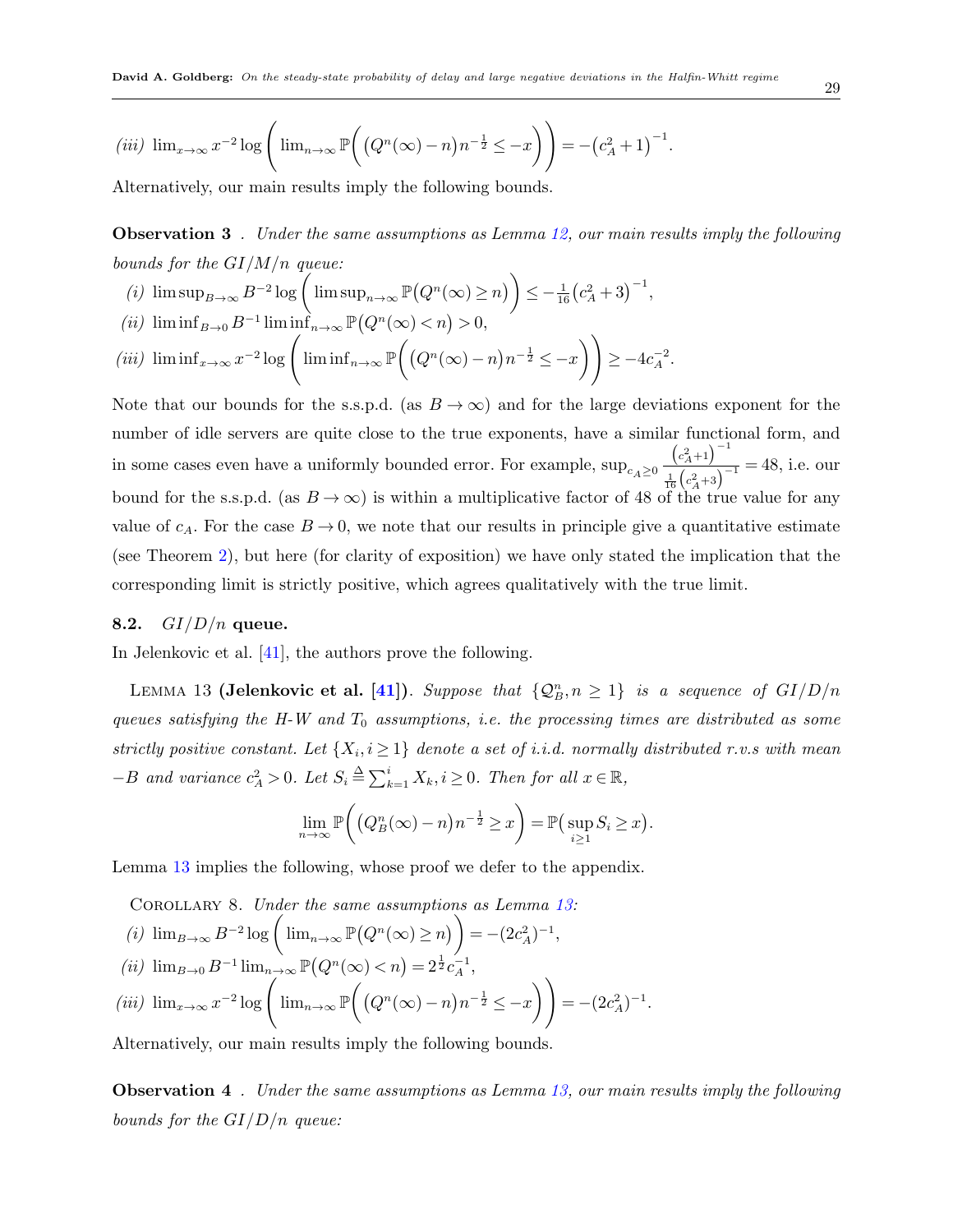(i) 
$$
\limsup_{B \to \infty} B^{-2} \log \left( \limsup_{n \to \infty} \mathbb{P}(Q^n(\infty) \ge n) \right) \le -\frac{1}{16} (c_A^2 + 1)^{-1},
$$
  
\n(ii)  $\liminf_{B \to 0} B^{-1} \liminf_{n \to \infty} \mathbb{P}(Q^n(\infty) < n) > 0,$   
\n(iii)  $\liminf_{x \to \infty} x^{-2} \log \left( \liminf_{n \to \infty} \mathbb{P}\left((Q^n(\infty) - n)n^{-\frac{1}{2}} \le -x\right) \right) \ge -2c_A^{-2}.$ 

Once again, our bounds are quite close to the true exponents, and have a similar functional form. Note that here, for any value of *c<sup>A</sup>* our bound for the large deviations exponent for the number of idle servers is always exactly a multiplicative factor of 4 away from the true value. Also, once again our results for the setting  $B \rightarrow 0$  correctly capture the qualitative scaling of the true limit.

#### 8.3.  $M/GI/\infty$  lower bound.

Suppose that  $Q_B^n$  is an  $M/GI/n$  queue satisfying the H-W and  $T_0$  assumptions. Let  $Z_{n,B}$  denote a Poisson r.v. with mean  $\lambda_{n,B}$ . Then it follows from a straightforward infinite-server lower bound, and the well-known properties of the steady-state infinite server queue (see Takacs  $[60]$  $[60]$ ), that for all  $x \in \mathbb{R}^+$ ,  $\mathbb{P}(Q_B^n(\infty) \leq n - xn^{\frac{1}{2}}) \leq \mathbb{P}(Z_{n,B} \leq n - xn^{\frac{1}{2}})$ . It follows from the Central Limit Theorem that for all  $x \in \mathbb{R}^+$ ,  $\lim_{n \to \infty} \mathbb{P}(Z_{n,B} \leq n - xn^{\frac{1}{2}}) = \Phi(B-x)$ , and we conclude the following.

LEMMA 14. *Suppose that*  $\{Q_B^n, n \geq 1\}$  *is a sequence of*  $M/GI/n$  *queues satisfying the H-W and T*<sup>0</sup> *assumptions. Then*

<span id="page-29-0"></span>
$$
\liminf_{B \to \infty} B^{-2} \log \left( \liminf_{n \to \infty} \mathbb{P}(Q_B^n(\infty) \ge n) \right) \ge -\frac{1}{2},
$$

*and*

$$
\limsup_{x \to \infty} x^{-2} \log \left( \limsup_{n \to \infty} \mathbb{P}\left( \left( Q^n(\infty) - n \right) n^{-\frac{1}{2}} \le -x \right) \right) \le -\frac{1}{2}.
$$

Alternatively, our main results imply the following bounds.

**Observation 5** *. Under the same assumptions as Lemma [14,](#page-29-0) our main results imply the following bounds for the M/G/n queue:*

(i) 
$$
\limsup_{B \to \infty} B^{-2} \log \left( \limsup_{n \to \infty} \mathbb{P}(Q^n(\infty) \ge n) \right) \le -\frac{1}{32} (c_S^2 + 1)^{-1},
$$
  
\n(ii)  $\liminf_{x \to \infty} x^{-2} \log \left( \liminf_{n \to \infty} \mathbb{P} \left( (Q^n(\infty) - n) n^{-\frac{1}{2}} \le -x \right) \right) \ge -2\mu^2 \mathbb{E}[S^2].$ 

Once again, our bounds are quite close to the true exponents, at least for moderate values of  $c_S^2$ . Interestingly, the infinite server lower-bound does not seem to yield any information about the tightness of Theorem [2](#page-6-1), since  $\Phi(B) \geq \frac{1}{2}$  $\frac{1}{2}$  for all  $B \geq 0$ .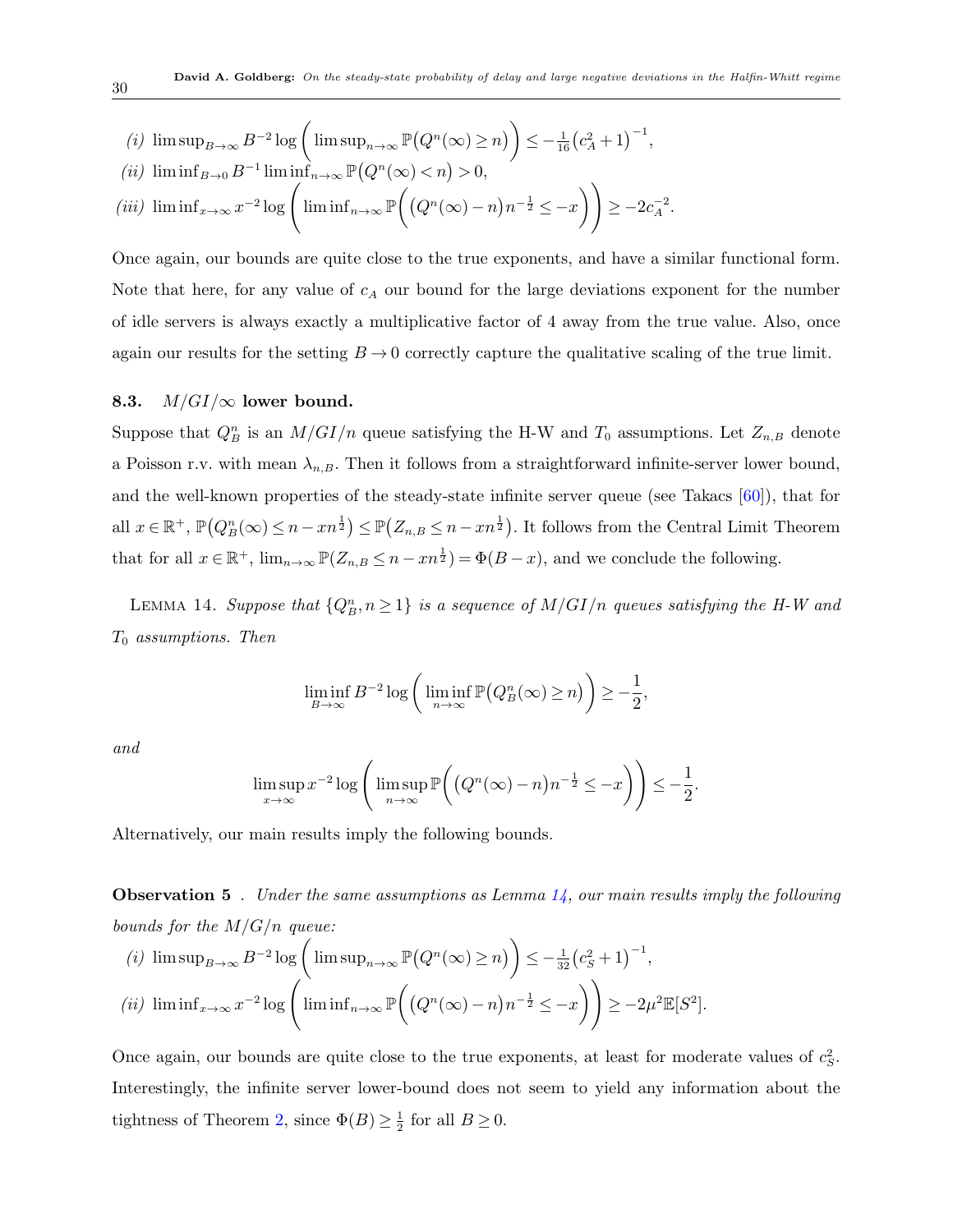# <span id="page-30-0"></span>**9. Conclusion and open questions.**

In this paper, we studied the FCFS *GI/GI/n* queue in the H-W regime, deriving bounds on the s.s.p.d. and number of idle servers. We proved that under quite general assumptions on the inter-arrival and processing time distributions, e.g. finite third moment, there exists some strictly positive  $\epsilon_1, \epsilon_2, \epsilon_3$  (depending on the first three moments of the inter-arrival and processing time distributions) s.t. in the H-W regime, the s.s.p.d. is bounded from above by  $\exp(-\epsilon_1 B^2)$  as the associated excess parameter  $B \to \infty$ ; and by  $1 - \epsilon_2 B$  as  $B \to 0$ . We also prove that the probability of there being more than  $xn^{\frac{1}{2}}$  idle servers (in steady-state, for large *n*) is bounded from below by  $\exp(-\epsilon_3 x^2)$  as  $x \to \infty$ . Furthermore, we used known results for the special cases of Markovian and deterministic processing times, as well as the  $M/GI/\infty$  queue, to prove that our bounds are tight, in an appropriate sense. Our main proof technique was the derivation of new stochastic comparison bounds for the FCFS  $GI/GI/n$  queue, which are of a structural nature, and significantly extend the recent work of Gamarnik and Goldberg [[27\]](#page-46-0), combined with several bounding arguments for Gaussian processes (using e.g. Slepian's inequality). Our results do not follow from simple comparison arguments to e.g. infinite-server systems or loss models, which would in all cases provide bounds in the opposite direction.

This work leaves many interesting directions for future research. The explicit limits for the s.s.p.d. as  $B \to 0$  and  $B \to \infty$  for Markovian and deterministic processing times are suggestive of some fascinating patterns, and it is an intriguing open problem to more precisely understand the nature of these limits for general distributions. In addition to (or combined with) the stochastic comparison approach, a direct analysis of these quantities for the true limiting processes identified in e.g. Gamarnik and Momcilovic [\[28](#page-46-2)], Puhalski and Reed [\[56](#page-48-5)], Dieker and Gao [[22\]](#page-46-10), and Aghajani and Ramanan [[4](#page-45-3)] remains a potentially fruitful direction for research. It is also interesting to note that for Markovian and deterministic processing times,  $\lim_{B\to\infty} B^{-2} \log(p_B)$  is actually equal to  $\lim_{x\to\infty} x^{-2} \log (F_{\text{idle},B}(x))$  - to what extent such a relationship may hold in general is unknown. Furthermore, these limits may fit into the broader context of insensitivity results in queueing, in which certain quantities depend on the relevant distributions only through limited information (e.g. first two moments), and it is open to further investigate such connections.

We believe that the stochastic comparison techniques developed in this paper, and the original work of Gamarnik and Goldberg [\[27](#page-46-0)], have the potential to shed insight on many other queueing models. Indeed, one may view our methods as a step towards developing a calculus of stochasticcomparison type bounds for parallel server queues, in which one derives bounds by composing structural modifications (e.g. adding jobs, removing servers, adding servers, etc.) over time. Three particularly interesting systems to which one might try to apply these methods are queues with abandonments, queues with heavy-tailed processing times, and networks of queues, which arise in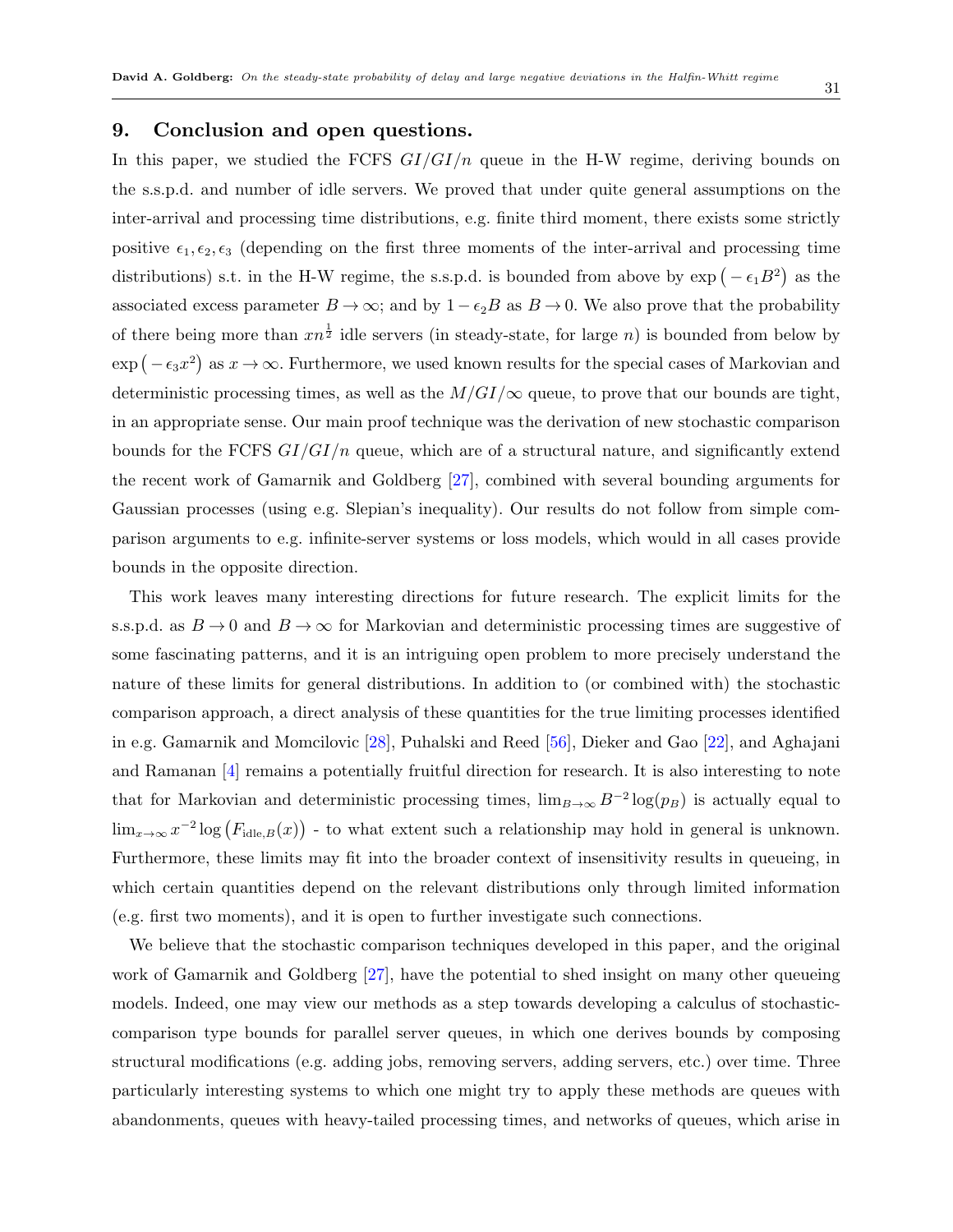various applied settings. We note that the setting of abandonments and networks are particularly interesting from a stochastic comparison standpoint, as these systems may exhibit certain nonmonotonicities (e.g. adding a job may cause other jobs to leave the system sooner), and developing a better understanding of when such systems can be compared will likely require the creation of new tools.

On a related note, understanding the fundamental power of these stochastic comparison techniques, e.g. whether they can yield tractable approximations sufficiently tight to capture the true limits and exponents (as was the case in Gamarnik and Goldberg [\[27](#page-46-0)]), remains an open question. We note that even in the present paper, it may be that certain of our arguments could be made to yield tighter bounds if one were to more carefully optimize over the given free parameters and more precisely bound various probabilities related to Gaussian processes. Indeed, at times we sided with simplicity as opposed to pushing the methodologies to their tightest possible results, and a more careful analysis may be a good first step towards understanding the ultimate power of these techniques. For example, if one carefully optimizes over all relevant parameters, how tight a bound does Theorem [5](#page-16-1) yield for the s.s.p.d. in general (i.e. without letting *B* go to 0 or  $\infty$ )? Can stochastic comparison techniques be used to develop significantly tighter bounds for the s.s.p.d. as  $B \downarrow 0$ , where we note that developing good lower bounds (in addition to better upper bounds) remains an open challenge. It is also interesting to study the extent to which limiting results such as Theorems [1](#page-6-0) - [3](#page-7-0) apply for any fixed *n*, e.g. through a careful pre-limit analysis of Theorem [4,](#page-9-0) and refer the reader to Gamarnik and Stolyar [\[29](#page-46-6)], Braverman and Dai [[8](#page-45-1)], and Braverman and Dai  $|9|$  $|9|$  $|9|$  for some results along these lines.

On a final note, the different qualitative behavior we observe w.r.t. the s.s.p.d. as  $B \to 0$  and  $B \to \phi$ *∞* fits into the broader theme of the H-W regime as a "transition" between a system which behaves like an infinite-server queue  $(B \to \infty)$  and a single-server queue  $(B \to 0)$ . In the H-W regime, this transition was previously formalized for the case of Markovian processing times by Gamarnik and Goldberg [[26\]](#page-46-14) and Knessl and Leeuwaarden [\[45](#page-47-13)], by proving that there exists  $B^* \approx 1.85722$  s.t. the spectral measure of the underlying Markov chain had no jumps (like the single-server queue) for all  $B \in (0, B^*)$ , and had at least one jump (like the infinite-server queue) for all  $B > B^*$ . Furthermore, in the work of Knessl and Leeuwaarden [[45\]](#page-47-13), a certain notion of "convergence" of the spectral measure to that of the infinite-server queue, as  $B \to \infty$ , is demonstrated. It is an interesting open question to more generally formalize these "limits within limits" of the H-W regime.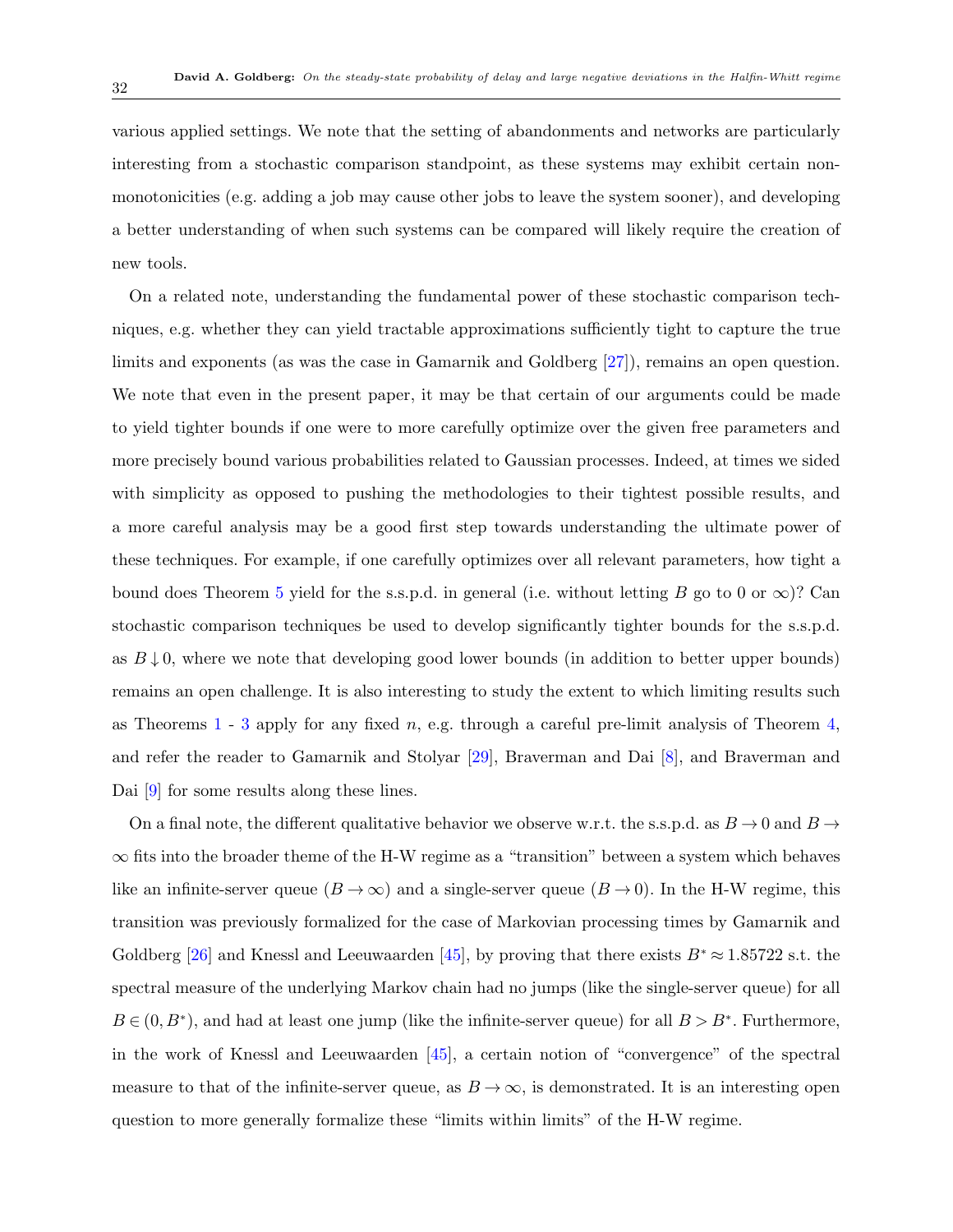# <span id="page-32-0"></span>**10. Appendix.**

# **10.1. Proof of Corollary [4](#page-18-1).**

*Proof:* [Proof of Corollary [4\]](#page-18-1) It follows from Theorem [5](#page-16-1), combined with the monotonicity of the supremum operator and a union bound, that for all  $B > 0$ ,  $x \in \mathbb{R}$ ,  $\eta \in [0, B)$ , and  $\delta \ge 0$ ,  $\limsup_{n\to\infty}$  P  $\left( \left( Q_B^n(\infty) - n \right) n^{-\frac{1}{2}} > x \right)$  is at most

$$
\mathbb{P}\left(\sup_{t\geq 0} \left(\mathcal{Z}(t) - (B-\eta)\mu t\right) \geq x + \eta \mathbb{P}\left(R(S) \leq \delta\right)\right) \n+ \mathbb{P}\left(\sup_{t\geq \delta} \left(\mathcal{Z}(t) - B\mu t\right) + \eta \mu \delta \geq \sup_{0\leq t\leq \delta} \left(\mathcal{Z}(t) + (\eta - B)\mu t\right)\right)
$$

which is itself bounded by

<span id="page-32-1"></span>
$$
\mathbb{P}\bigg(\sup_{t\geq 0} \big(\mathcal{Z}(t) - (B-\eta)\mu t\big) \geq x + \eta \mathbb{P}\big(R(S) \leq \delta\big)\bigg) \tag{39}
$$

$$
+\mathbb{P}\bigg(\sup_{t\geq\delta}\big(\mathcal{Z}(t)-B\mu t\big)\,\,\geq\,-\eta\mu\delta\bigg). \tag{40}
$$

By the stationary increments property of  $\mathcal Z$  and a union bound,  $(40)$  $(40)$  is at most

$$
\mathbb{P}\bigg(\mathcal{Z}(\delta) - B\mu\delta \geq -\frac{1}{2}(B+\eta)\mu\delta\bigg) + \mathbb{P}\bigg(\sup_{t\geq 0}(\mathcal{Z}(t) - B\mu t) \geq \frac{1}{2}(B-\eta)\mu\delta\bigg),
$$

which is itself equivalent to

<span id="page-32-2"></span>
$$
\mathbb{P}\big(\mathcal{Z}(\delta) \ge \frac{1}{2}(B-\eta)\mu\delta\big) + \mathbb{P}\bigg(\sup_{t \ge 0} \big(\mathcal{Z}(t) - B\mu t\big) \ge \frac{1}{2}(B-\eta)\mu\delta\bigg). \tag{41}
$$

It follows from Theorem [6](#page-17-0).([iv](#page-17-2)) that for any  $\epsilon > 0$ , there exists  $\delta_{\epsilon} < \infty$  s.t. for all  $\delta \geq \delta_{\epsilon}$ , ([41\)](#page-32-2) is at most  $\epsilon$ . The corollary then follows from  $(39)$  $(39)$  $(39)$  and the continuity of probability measures, since lim<sub>δ→∞</sub>  $\mathbb{P}(R(S) \le \delta) = 1.$  □

#### **10.2. Proof of Lemma [10.](#page-21-0)[\(v](#page-22-1)).**

*Proof:* [Proof of Lemma [10](#page-21-0).([v\)](#page-22-1)] Precise closed-form expressions are generally well-known for the distribution of the running maximum of B.m. (see for example Boukai [[7](#page-45-9)]). In particular, for all  $\epsilon \in (0,1)$  and  $T, \gamma > 0$ ,

<span id="page-32-3"></span>
$$
\mathbb{P}\left(\sup_{0\leq t\leq T}\left(\mathcal{B}^{0}(t)+\gamma t\right)\leq \epsilon\gamma T\right)=\Phi^{c}\left((1-\epsilon)\gamma T^{\frac{1}{2}}\right)-\exp(2\epsilon\gamma^{2}T)\Phi^{c}\left((1+\epsilon)\gamma T^{\frac{1}{2}}\right).
$$
(42)

Combining with Lemma [6](#page-19-1), the fact that  $2\epsilon \gamma^2 T - \frac{1}{2}$  $\frac{1}{2}(1+\epsilon)^2 \gamma^2 T = -\frac{1}{2}$  $\frac{1}{2}(1-\epsilon)^2 \gamma^2 T$ , and the fact that our assumptions imply  $\frac{1}{(1-\epsilon)^3 \gamma^2 T} \leq \frac{\epsilon}{1-\epsilon}$ 1*−ϵ* <sup>2</sup> , we conclude that the left-hand-side of ([42\)](#page-32-3) is at least

$$
(2\pi)^{-\frac{1}{2}}\exp\left(-\frac{1}{2}(1-\epsilon)^2\gamma^2T\right)\left(\frac{(1-\epsilon)\gamma T^{\frac{1}{2}}}{\left((1-\epsilon)\gamma T^{\frac{1}{2}}\right)^2+1}-\frac{1}{(1+\epsilon)\gamma T^{\frac{1}{2}}}\right)
$$

*,*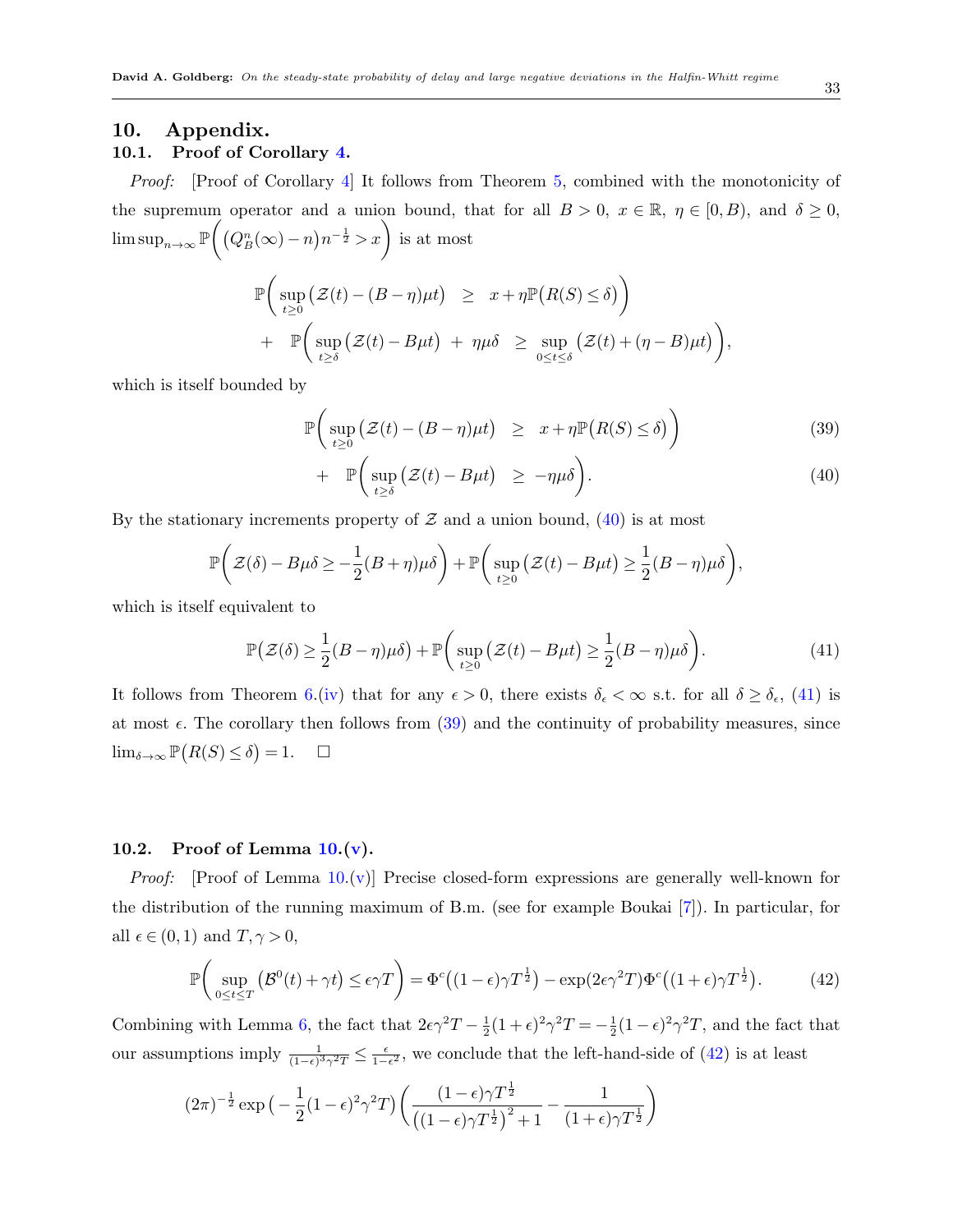$$
\geq (2\pi)^{-\frac{1}{2}} \exp\left(-\frac{1}{2}(1-\epsilon)^2 \gamma^2 T\right) \left(\frac{1}{(1-\epsilon)\gamma T^{\frac{1}{2}}} - \frac{1}{\left((1-\epsilon)\gamma T^{\frac{1}{2}}\right)^3} - \frac{1}{(1+\epsilon)\gamma T^{\frac{1}{2}}}\right)
$$
\n
$$
= (2\pi)^{-\frac{1}{2}} \frac{1}{\gamma T^{\frac{1}{2}}} \exp\left(-\frac{1}{2}(1-\epsilon)^2 \gamma^2 T\right) \left(\frac{2\epsilon}{1-\epsilon^2} - \frac{1}{(1-\epsilon)^3 \gamma^2 T}\right)
$$
\n
$$
\geq (2\pi)^{-\frac{1}{2}} \frac{\epsilon}{1-\epsilon^2} \frac{1}{\gamma T^{\frac{1}{2}}} \exp\left(-\frac{1}{2}(1-\epsilon)^2 \gamma^2 T\right),
$$

completing the proof.  $\Box$ .

## <span id="page-33-0"></span>**10.3. Proof of Lemma [10.](#page-21-0)[\(vi\)](#page-22-0).**

Although there is a vast literature on B.m. and its hitting times to various boundaries, it seems there is considerably less work on how these hitting times behave for B.m. with negative drift as the magnitude of the drift goes to zero, and that no explicit result in the literature provides the precise results which we will need in our analysis. The proof will actually be somewhat subtle, and involve a careful analysis of the hitting times of B.m. under certain conditionings. First we will review several properties of the so-called Three-dimensional (3-D) Bessel Process, which will be critical for describing the relevant behaviors of conditioned B.m.

**10.3.1.** The three-dimensional Bessel process. For any  $b > 0$ , let  $\{\mathcal{S}_i^b(t), i \geq 1\}$  denote a collection of mutually independent so-called 3-D Bessel processes initialized to *b* (see Goingjaeschke and Yor  $[32]$  $[32]$ ). As a notational convenience, we occasionally denote  $S_1^b$  by  $S^b$ . We now formally define  $S^b$  as the solution to a certain stochastic integral equation. The stochastic integral equation

$$
X_t = b^2 + 3t + 2 \int_0^t |X_t|^{\frac{1}{2}} dB_s \tag{43}
$$

has a unique strong solution  $\mathcal{X}^{b^2}(t)$ , which is non-negative; we refer the reader to the survey paper of Going-jaeschke and Yor  $[32]$  $[32]$  $[32]$  for details. Then  $S^b$ , the 3-D Bessel process initialized to *b*, is defined as  $({\chi^{b}}^2)^{\frac{1}{2}}$ . The 3-D Bessel processs will be useful in our analysis, since it has the same distribution as a B.m. conditioned to hit one level before another, an object which will arise when bounding the probability of certain events. In particular, the following is proven by Williams [[67](#page-48-16)], and restated by Pitman [\[54](#page-48-17)] Proposition 1.1.

LEMMA 15 **(Pitman [[54](#page-48-17)]**). For any fixed  $0 < b < c < \infty$ , the conditional distribution of the r.v.

<span id="page-33-1"></span>
$$
\tau^c_{\mathcal{B}^b} \quad given \quad \left\lbrace \tau^c_{\mathcal{B}^b} < \tau^0_{\mathcal{B}^b} \right\rbrace
$$

*is identical to the distribution of the r.v.*  $\tau_{S^b}^c$ . Also, the conditional distribution of the process

$$
\mathcal{B}^b(t)_{0 \le t \le \tau^c_{\mathcal{B}^b}} \quad given \quad \{\tau^c_{\mathcal{B}^b} < \tau^0_{\mathcal{B}^b}\}
$$

*is identical to the distribution of the process*  $S^b(t)_{0 \le t \le \tau_{S^b}^c}$ .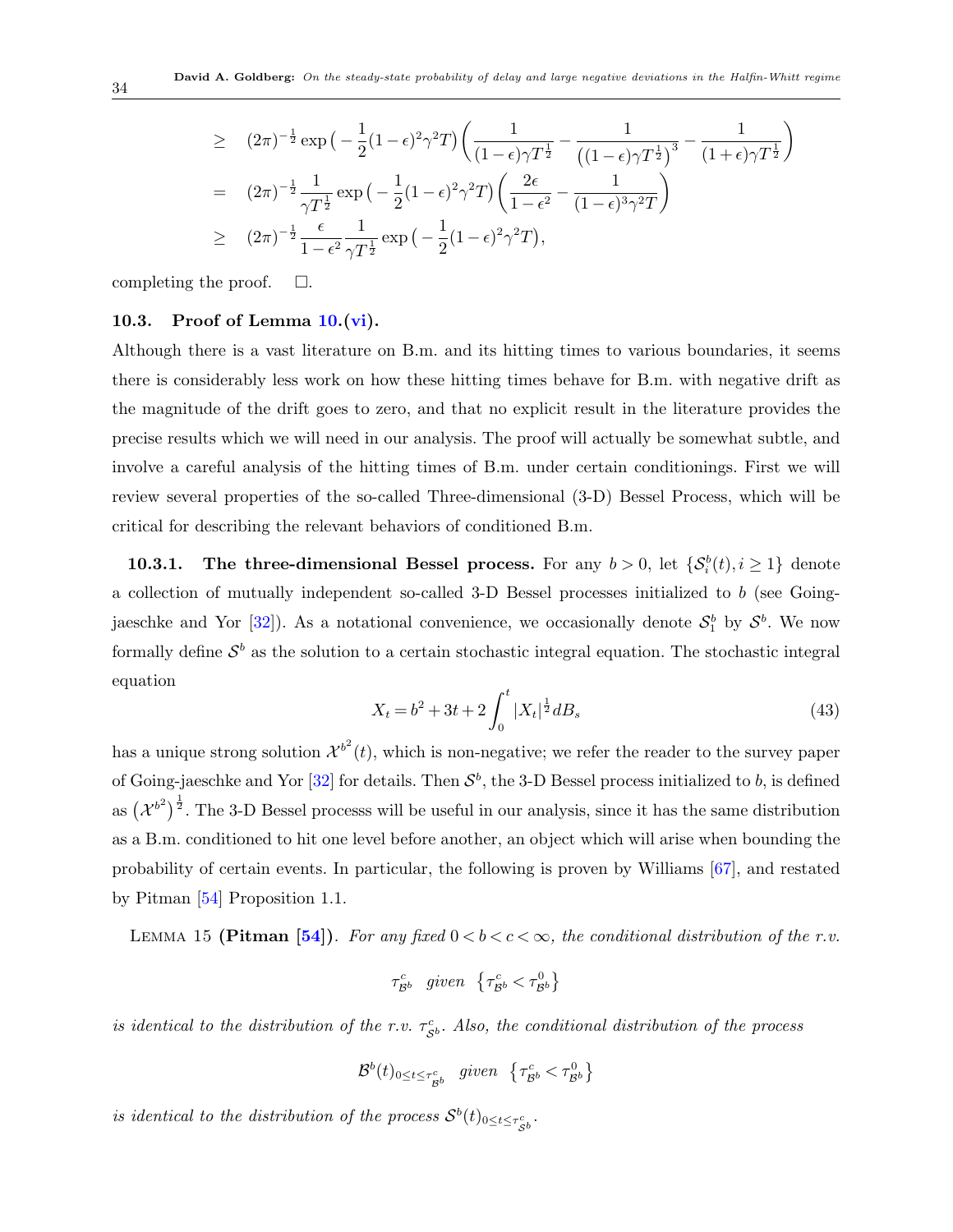<span id="page-34-3"></span>We will also need several other generally well-known technical results w.r.t.  $S^b$ , for use in our analysis.

LEMMA 16 (Williams  $[67]$  $[67]$  $[67]$ ).  $S^0$ , namely the 3-D Bessel process initialized to 0, is distributed *(on the process-level)* as  $\left(\sum_{i=1}^{3} (\mathcal{B}_{i}^{0})^{2}\right)^{\frac{1}{2}}$ , where  $\{\mathcal{B}_{i}^{0}, i = 1, 2, 3\}$  are independent B.m. initialized to *0 - i.e. the radial distance process of a 3-D B.m.*

More generally, an elegant construction for  $S^b$  (for general  $b > 0$ ) is given by Williams [\[67](#page-48-16)], where it is shown that for  $b > 0$ ,  $S^b$  is distributed as the 'gluing together' of two B.m.s initialized to *b*, and a 3-D Bessel process initialized to 0. We now make this more precise. Let  $\{U_b, b \ge 0\}$  denote a set of independent uniformly distributed r.v.s, where  $U_b$  has the uniform distribution on  $[0, b]$ . Suppose  $\mathcal{B}_1^b$ ,  $\mathcal{B}_2^b$ ,  $\mathcal{S}_1^0$ ,  $U_b$  are mutually independent and constructed on a common probability space. Then the following is proven in Williams [\[67](#page-48-16)] Theorem 3.1.

Lemma 17 **(Williams [[67](#page-48-16)])**. *For b >* 0*, define*

<span id="page-34-2"></span>
$$
\mathcal{X}(t)\stackrel{\Delta}{=} \begin{cases} \mathcal{B}_1^b(t)&0\leq t<\tau^{U_b}_{\mathcal{B}_1^b};\\ \mathcal{B}_2^b\big(\tau^{U_b}_{\mathcal{B}_1^b}+\tau^{U_b}_{\mathcal{B}_2^b}-t\big)&\tau^{U_b}_{\mathcal{B}_1^b}\leq t<\tau^{U_b}_{\mathcal{B}_1^b}+\tau^{U_b}_{\mathcal{B}_2^b};\\ \mathcal{S}_1^0\big(t-\tau^{U_b}_{\mathcal{B}_1^b}-\tau^{U_b}_{\mathcal{B}_2^b}\big)+b&\tau^{U_b}_{\mathcal{B}_1^b}+\tau^{U_b}_{\mathcal{B}_2^b}\leq t<\infty. \end{cases}
$$

*Then the distribution of the process*  $X$  *is identical to the distribution of the process*  $S_1^b$ .

**10.3.2. Preliminary results on hitting times of the three-dimensional Bessel process.** We will also need several additional preliminary results regarding the hitting times of the 3-D Bessel process. Although these hitting times are generally well-studied (see Kent [[44](#page-47-15)], Getoor and Sharpe [[31\]](#page-47-16), Pitman and Yor [[53\]](#page-48-18), Byczkowski and Ryznar [[11](#page-45-10)], Byczkowski et al. [[12\]](#page-46-15)), we include proofs with associated simple explicit bounds, both for completeness, and as the associated results in the literature do not seem to be in a form amenable to our particular application. The first result we will need proves that the time it takes  $S^b$  to hit a high level is sufficiently large with sufficiently high probability. We defer the proof to the end of Subsection [10.3.](#page-33-0)

LEMMA 18. For all  $M > b > 0$  and  $x > 0$ ,

$$
\mathbb{P}\left(\tau_{\mathcal{S}^b}^M > x\right) \ge 1 - \frac{2b}{M} - \frac{100x}{(M-b)^2}
$$

<span id="page-34-1"></span><span id="page-34-0"></span>*.*

We will also need a more subtle law-of-the-iterated-logarithm type result regarding the probability that a 3-D Bessel process never goes below a certain boundary. Although related results are generally well-known (see Hambly et al. [[35\]](#page-47-17)), we now state an explicit variant customized to the needs of our own proof. We again defer the proof to the end of Subsection [10.3.](#page-33-0)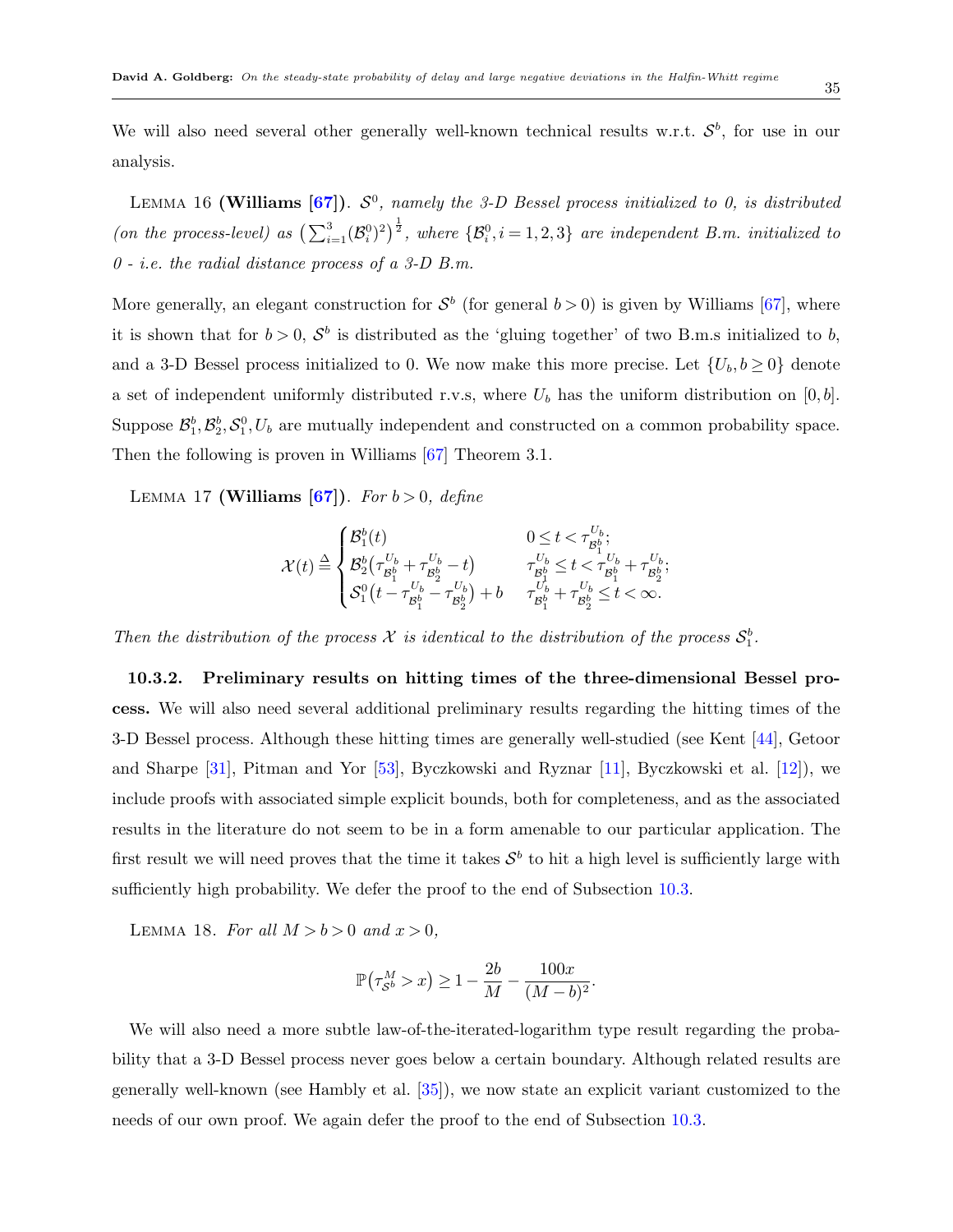LEMMA 19. *For all*  $C \geq 1$  *and*  $b \geq 4C^2$ ,

$$
\mathbb{P}\bigg(\inf_{t\geq 0} \big( \mathcal{S}^b(t) - C \log^{\frac{1}{2}}(3+3t) \big) > 0 \bigg) \geq 1 - 10^6 \times C^5 \times b^{-\frac{1}{2}}.
$$

*Namely, the probability that*  $S^b(t)$  *stays above*  $C \log^{\frac{1}{2}}(3+3t)$  *for all times t is as least*  $1-10^6 \times$  $C^5 \times b^{-\frac{1}{2}}$ .

**10.3.3. Proof of Lemma [10.](#page-21-0)[\(vi](#page-22-0)).** We now complete the proof of Lemma [10.](#page-21-0)[\(vi\)](#page-22-0). *Proof:* [Proof of Lemma [10.](#page-21-0)([vi\)](#page-22-0)] Let  $\zeta \stackrel{\Delta}{=} 10^3 \times C$ ,

$$
\mathcal{E}_0 \stackrel{\Delta}{=} \left\{ \sup_{t \geq 0} \left( \mathcal{B}^{-b}(t) + C \log^{\frac{1}{2}}(3+3t) - \gamma t \right) \leq 0 \right\} , \quad \mathcal{E}_1 \stackrel{\Delta}{=} \left\{ \tau_{\mathcal{B}^{-b}}^{-\frac{\zeta}{\gamma}} < \tau_{\mathcal{B}^{-b}}^{0} \right\}.
$$

In that case, it follows from Lemma [10.](#page-21-0)([iii](#page-22-4)) and the symmetries of B.m. that

<span id="page-35-2"></span>
$$
\mathbb{P}(\mathcal{E}_0) = \frac{b\gamma}{\zeta} \mathbb{P}(\mathcal{E}_0|\mathcal{E}_1).
$$
\n(44)

Suppose the B.m.  $\mathcal{B}^0$  and the 3-D Bessel process  $\mathcal{S}^b$  are independent, and constructed on a common probability space. Let us define

$$
\mathcal{E}_2 \stackrel{\Delta}{=} \Bigg\{ \sup_{0 \le t \le \tau_{S^b}^{\frac{\zeta}{\gamma}}} \bigg( -\mathcal{S}^b(t) + C \log^{\frac{1}{2}}(3+3t) - \gamma t \bigg) \le 0 \Bigg\},
$$
  

$$
\mathcal{E}_3 \stackrel{\Delta}{=} \bigg\{ \sup_{t \ge 0} \bigg( -\frac{\zeta}{\gamma} + \mathcal{B}^0(t) + C \log^{\frac{1}{2}}(3+3\tau_{S^b}^{\frac{\zeta}{\gamma}} + 3t) - \gamma(t + \tau_{S^b}^{\frac{\zeta}{\gamma}}) \bigg) \le 0 \Bigg\}.
$$

It then follows from Lemma [15](#page-33-1), the symmetries of B.m., and the independent increments and strong Markov properties of B.m., that

<span id="page-35-1"></span>
$$
\mathbb{P}(\mathcal{E}_0|\mathcal{E}_1) = \mathbb{P}(\mathcal{E}_2, \mathcal{E}_3). \tag{45}
$$

We now bound  $\mathbb{P}(\mathcal{E}_2)$  and  $\mathbb{P}(\mathcal{E}_3)$ , beginning with  $\mathbb{P}(\mathcal{E}_2)$ . Let

$$
\mathcal{E}_4 \stackrel{\Delta}{=} \Bigg\{ \inf_{t \geq 0} \bigg( \mathcal{S}^b(t) - C \log^{\frac{1}{2}}(3+3t) \bigg) \geq 0 \Bigg\},
$$

and note that by the natural monotonicities of the relevant quantities and Lemma [19,](#page-34-0)

<span id="page-35-0"></span>
$$
\mathbb{P}(\mathcal{E}_2) \quad \geq \quad \mathbb{P}(\mathcal{E}_4) \quad \geq \quad 1 - 10^6 \times C^5 \times b^{-\frac{1}{2}}.\tag{46}
$$

We next bound  $\mathbb{P}(\mathcal{E}_3)$ . Let

$$
\mathcal{E}_5 \stackrel{\Delta}{=} \left\{ \tau_{\mathcal{S}^b}^{\frac{\zeta}{\gamma}} > \frac{16C^2}{\gamma^2} \right\} , \quad \mathcal{E}_6 \stackrel{\Delta}{=} \left\{ \sup_{t \geq 0} \left( \mathcal{B}^0(t) - \frac{\gamma}{2} t \right) \leq \frac{\zeta}{\gamma} \right\}.
$$

It follows from straightforward algebra that  $C \log^{\frac{1}{2}}(3+3y) < \frac{2}{9}$  $\frac{\gamma}{2}y$  for all  $y > \frac{16C^2}{\gamma^2}$ . Indeed, as  $(a +$  $(b)^{\frac{1}{2}} \leq a^{\frac{1}{2}} + b^{\frac{1}{2}}$  for all  $a, b > 0$ , we find that  $\log^{1/2}(3+3y) \leq \log^{1/2}(3) + \log^{1/2}(y+1)$ . As the exponential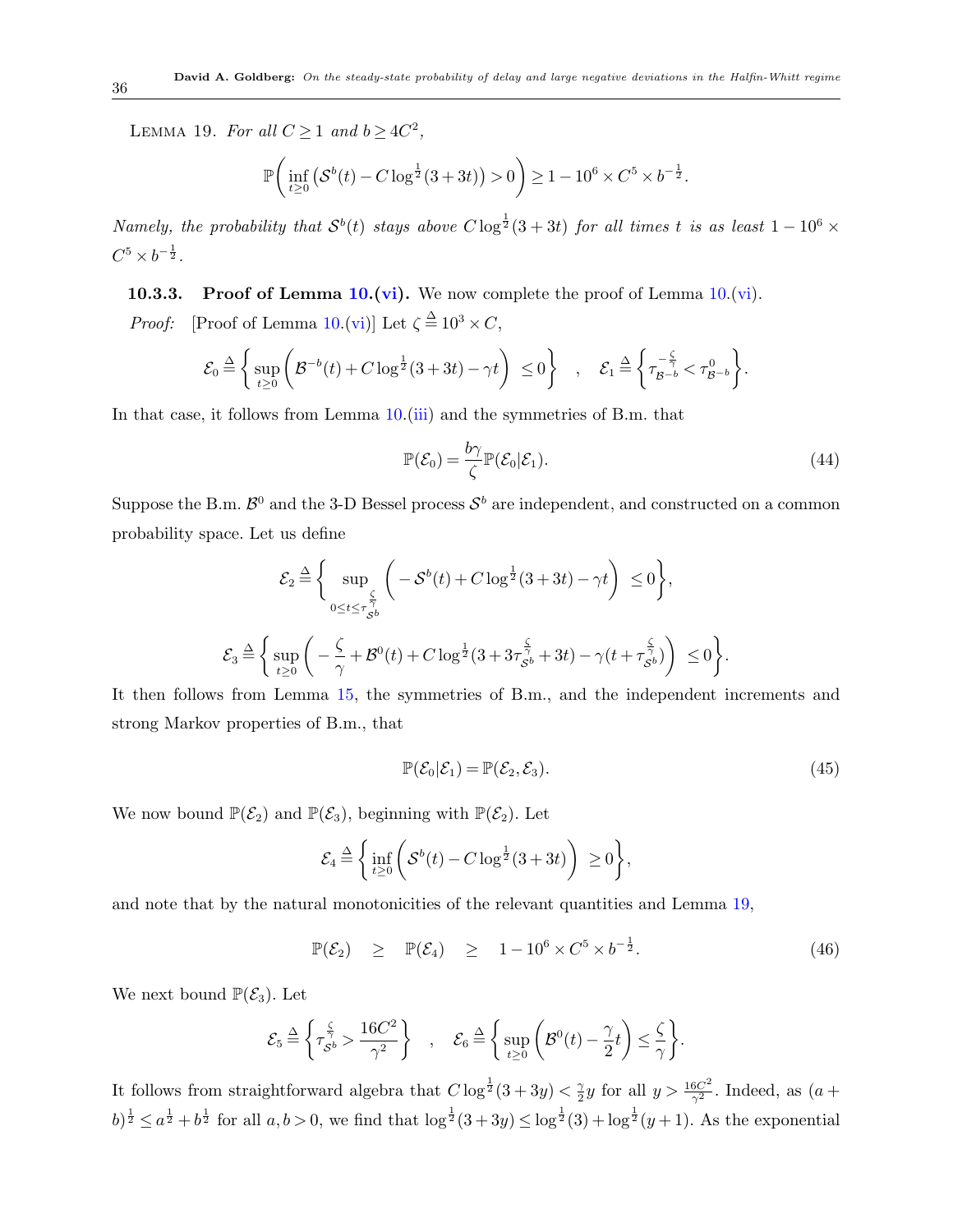$$
\mathbb{P}(\mathcal{E}_3|\mathcal{E}_5) \ge \mathbb{P}\Bigg(\sup_{t\ge 0} \bigg(-\frac{\zeta}{\gamma} + \mathcal{B}^0(t) + \frac{\gamma}{2}(\tau_{\mathcal{S}^b}^{\frac{\zeta}{\gamma}} + t) - \gamma(t + \tau_{\mathcal{S}^b}^{\frac{\zeta}{\gamma}})\Bigg) \le 0\Bigg)
$$
  
=  $\mathbb{P}\Bigg(\sup_{t\ge 0} \bigg(-\frac{\zeta}{\gamma} + \mathcal{B}^0(t) - \frac{\gamma}{2}t - \frac{\gamma}{2}\tau_{\mathcal{S}^b}^{\frac{\zeta}{\gamma}}\Big) \le 0\Bigg)$   
 $\ge \mathbb{P}\Bigg(\sup_{t\ge 0} \big(\mathcal{B}^0(t) - \frac{\gamma}{2}t\big) \le \frac{\zeta}{\gamma}\Bigg) = \mathbb{P}(\mathcal{E}_6),$ 

and we conclude that

<span id="page-36-0"></span>
$$
\mathbb{P}(\mathcal{E}_3) \quad \geq \quad \mathbb{P}(\mathcal{E}_5) \times \mathbb{P}(\mathcal{E}_6). \tag{47}
$$

Lemma [18](#page-34-1), combined with our assumptions which imply that  $b < \frac{\zeta}{4\gamma}$  and some straightforward algebra, ensures that

$$
\mathbb{P}(\mathcal{E}_5) \quad \geq \quad \frac{1}{2} - \frac{6400C^2}{\zeta^2} \quad = \quad \frac{1}{2} - \frac{6400}{10^6}.
$$

As it follows from Lemma [10](#page-21-0).[\(iv](#page-22-5)) that

$$
\mathbb{P}(\mathcal{E}_6) = 1 - \exp(-\zeta) \ge 1 - \exp(-10^3),
$$

we conclude from [\(47](#page-36-0)) and some straightforward algebra that

<span id="page-36-1"></span>
$$
\mathbb{P}(\mathcal{E}_3) \quad \geq \quad \left(\frac{1}{2} - \frac{6400}{10^6}\right) \times \left(1 - \exp(-10^3)\right) \quad \geq \quad .49. \tag{48}
$$

Combining [\(46](#page-35-0)) and ([48\)](#page-36-1) with [\(45](#page-35-1)) and a union bound, we conclude that  $\mathbb{P}(\mathcal{E}_0|\mathcal{E}_1) \geq .49 - 10^6 \times C^5 \times$  $b^{-\frac{1}{2}}$ . As our assumptions imply that  $b \geq 10^{13} \times C^{10}$ , it follows from some straightforward algebra that  $\mathbb{P}(\mathcal{E}_0|\mathcal{E}_1) \geq .17$ . Combining with ([44\)](#page-35-2) completes the proof.  $\Box$ .

#### **10.3.4. Proof of Lemma [18.](#page-34-1)**

*Proof:* [Proof of Lemma [18\]](#page-34-1) It follows from Lemma [17](#page-34-2) and a union bound that  $\mathbb{P}(\tau_{S^b}^M > x)$  is at least

$$
\mathbb{P}\big(\tau_{\mathcal{B}^b_1}^{U_b}<\tau_{\mathcal{B}^b_1}^{M}\quad,\quad \tau_{\mathcal{B}^b_2}^{U_b}<\tau_{\mathcal{B}^b_2}^{M}\big)\times\mathbb{P}\big(\tau_{\mathcal{S}^0}^{M-b}>x\big),
$$

which is itself at least

$$
\mathbb{P}\left(\tau_{\mathcal{B}_{1}^{b}}^{0}<\tau_{\mathcal{B}_{1}^{b}}^{M}\right)^{2}\times \mathbb{P}\left(\tau_{\mathcal{S}^{0}}^{M-b}>x\right).
$$

Further applying Lemma [10.](#page-21-0)([iii](#page-22-4)) and the relevant symmetries of B.m., we find that

$$
\mathbb{P}\left(\tau_{\mathcal{S}^b}^M > x\right) \ge (1 - \frac{b}{M})^2 \times \mathbb{P}\left(\tau_{\mathcal{S}^0}^{M-b} > x\right). \tag{49}
$$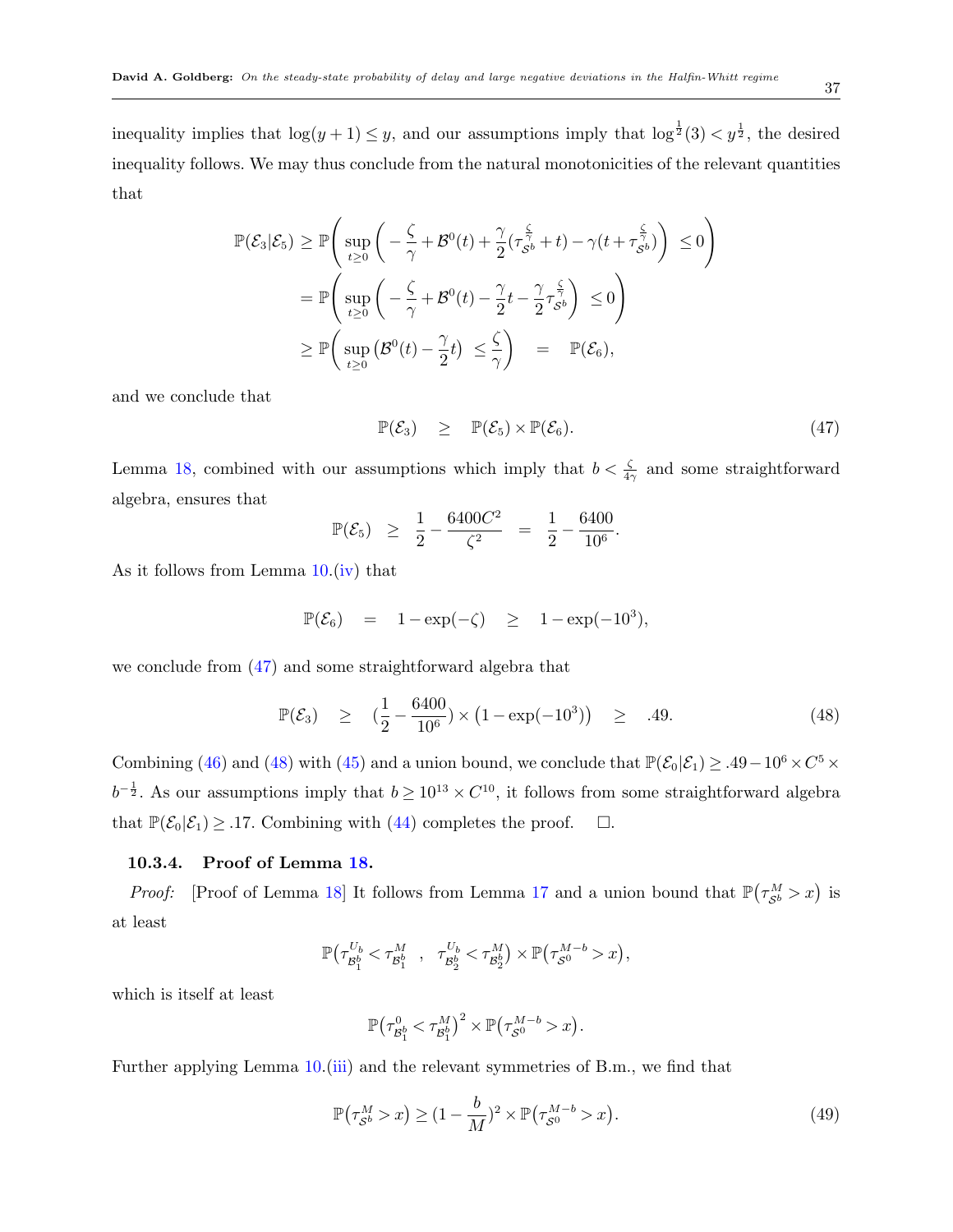It follows from Lemma [16,](#page-34-3) Lemma [10.](#page-21-0)([i\)](#page-22-6), a union bound, and the symmetries of B.m. that

$$
\mathbb{P}(\tau_{S^0}^{M-b} > x) = \mathbb{P}(\tau_{\sum_{i=1}^3 (B_i^0)^2}^{(M-b)^2} > x)
$$
\n
$$
\geq \prod_{i=1}^3 \mathbb{P}\left(\tau_{(B_i^0)^2}^{(\frac{M-b)^2}{3}} > x\right)
$$
\n
$$
= \mathbb{P}^3\left(\tau_{|B_1^0|}^{3^{-\frac{1}{2}}(M-b)} > x\right)
$$
\n
$$
\geq \left(1 - 2\mathbb{P}(\tau_{B_1^0}^{3^{-\frac{1}{2}}(M-b)} \leq x)\right)^3
$$
\n
$$
= \left(1 - 2\mathbb{P}(\sup_{0 \leq s \leq x} B_1^0(s) > 3^{-\frac{1}{2}}(M-b))\right)^3
$$
\n
$$
= \left(1 - 4\Phi^c\left((3x)^{-\frac{1}{2}}(M-b)\right)\right)^3. \tag{50}
$$

Combining the above with Lemma [6](#page-19-1), the fact that  $\exp(x) > x$  for all  $x > 0$ , the fact that  $(1 - a)^k \ge$  $1 - ka$  for all  $a \in (0,1)$  and  $k \ge 1$ , the fact that  $(1-a)(1-b) \ge 1-a-b$  for all  $a,b \in (0,1)$ , and some straightforward algebra completes the proof.  $\Box$ .

#### **10.3.5. Proof of Lemma [19.](#page-34-0)**

*Proof:* [Proof of Lemma [19](#page-34-0)] Suppose that  $\mathcal{B}_1^b$ ,  $\mathcal{B}_2^b$ ,  $U_b$ , and  $\mathcal{S}_1^0$  have been used to construct  $\mathcal{S}_1^b$  as dictated by the construction given in Lemma [17.](#page-34-2) Let us define the events

$$
\mathcal{E}_0 \stackrel{\Delta}{=} \Big\{ \inf_{t \ge 0} \left( \mathcal{S}_1^b(t) - C \log^{\frac{1}{2}}(3+3t) \right) > 0 \Big\},
$$
  

$$
\mathcal{E}_1 \stackrel{\Delta}{=} \Big\{ U_b > C \log^{\frac{1}{2}}(3 + 3\tau_{\mathcal{B}_1^b}^{U_b} + 3\tau_{\mathcal{B}_2^b}^{U_b}) \Big\},
$$
  

$$
\mathcal{E}_2 \stackrel{\Delta}{=} \Big\{ \inf_{t \ge 0} \left( b + \mathcal{S}_1^0(t) - C \log^{\frac{1}{2}}(3 + 3\tau_{\mathcal{B}_1^b}^{U_b} + 3\tau_{\mathcal{B}_2^b}^{U_b} + 3t) \right) > 0 \Big\}.
$$

In that case, it may be easily verified using Lemma [17](#page-34-2) and a union bound that

<span id="page-37-1"></span>
$$
\mathbb{P}(\mathcal{E}_0) \geq \mathbb{P}(\mathcal{E}_1, \mathcal{E}_2) \geq 1 - \mathbb{P}(\mathcal{E}_1^c) - \mathbb{P}(\mathcal{E}_2^c). \tag{51}
$$

We proceed by bounding  $\mathbb{P}(\mathcal{E}_1^c)$  and  $\mathbb{P}(\mathcal{E}_2^c)$ , and begin by bounding  $\mathbb{P}(\mathcal{E}_1^c)$ . By conditioning on  $U_b$ , we find that

<span id="page-37-0"></span>
$$
\mathbb{P}(\mathcal{E}_1^c) = b^{-1} \int_0^b \mathbb{P}\left(\tau_{\mathcal{B}_1^b}^u + \tau_{\mathcal{B}_2^b}^u \ge \frac{1}{3} \exp\left((\frac{u}{C})^2\right) - 1\right) du. \tag{52}
$$

As  $\tau_{\mathcal{B}_2^b}^u$  and  $\tau_{\mathcal{B}_2^b}^u$  are i.i.d., it follows follows from ([52](#page-37-0)), Lemma [10.](#page-21-0)[\(ii](#page-22-7)), a union bound, and the fact that our assumptions imply that

$$
\frac{1}{3}\exp\left((\frac{u}{C})^2\right) - 1 > \frac{1}{6}\exp\left((\frac{u}{C})^2\right) \text{ and } \frac{u}{C} > 1 \text{ for all } u > b^{\frac{1}{2}},
$$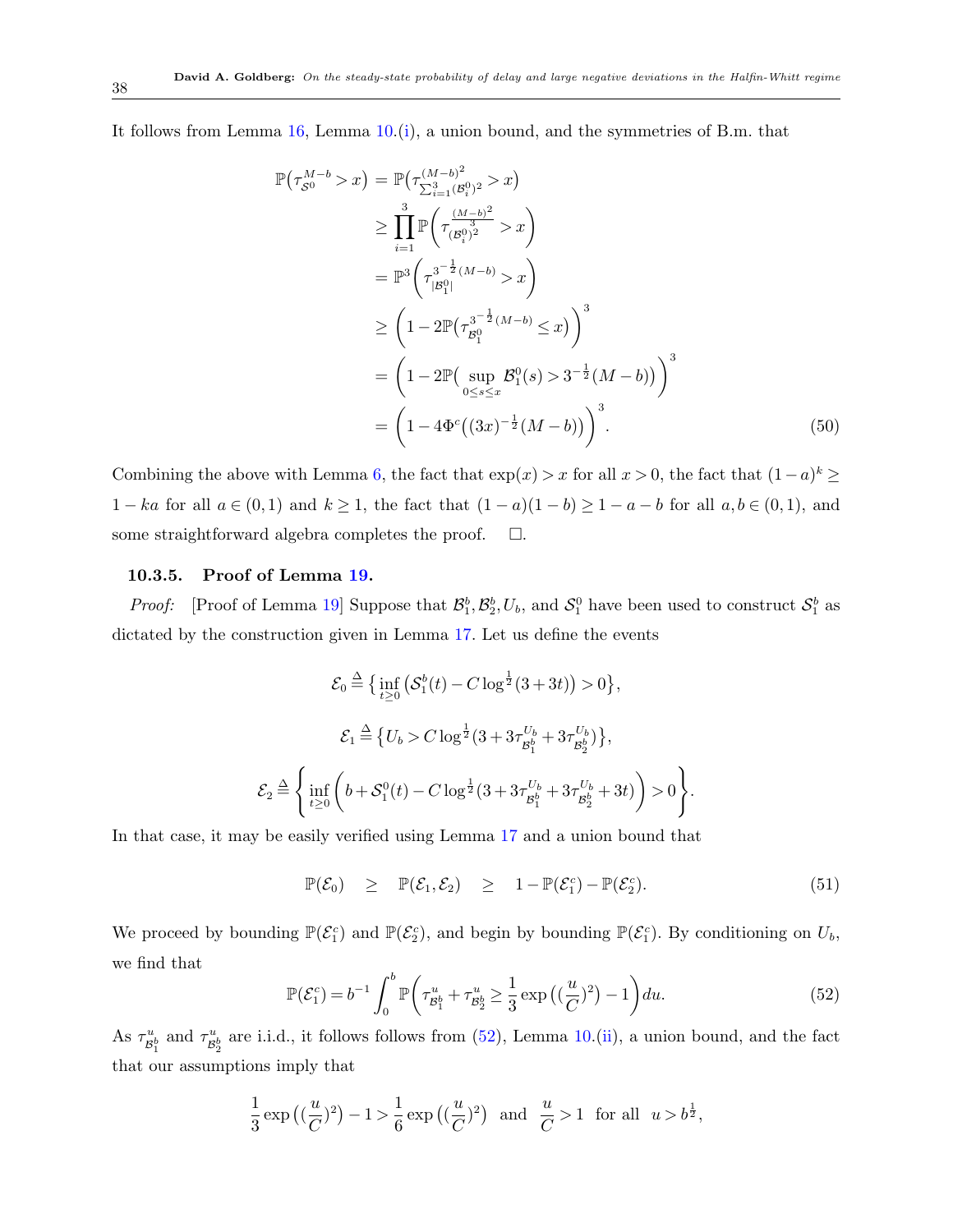that

<span id="page-38-2"></span>
$$
\mathbb{P}(\mathcal{E}_1^c) \le b^{-1} \int_0^{b^{\frac{1}{2}}} 1 du + b^{-1} \int_{b^{\frac{1}{2}}}^{b} \mathbb{P}\left(\tau_{\mathcal{B}_1^b}^u + \tau_{\mathcal{B}_2^b}^u \ge \frac{1}{6} \exp\left((\frac{u}{C})^2\right)\right) du
$$
  
\n
$$
\le b^{-1} \int_0^{b^{\frac{1}{2}}} 1 du + 2b^{-1} \int_{b^{\frac{1}{2}}}^{b} \mathbb{P}\left(\tau_{\mathcal{B}_1^b}^u \ge \frac{1}{12} \exp\left((\frac{u}{C})^2\right)\right) du
$$
  
\n
$$
\le b^{-\frac{1}{2}} + 2b^{-1} \int_{b^{\frac{1}{2}}}^{b} (b - u) \left(\frac{1}{12} \exp\left((\frac{u}{C})^2\right)\right)^{-\frac{1}{2}} du
$$
  
\n
$$
\le b^{-\frac{1}{2}} + 8 \int_{b^{\frac{1}{2}}}^{\infty} \frac{u}{C} \exp\left(-\frac{1}{2}(\frac{u}{C})^2\right) du = b^{-\frac{1}{2}} + 8C \exp(-\frac{b}{2C^2}).
$$
\n(53)

We next bound  $\mathbb{P}(\mathcal{E}_2^c)$ , which by a union bound is at most

<span id="page-38-0"></span>
$$
\mathbb{P}\left(\tau_{\mathcal{B}_1^b}^{U_b} + \tau_{\mathcal{B}_2^b}^{U_b} \ge \frac{1}{3} \exp(\frac{b^2}{4C}) - \frac{4}{3}\right) \tag{54}
$$

+ 
$$
\mathbb{P}\left(\inf_{t\geq 0} \left(b + \mathcal{S}_1^0(t) - C \log^{\frac{1}{2}}\left(\exp(\frac{b^2}{4C}) - 1 + 3t\right) \leq 0\right)\right).
$$
 (55)

Applying an argument nearly identical to that used to bound  $\mathbb{P}(\mathcal{E}_1^c)$ , combined with the fact that our assumptions imply that  $\frac{1}{3} \exp(\frac{b^2}{4C})$  $\frac{b^2}{4C}$ ) –  $\frac{4}{3} \geq \frac{1}{6}$  $rac{1}{6}$  exp $(\frac{b^2}{4C})$  $\frac{b^2}{4C}$ , we find that ([54\)](#page-38-0) is at most

<span id="page-38-3"></span>
$$
b^{-1} \int_0^b 2\mathbb{P}\left(\tau_{\mathcal{B}_1^b}^u \ge \frac{1}{12} \exp\left(\frac{b^2}{4C^2}\right)\right) du
$$
  
 
$$
\le 8b^{-1} \int_0^b (b-u) \exp\left(-\frac{b^2}{8C^2}\right) du \le 8b \exp\left(-\frac{b^2}{8C^2}\right).
$$
 (56)

As it is easily verified that  $\log^{\frac{1}{2}}(x+y) \leq \log^{\frac{1}{2}}(x+1) + \log^{\frac{1}{2}}(y+1)$  for all  $x, y > 0$ , it follows that

$$
C \log^{\frac{1}{2}} \left( \exp(\frac{b^2}{4C^2}) - 1 + 3t \right) \le \frac{b}{2} + C \log^{\frac{1}{2}} (1 + 3t),
$$

and thus ([55\)](#page-38-0) is at most

<span id="page-38-1"></span>
$$
\mathbb{P}\Bigg(\inf_{t\geq 0} \bigg(\frac{b}{2} + \mathcal{S}_1^0(t) - C\log^{\frac{1}{2}}(1+3t) \leq 0\bigg)\Bigg). \tag{57}
$$

Let  $T' \stackrel{\Delta}{=} \frac{1}{3}$  $\frac{1}{3}(\exp(\frac{b^2}{4C^2})-1)$  denote the smallest time *t* for which  $C\log^{\frac{1}{2}}(1+3t) \geq \frac{b}{2}$  $\frac{b}{2}$ , where we note that our assumptions imply  $[T'] \geq \frac{1}{6} \exp(\frac{b^2}{4C^2})$ . In that case, it follows from a straightforward contradiction argument and a union bound that [\(57](#page-38-1)) is at most

$$
\sum_{k=\lfloor T'\rfloor}^{\infty} \mathbb{P}\bigg(\inf_{k\le t\le k+1} \mathcal{S}_1^0(t) \le C \log^{\frac{1}{2}}(4+3k)\bigg). \tag{58}
$$

By Lemma [16](#page-34-3), a union bound, the independence of  $\{\mathcal{B}_i^0, i = 1, 2, 3\}$ , and the stationary increments property of B.m., we find that for all  $k \geq 0$ ,  $\mathbb{P}$  $\sqrt{2}$  $\inf_{k \le t \le k+1} S_1^0(t) \le C \log^{\frac{1}{2}}(4+3k)$  $\setminus$ is at most

$$
\mathbb{P}\bigg(\inf_{k \le t \le k+1} \sum_{i=1}^{3} (\mathcal{B}_i^0(t))^2 \le C^2 \log(4+3k)\bigg)
$$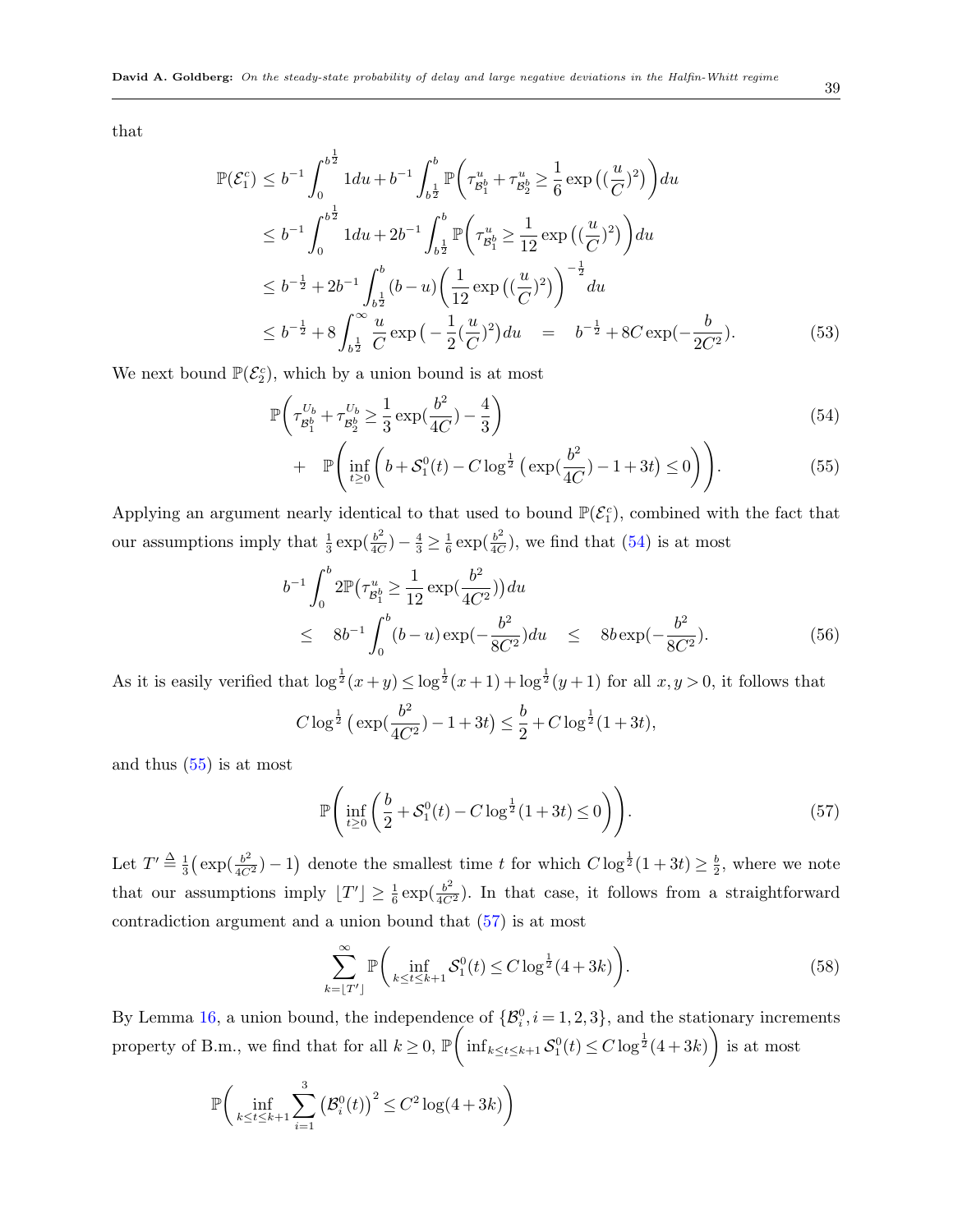$$
\leq \mathbb{P}\Big(\bigcap_{i=1}^{3}\left\{\inf_{k\leq t\leq k+1}|\mathcal{B}_{i}^{0}(t)|\leq C\log^{\frac{1}{2}}(4+3k)\right\}\Big) \n= \mathbb{P}^{3}\Big(\inf_{k\leq t\leq k+1}|\mathcal{B}_{1}^{0}(t)|\leq C\log^{\frac{1}{2}}(4+3k)\Big) \n\leq \left(\mathbb{P}\big(|\mathcal{B}_{1}^{0}(k)|\leq 3C\log^{\frac{1}{2}}(4+3k)\big)+\mathbb{P}\big(\sup_{0\leq t\leq 1}|\mathcal{B}_{1}^{0}(t)|\geq 2C\log^{\frac{1}{2}}(4+3k)\big)\right)^{3}.
$$
\n(59)

We next bound  $\mathbb{P}(|\mathcal{B}_1^0(k)| \leq 3C \log^{\frac{1}{2}}(4+3k)$ . Let *N* denote a normally distributed r.v. with mean 0 and unit variance. Applying the basic properties of B.m. with the fact that  $\phi(x) \leq (2\pi)^{-\frac{1}{2}}$  for all  $x \in \mathbb{R}$  (i.e. the Gaussian density is bounded by  $(2\pi)^{-\frac{1}{2}}$ ), as well as the easily verified fact that  $\log^{\frac{1}{2}}(4+3k) \leq 2k^{\frac{1}{8}}$  for all  $k \geq 1$ , we conclude that

$$
\mathbb{P}\big(|\mathcal{B}_1^0(k)| \le 3C\log^{\frac{1}{2}}(4+3k)\big) = \mathbb{P}\big(|N| \le 3Ck^{-\frac{1}{2}}\log^{\frac{1}{2}}(4+3k)\big) \le 6Ck^{-\frac{3}{8}}.\tag{60}
$$

Furthermore, by Lemma [10.](#page-21-0)([i\)](#page-22-6), Lemma [6](#page-19-1), a union bound, and the fact that by assumption  $C \geq 1$ ,

<span id="page-39-0"></span>
$$
\mathbb{P}\left(\sup_{0\leq t\leq 1}|\mathcal{B}_1^0(t)|\geq 2C\log^{\frac{1}{2}}(4+3k)\right) \leq \frac{4}{(2\pi)^{\frac{1}{2}}}\exp\left(-\frac{1}{2}\left(2C\log^{\frac{1}{2}}(4+3k)\right)^2\right)\leq 2Ck^{-\frac{3}{8}}.\tag{61}
$$

Combining  $(57)$  $(57)$  -  $(61)$  $(61)$ , it follows that  $(55)$  $(55)$  is at most

<span id="page-39-1"></span>
$$
\sum_{k=\lfloor T'\rfloor}^{\infty} (8Ck^{-\frac{3}{8}})^3 \le 600C^3 \sum_{k=\lfloor T'\rfloor}^{\infty} k^{-\frac{9}{8}} \le 600C^3 \int_{\frac{1}{6} \exp(\frac{b^2}{4C^2})}^{\infty} u^{-\frac{9}{8}} du \le 10^4 C^3 \exp(-\frac{b^2}{32C^2}).
$$
\n(62)

Combining  $(51)$  $(51)$ ,  $(53)$  $(53)$ ,  $(56)$  $(56)$ , and  $(62)$  $(62)$ , we conclude that

$$
\mathbb{P}(\mathcal{E}_0) \ge 1 - b^{-\frac{1}{2}} - 8C \exp(-\frac{b}{2C^2}) - 8b \exp(-\frac{b^2}{8C^2}) - 10^4 C^3 \exp(-\frac{b^2}{32C^2}).\tag{63}
$$

Applying the fact that  $\exp(x) > x$  for all  $x > 0$  and some straightforward algebra completes the proof.  $\square$ .

#### **10.4. Proof of Lemma [11.](#page-22-3)**

*Proof:* [Proof of Lemma [11\]](#page-22-3) By stationarity and a union bound, it suffices to demonstrate that

$$
\sum_{k=0}^{\infty} \mathbb{P}\big(\sup_{0\leq t\leq 1} |\mathcal{U}^{\rho}(t)| \geq 6\exp(\rho)\log^{\frac{1}{2}}(3+3k)\big) \leq \frac{1}{2}.
$$

It is well-known that one can construct  $\mathcal{U}^{\rho}$  on the same probability space as a mutually independent  $N(0,1)$  r.v. *N* and B.m.  $\mathcal{B}^0$ , s.t.  $\mathcal{U}^{\rho}(t) = \exp(-\rho t)$  $\sqrt{2}$  $N + B^0(\exp(2\rho t) - 1)$ for all  $t \geq 0$ . Hence on the same probability space,

$$
\mathbb{P}\bigg(\sup_{t\geq 0}\frac{|\mathcal{U}^{\rho}(t)|}{|N|+|\mathcal{B}^0\big(\exp(2\rho t)-1\big)|}\leq 1\bigg)=1.
$$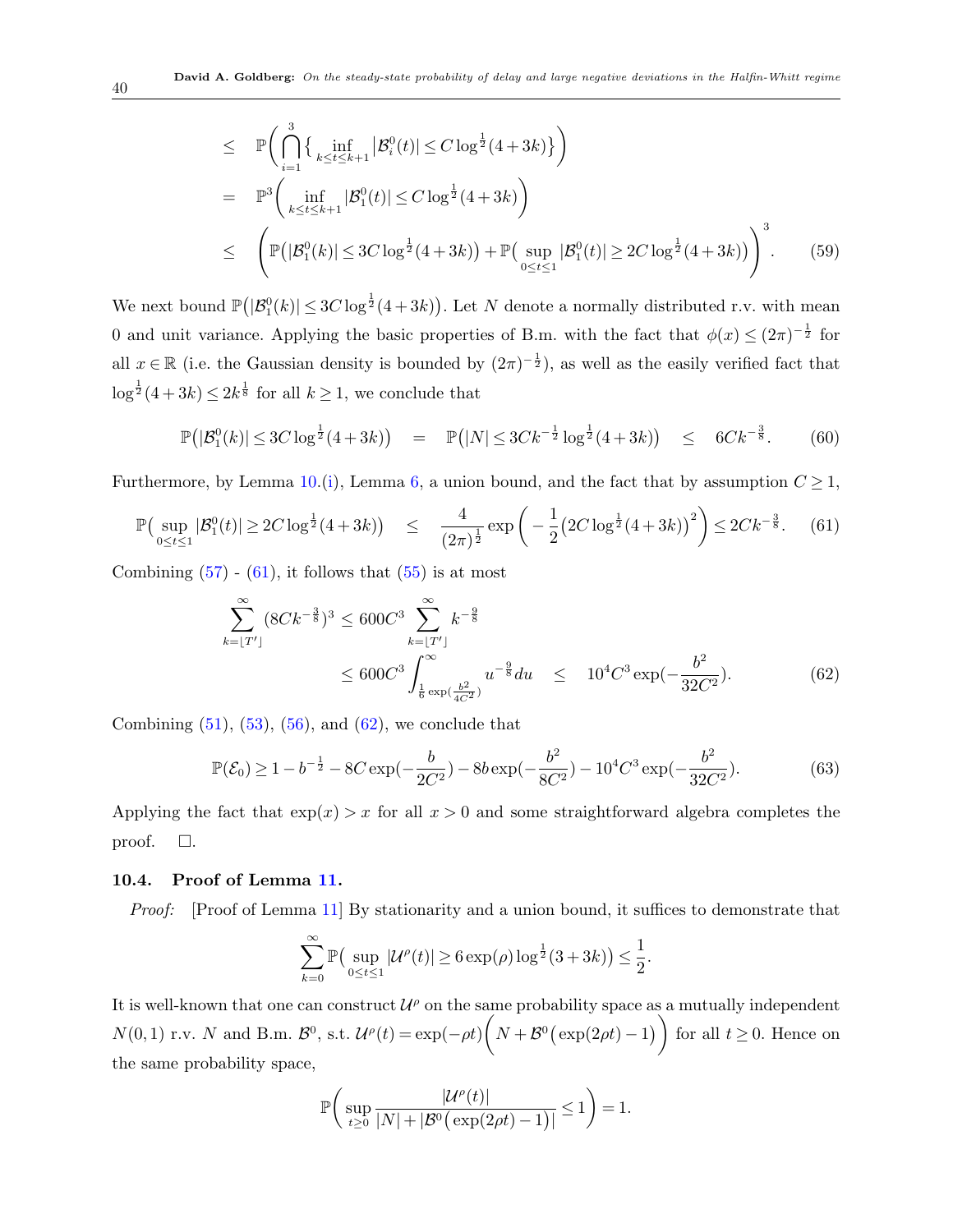Namely, with probability one,  $|\mathcal{U}^{\rho}(t)|$  is (for all times  $t \geq 0$ ) dominated by  $|N| + |\mathcal{B}^0(\exp(2\rho t) - 1)|$ . To complete the proof it thus suffices to demonstrate that

<span id="page-40-0"></span>
$$
\sum_{k=0}^{\infty} \mathbb{P}(|N| + \sup_{0 \le t \le \exp(2\rho) - 1} |\mathcal{B}^{0}(t)| \ge 6 \exp(\rho) \log^{\frac{1}{2}}(3+3k) \le \frac{1}{2}.
$$
 (64)

Applying a union bound, we conclude that the left-hand-side of ([64\)](#page-40-0) is at most

$$
\sum_{k=0}^{\infty} \mathbb{P}(|N| \ge 2 \exp(\rho) \log^{\frac{1}{2}}(3+3k) + \sum_{k=0}^{\infty} \mathbb{P}(\sup_{0 \le t \le \exp(2\rho)-1} |\mathcal{B}^{0}(t)| \ge 4 \exp(\rho) \log^{\frac{1}{2}}(3+3k))
$$
  

$$
\le 2 \sum_{k=0}^{\infty} \mathbb{P}(N \ge 2 \exp(\rho) \log^{\frac{1}{2}}(3+3k) + 2 \sum_{k=0}^{\infty} \mathbb{P}(\sup_{0 \le t \le \exp(2\rho)-1} \mathcal{B}^{0}(t) \ge 2 \exp(\rho) \log^{\frac{1}{2}}(3+3k)),
$$

which by applying Lemma [10](#page-21-0).([i\)](#page-22-6) and bounding  $\exp(2\rho) - 1$  by  $\exp(2\rho)$  is at most

<span id="page-40-1"></span>
$$
2\sum_{k=0}^{\infty} \Phi^c \big(2\exp(\rho) \log^{\frac{1}{2}}(3+3k)\big) + 4\sum_{k=0}^{\infty} \Phi^c \bigg(2\log^{\frac{1}{2}}(3+3k)\bigg). \tag{65}
$$

Further noting that  $\exp(\rho) \ge 1$  and  $\log^{\frac{1}{2}}(3+3k) \ge 1$  for all  $k \ge 0$ , and applying Lemma [6,](#page-19-1) it follows that  $(65)$  $(65)$  is at most

$$
6\sum_{k=0}^{\infty} \Phi^{c} (2\log^{\frac{1}{2}}(3+3k)) \leq \frac{6}{(2\pi)^{\frac{1}{2}}} \sum_{k=0}^{\infty} (3+3k)^{-2}
$$

$$
= \frac{\pi^{\frac{3}{2}}}{9 \times 2^{\frac{1}{2}}} < \frac{1}{2}.
$$

Combining the above completes the proof.  $\Box$ .

#### **10.5. Proof of Theorem [7](#page-22-2), Lemma [5](#page-19-3), Lemma [8,](#page-21-1) and Corollary [6](#page-21-2).**

In this section we complete the proof of Theorem [7,](#page-22-2) as well as Lemma [5](#page-19-3), Lemma [8](#page-21-1), and Corollary [6](#page-21-2). All these results will follow from a careful analysis of the covariance of *D*, i.e. the covariance structure of an equilibrium renewal process.

**10.5.1. Background on stationary renewal processes and their covariances.** Recall that  $\mathcal{N}_1$  is an equilibrium renewal process with renewal distribution *S*, and that  $N_1(t)$  denotes the number of renewals up to time *t*. Similarly, let *N<sup>o</sup>* denote an ordinary renewal process with renewal distribution *S*, and  $N<sub>o</sub>(t)$  the corresponding number of renewals up to time *t*. Much is known about the covariance structure of  $\mathcal{N}_1$  and  $\mathcal{N}_0$ , and we now review several such properties for use in our analysis. Let  $f(t) \triangleq V[N_1(t)] - \mu c_S^2 t$ . Then the following lemma follows immediately from Daley [\[19](#page-46-16)], Daley [[20\]](#page-46-17), and Lorden [\[47](#page-47-18)].

LEMMA 20 **(Daley [[19](#page-46-16), [20\]](#page-46-17)**, Lorden [\[47\]](#page-47-18)).  $\mathbb{E}[N_o(t)]$  *is a monotone increasing and integrable function, and for all*  $t \geq 0$ *,* 

<span id="page-40-3"></span><span id="page-40-2"></span>
$$
f(t) = 2\mu \int_0^t \left( \left( \mathbb{E}[N_o(s)] + 1 - \mu s \right) - \frac{1}{2} (1 + c_s^2) \right) ds.
$$
 (66)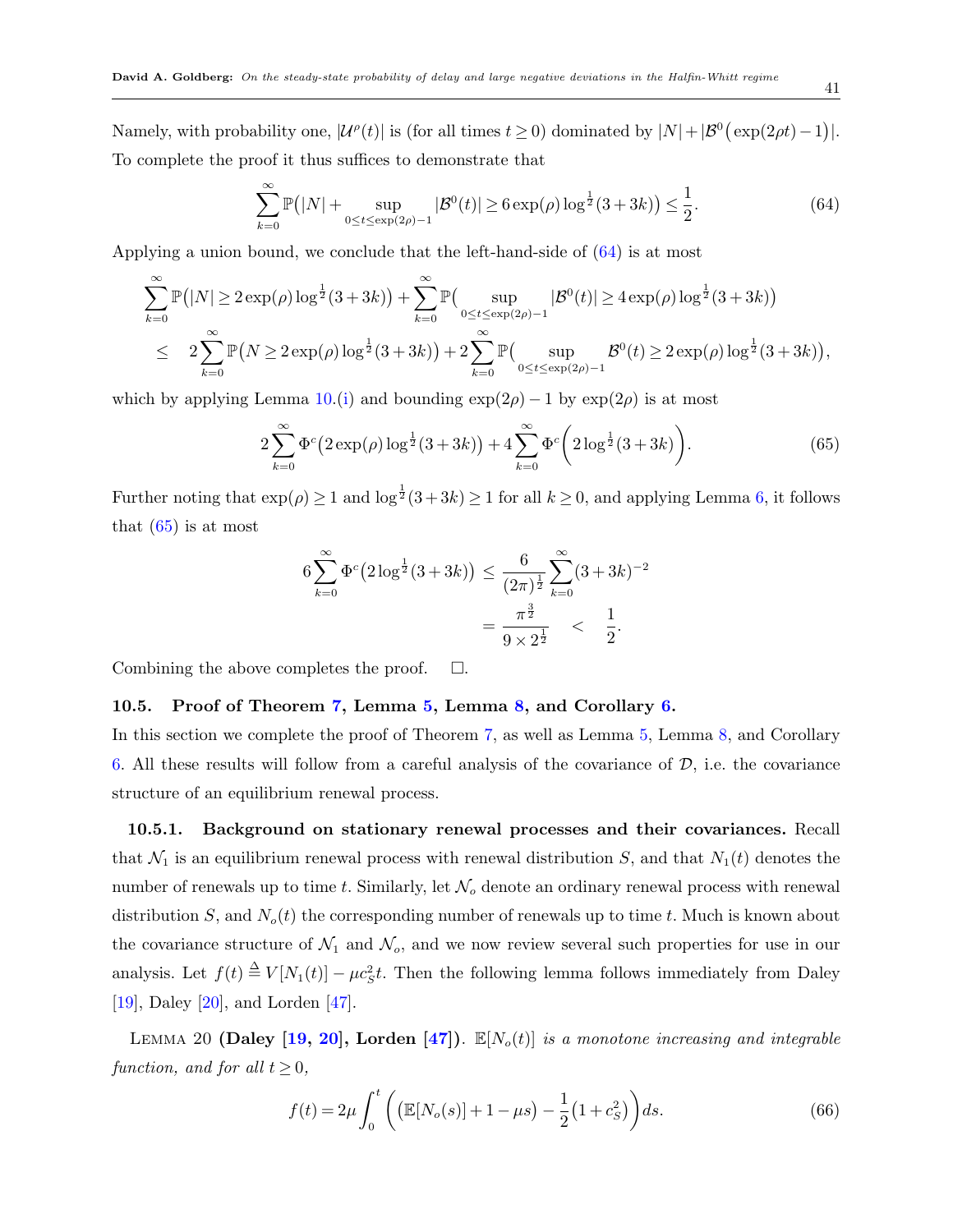*Furthermore,*

<span id="page-41-7"></span>
$$
\sup_{t\geq 0} |f(t)| \leq \frac{4}{3}\mu^3 \mathbb{E}[S^3] + \frac{1}{4}\mu^4 \big(\mathbb{E}[S^2]\big)^2 \leq \alpha_S;
$$
\n(67)

*and for all*  $s \geq 0$ *,* 

<span id="page-41-8"></span><span id="page-41-0"></span>
$$
0 \le \mathbb{E}[N_o(s)] + 1 - \mu s \le \mu^2 \mathbb{E}[S^2].
$$
\n(68)

We now derive several useful implications of Lemma [20.](#page-40-2)

COROLLARY 9. *f is a Lipschitz-continuous function with Lipschitz constant less than*  $\mu^3 \mathbb{E}[S^2] \leq$  $\alpha_S$ *. Furthermore, for all*  $0 \leq s \leq t$ *:* 

- <span id="page-41-1"></span>(*i*)  $\mathbb{E}[\mathcal{D}(s)\mathcal{D}(t)] = \mu c_S^2 s + \frac{1}{2}$  $\frac{1}{2}(f(s) + f(t) - f(t-s));$
- <span id="page-41-2"></span> $(iii)$   $\mathbb{E}[\mathcal{D}(s)\mathcal{D}(t)] \geq 0$ ;
- <span id="page-41-5"></span> $\left| \mathbb{E}[\mathcal{D}(s)\mathcal{D}(t)] - \mathbb{E}[\mathcal{D}^2(s)] \right| \leq \mu^3 \mathbb{E}[S^2](t-s) \leq \alpha_S(t-s);$
- <span id="page-41-6"></span> $\left| \mathbb{E}[\mathcal{D}(s)\mathcal{D}(t)] - \mathbb{E}[\mathcal{D}^2(s)] \right| \leq 2\mu^3 \mathbb{E}[S^3] + \frac{3}{8}\mu^4 \big(\mathbb{E}[S^2]\big)^2 \leq \alpha_S$ .

*Proof:* That *f* is Lipschitz with Lipshitz constant at most  $\mu^3 \mathbb{E}[S^2]$  follows from [\(66](#page-40-3)), ([68\)](#page-41-0), and straightforward algebra.

We next prove [\(i](#page-41-1)). Note that

$$
\mathbb{E}[\mathcal{D}(s)\mathcal{D}(t)] = -\frac{1}{2}\mathbb{E}[\left(\mathcal{D}(t) - \mathcal{D}(s)\right)^2] + \frac{1}{2}\mathbb{E}[\mathcal{D}^2(t)] + \frac{1}{2}\mathbb{E}[\mathcal{D}^2(s)].
$$

Combining with the stationary increments property and definitions completes the proof.

We now prove ([ii\)](#page-41-2). Let  $\{X_k, k \geq 1\}$  denote the ordered sequence of renewal intervals in process  $\mathcal{N}_1$ . Then from definitions,

<span id="page-41-4"></span>
$$
V[N_1(s), N_1(t)] = \sum_{i=1}^{\infty} \sum_{j=1}^{\infty} \mathbb{E}[I(\sum_{k=1}^{i} X_k \le s)I(\sum_{k=1}^{j} X_k \le t)] - \mu^2 st.
$$
 (69)

Note that for  $j \leq i$ , one has that

$$
\mathbb{E}[I(\sum_{k=1}^{i} X_k \le s)I(\sum_{k=1}^{j} X_k \le t)] = \mathbb{E}[I(\sum_{k=1}^{i} X_k \le s)]
$$
  

$$
\ge \mathbb{E}[I(\sum_{k=1}^{i} X_k \le s)] \mathbb{E}[I(\sum_{k=1}^{j} X_k \le t)].
$$
 (70)

Alternatively, suppose  $j \geq i+1$ . Let  $Y^1 \stackrel{\Delta}{=} \sum_{k=1}^i X_k$ ,  $Y^2 \stackrel{\Delta}{=} \sum_{k=i+1}^j X_k$ , and  $Y^3 \stackrel{\Delta}{=} t - Y^1$ . Then  $Y^1$ and  $Y^2$  are independent,  $Y^2$  and  $Y^3$  are independent, and

<span id="page-41-3"></span>
$$
\mathbb{E}[I(\sum_{k=1}^{i} X_k \le s)I(\sum_{k=1}^{j} X_k \le t) = \mathbb{E}[I(Y^1 \le s)I(Y^1 + Y^2 \le t)]
$$
  
\n
$$
= \mathbb{E}[I(Y^3 \ge t - s)I(Y^3 \ge Y^2)]
$$
  
\n
$$
= \mathbb{E}[I(Y^2 \ge t - s)I(Y^3 \ge Y^2) + I(Y^2 < t - s)I(Y^3 \ge t - s)].
$$
 (71)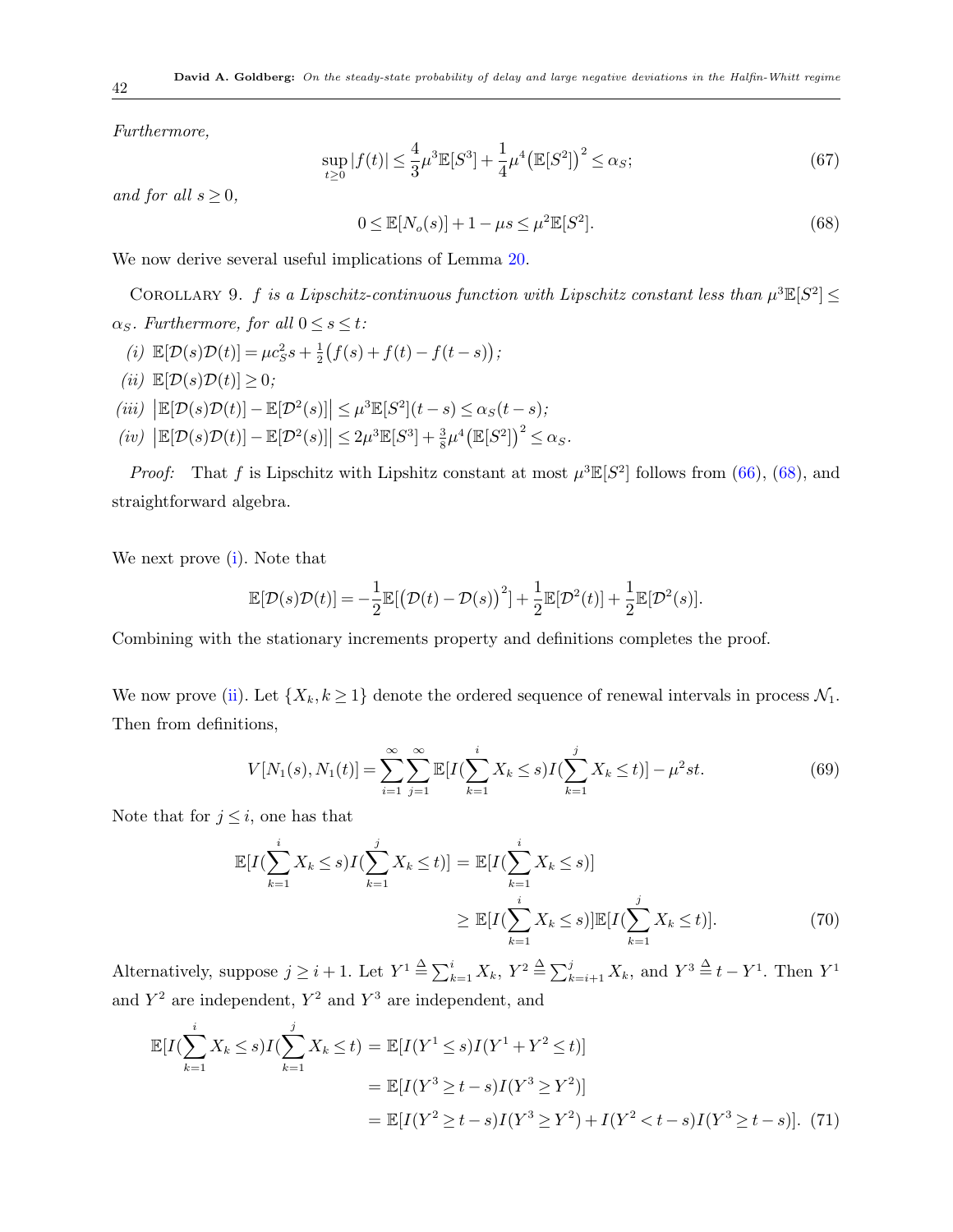Let  $Y_a^3, Y_b^3$  denote two r.v.s, each distributed as  $Y^3$ , where  $Y_a^3, Y_b^3, Y^2$  are mutually independent. Then by linearity of expectation, ([71\)](#page-41-3) equals

<span id="page-42-2"></span>
$$
\mathbb{E}[I(Y^2 \ge t - s)I(Y_a^3 \ge Y^2) + I(Y^2 < t - s)I(Y_b^3 \ge t - s)]
$$
\n
$$
\ge \mathbb{E}[I(Y^2 \ge t - s)I(Y_a^3 \ge Y^2)I(Y_b^3 \ge t - s)]
$$
\n
$$
+\mathbb{E}[I(Y^2 < t - s)I(Y_a^3 \ge Y^2)I(Y_b^3 \ge t - s)]
$$
\n
$$
= \mathbb{E}[I(Y_a^3 \ge Y^2)I(Y_b^3 \ge t - s)]
$$
\n
$$
= \mathbb{E}[I(Y^1 + Y^2 \le t)]\mathbb{E}[I(Y^1 \le s)].
$$
\n
$$
= \mathbb{E}[I(\sum_{k=1}^i X_k \le s)]\mathbb{E}[I(\sum_{k=1}^i X_k \le t)]. \tag{72}
$$

Combining  $(69)$  $(69)$  -  $(72)$  $(72)$ , we find that

$$
V[N^{e}(s), N^{e}(t)] \geq \sum_{i=1}^{\infty} \sum_{j=1}^{\infty} \mathbb{E}[I(\sum_{k=1}^{i} X_{k} \leq s)] \mathbb{E}[I(\sum_{k=1}^{j} X_{k} \leq t)] - \mu^{2} st
$$
  
= 
$$
\mathbb{E}[\sum_{i=1}^{\infty} I(\sum_{k=1}^{i} X_{k} \leq s)] \mathbb{E}[\sum_{j=1}^{\infty} I(\sum_{k=1}^{j} X_{k} \leq t)] - \mu^{2} st
$$
  
= 
$$
\mathbb{E}[N^{e}(s)] \mathbb{E}[N^{e}(t)] - \mu^{2} st = 0,
$$

completing the proof.

Finally, we prove both ([iii\)](#page-41-5) and ([iv](#page-41-6)). It follows from ([i\)](#page-41-1) that  $\mathbb{E}[\mathcal{D}(s)\mathcal{D}(t)] - \mathbb{E}[\mathcal{D}^2(s)] =$ 1  $\frac{1}{2}(-f(s) + f(t) - f(t-s))$ . Thus by the triangle inequality,

$$
\bigg| \mathbb{E}[\mathcal{D}(s)\mathcal{D}(t)] - \mathbb{E}[\mathcal{D}^2(s)] \bigg| \leq \frac{1}{2} \bigg( \big| f(s) \big| + \big| f(t) - f(t-s) \big| \bigg).
$$

[\(iii](#page-41-5)) then follows by combining with the fact that *f* is Lipschitz with Lipshitz constant at most  $\mu^3 \mathbb{E}[S^2]$ , while [\(iv](#page-41-6)) follows by combining with ([67\)](#page-41-7) and an additional application of the triangle inequality.  $\square$ .

#### <span id="page-42-0"></span>**10.5.2. Proof of Lemma [5](#page-19-3).**

*Proof:* [Proof of Lemma [5](#page-19-3)] The first part of the lemma follows from definitions, the fact that *f* is Lipschitz with Lipshitz constant at most  $\mu^3 \mathbb{E}[S^2]$  by Corollary [9,](#page-41-8) and straightforward algebra. Combining with the basic properties of B.m. and independence of *A* and *D* then completes the proof of the second part of the lemma.  $\square$ .

#### <span id="page-42-1"></span>**10.5.3. Proof of Lemma [8](#page-21-1).**

*Proof:* [Proof of Lemma [8](#page-21-1)] The lemma follows immediately from Corollary [9](#page-41-8).[\(ii\)](#page-41-2), the basic properties of B.m., and independence of  $\mathcal A$  and  $\mathcal D$ .  $\Box$ .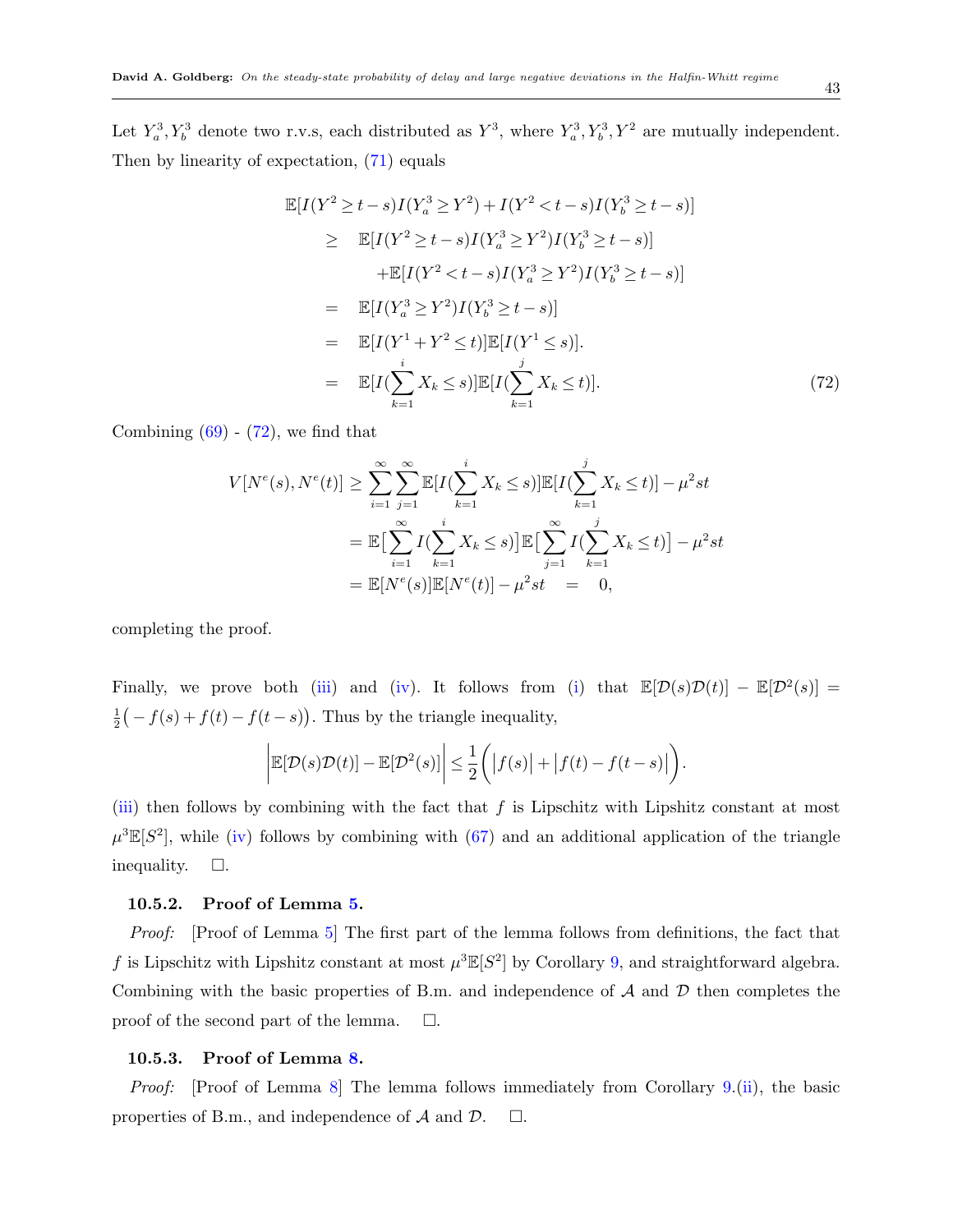#### <span id="page-43-0"></span>**10.5.4. Proof of Corollary [6.](#page-21-2)**

*Proof:* [Proof of Corollary [6](#page-21-2)] It follows from Lemma [5](#page-19-3) and the stationary increments property of D that  $\mathbb{E}[(\mathcal{D}(t)-\mathcal{D}(s))^2] \leq \mu(2c_S^2+1)(t-s)$  for all  $0 \leq s \leq t$ . As for all  $0 \leq s \leq t$ ,

$$
\mathbb{E}\Big[\bigg(\big(2\mu c_S^2 + \mu\big)^{\frac{1}{2}}\mathcal{B}^0(t) - \big(2\mu c_S^2 + \mu\big)^{\frac{1}{2}}\mathcal{B}^0(s)\bigg)^2\Big] = \mu\big(2c_S^2 + 1\big)(t - s),
$$

we may apply Lemma [9](#page-21-4) to conclude that

$$
\mathbb{E}[\sup_{0\leq t\leq T} \mathcal{D}(t)] \leq (2\mu c_S^2 + \mu)^{\frac{1}{2}} \mathbb{E}[\sup_{0\leq t\leq T} \mathcal{B}^0(t)].
$$

Combining with Lemma  $10.(i)$  $10.(i)$  $10.(i)$  completes the proof.  $\Box$ .

#### **10.5.5. Proof of Theorem [7](#page-22-2).**

*Proof:* [Proof of Theorem [7](#page-22-2)] We will prove that the statement of the theorem holds with  $f_S = f$ , i.e.  $f_S(t) = f(t) = V[\mathcal{D}(t)] - \mu c_S^2 t$  for all  $t \ge 0$ , and for any fixed  $x \ge \alpha_S$ . That f is continuous and satisfies  $\sup_{t\geq0}|f(t)| \leq \alpha_s$  (from which it follows that  $f(t)+3x \geq 0$  for all  $t \geq 0$ ) follows immediately from  $(67)$  $(67)$  and Corollary [9.](#page-41-8) Then after applying the definition of  $f$ , to complete the proof it suffices to demonstrate that for all  $0 \leq s < t$ ,

$$
V[\mathcal{D}'(s), \mathcal{D}'(t)] \le V[\mathcal{D}(s), \mathcal{D}(t)] + 3x.
$$

Equivalently, after applying definitions and the basic properties of B.m. and the O.U. process, it suffices to demonstrate that for all  $0 \leq s \leq t$ ,

<span id="page-43-1"></span>
$$
\mu c_S^2 s + \left(f(s) + 3x\right)^{\frac{1}{2}} \left(f(t) + 3x\right)^{\frac{1}{2}} \exp\left(-1.5(t - s)\right) \le V[\mathcal{D}(s), \mathcal{D}(t)] + 3x. \tag{73}
$$

For a fixed  $0 \le s < t$ , we treat two cases. First, suppose  $t - s \le 1$ . In this case, we proceed by first bounding the left-hand-side of ([73\)](#page-43-1) from above, and then bounding the right-hand-side from below. It follows from ([67\)](#page-41-7), Corollary [9,](#page-41-8) and the fact that  $x \ge \alpha_S$ , that

$$
(f(s) + 3x)^{\frac{1}{2}} (f(t) + 3x)^{\frac{1}{2}} = (f(s) + 3x) (\frac{f(t) + 3x}{f(s) + 3x})^{\frac{1}{2}}
$$
  

$$
= (f(s) + 3x) (1 + \frac{f(t) - f(s)}{f(s) + 3x})^{\frac{1}{2}}
$$
  

$$
\leq (f(s) + 3x) (1 + \frac{x(t - s)}{2x})^{\frac{1}{2}}.
$$
  

$$
= (f(s) + 3x) (1 + \frac{1}{2}(t - s))^{\frac{1}{2}}.
$$

Combining with the fact that  $(1+y)^{\frac{1}{2}} \leq 1 + \frac{1}{2}y$  for all  $y \geq 0$ , we conclude that

<span id="page-43-2"></span>
$$
(f(s) + 3x)^{\frac{1}{2}}(f(t) + 3x)^{\frac{1}{2}} \le (f(s) + 3x)(1 + \frac{1}{4}(t - s)).
$$
\n(74)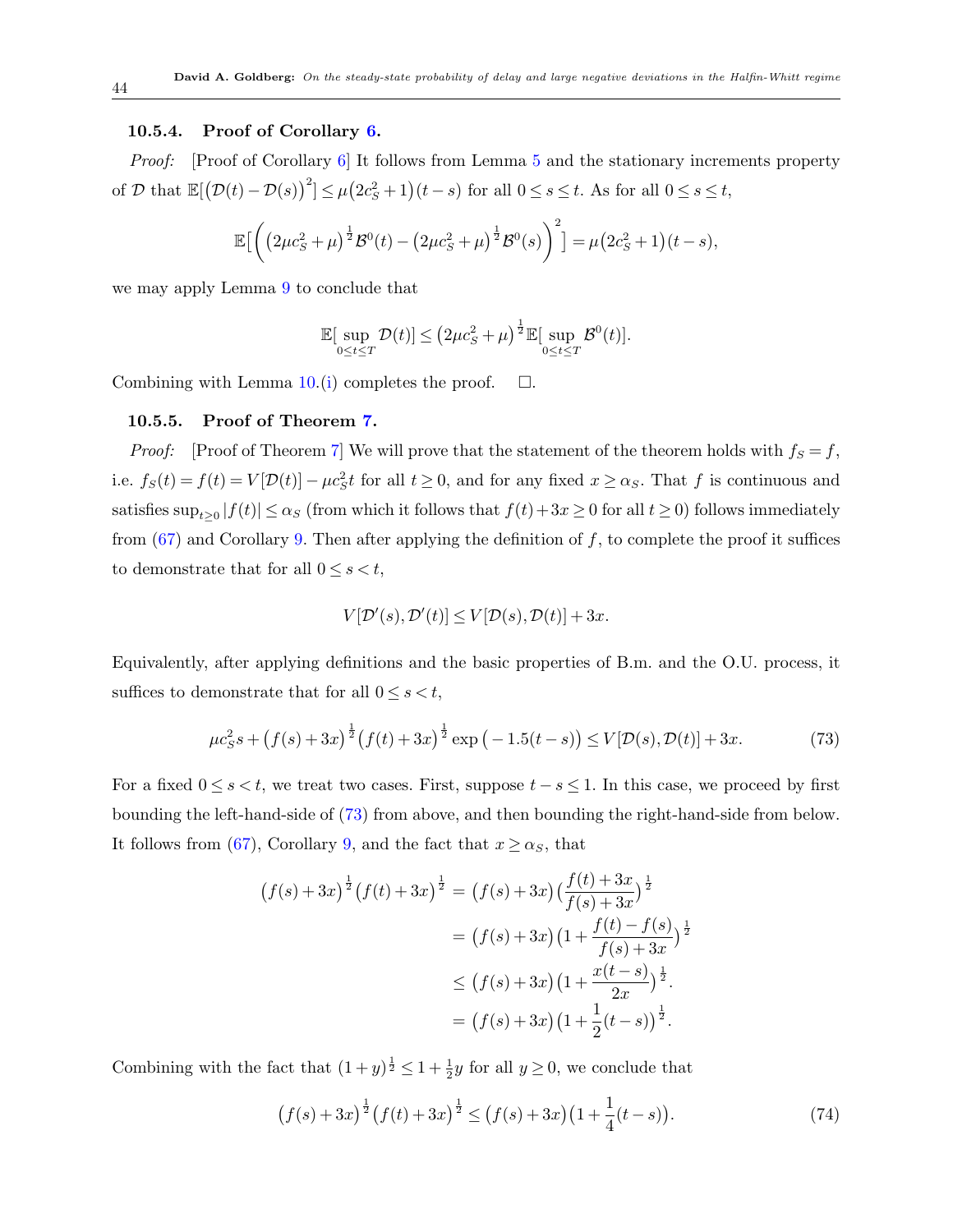It follows from a straightforward Taylor-series expansion / error analysis that  $\exp(-1.5(t-s)) \le$  $1-\frac{3}{4}$  $\frac{3}{4}(t-s)$  for  $0 \le t - s \le 1$ . Combining with [\(74](#page-43-2)), we conclude that

$$
(f(s) + 3x)^{\frac{1}{2}} (f(t) + 3x)^{\frac{1}{2}} \exp(-1.5(t-s))
$$
  
\n
$$
\leq (f(s) + 3x) (1 + \frac{1}{4}(t-s)) (1 - \frac{3}{4}(t-s))
$$
  
\n
$$
= (f(s) + 3x) (1 - \frac{1}{2}(t-s) - \frac{3}{16}(t-s)^2)
$$
  
\n
$$
\leq (f(s) + 3x) (1 - \frac{1}{2}(t-s))
$$
  
\n
$$
= f(s) + 3x - \frac{1}{2}(f(s) + 3x)(t-s)
$$
  
\n
$$
\leq f(s) + 3x - x(t-s),
$$

with the final inequality following from the fact that  $f(s) + 3x \geq 2x$  by ([67\)](#page-41-7). Combining with the fact that  $\mu c_S^2 s + f(s) = \mathbb{E}[\mathcal{D}^2(s)]$ , it follows that the left-hand-side of ([73](#page-43-1)) is at most

<span id="page-44-0"></span>
$$
\mathbb{E}[\mathcal{D}^2(s)] + 3x - x(t-s). \tag{75}
$$

We next bound the right-hand-side of  $(73)$  $(73)$ ,  $V[D(s), D(t)] + 3x$ , from below. In particular, it follows from Corollary [9](#page-41-8) that the right-hand-side of ([73](#page-43-1)) is at least ([75](#page-44-0)). This completes the proof of the desired inequality for the case  $t - s \leq 1$ .

Next, suppose *t−s >* 1. We again proceed by bounding each side of ([73](#page-43-1)). It follows from [\(67](#page-41-7)) that

$$
(f(s) + 3x)^{\frac{1}{2}} (f(t) + 3x)^{\frac{1}{2}} \le 4x.
$$
 (76)

Thus since  $1.5(t-s) \geq 1.5$ , and  $4 \exp(-1.5) < 1$ , the left-hand-side of ([73\)](#page-43-1) is at most

<span id="page-44-1"></span>
$$
\mu c_S^2 s + 4x \exp(-1.5) < \mu c_S^2 s + x. \tag{77}
$$

Alternatively, it follows from Corollary [9,](#page-41-8) [\(67](#page-41-7)), and the triangle inequality that the right-hand-side of [\(73](#page-43-1)) is at least the right-hand-side of ([77\)](#page-44-1). This completes the proof of the desired inequality for the case  $t - s > 1$ , and thus of the theorem as well.  $\Box$ .

#### **10.5.6. Proof of Corollary [8.](#page-28-1)**

*Proof:* [Proof of Corollary [8](#page-28-1)] ([ii\)](#page-28-2) is proven in Jelenkovic et al. [[41\]](#page-47-2) Section 4.2. We now prove [\(i](#page-28-3)). Let  $B' \triangleq B c_A^{-1}$ . Then it follows from Lemma [13,](#page-28-0) and the asymptotic analysis of the supremum of the Gaussian random walk given in Janssen and Van Leeuwaarden [[40\]](#page-47-5), in particular Equation 2.18, that

$$
\lim_{B \to \infty} B^{-2} \log \left( \lim_{n \to \infty} \mathbb{P} \big( Q^n(\infty) \ge n \big) \right) = \lim_{B \to \infty} B^{-2} \log \left( 1 - \exp \big( - (2\pi B'^2)^{-\frac{1}{2}} \exp(-\frac{1}{2} B'^2) \big) \right).
$$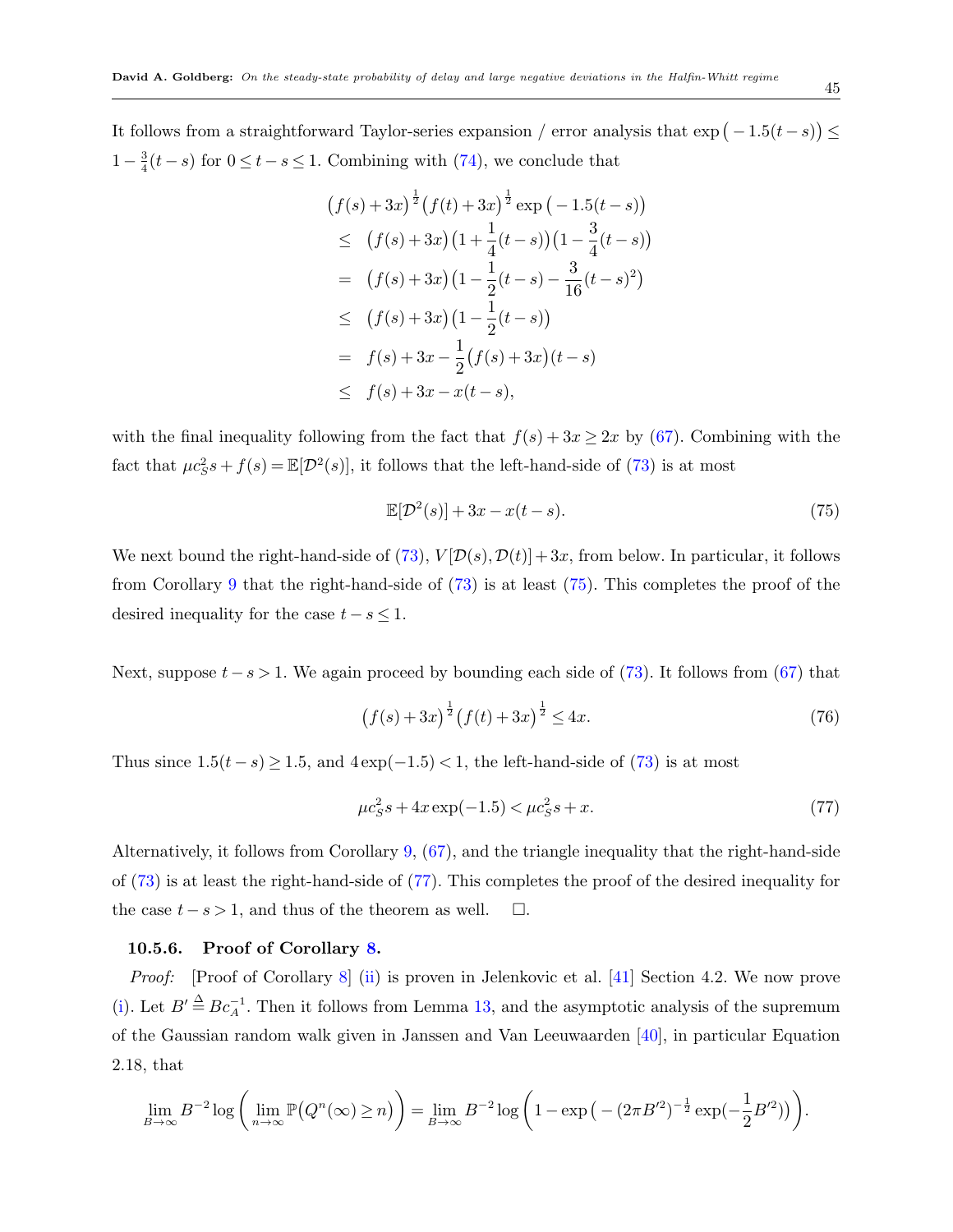Combining with a straightforward asymptotic analysis completes the proof.

Finally, we complete the proof of ([iii](#page-28-4)). Note that for all  $x \in \mathbb{R}$ ,

$$
\mathbb{P}(S_1 \geq x) \leq \mathbb{P}\left(\sup_{i \geq 1} S_i \geq x\right) \leq \mathbb{P}\left(\sup_{t \geq 1} (c_A \mathcal{B}^0(t) - Bt) \geq x\right).
$$

The desired claim then follows from the strong Markov property of B.m., and the basic asymptotics of  $\Phi$ .  $\square$ 

# **Acknowledgements.**

The author would like to thank Dimitris Bertsimas, Ton Dieker, David Gamarnik, Kavita Ramanan, and Gennady Samorodnitsky for their helpful discussions and insights. The author also gratefully acknowledges support from NSF grant no. 1333457.

# **References**

- <span id="page-45-7"></span>[1] M Stegun Abramowitz and IA Stegun. Ia.(1964), handbook of mathematical functions. *Washington: National Bureau of Standards*, 1999.
- <span id="page-45-5"></span>[2] R.J. Adler. An introduction to continuity, extrema, and related topics for Gaussian processes. *Inst. Math. Statist. Lecture Notes - Monograph Series*, 12, 1990.
- <span id="page-45-8"></span>[3] R.J Adler. An introduction to continuity, extrema, and related topics for general gaussian processes. *Lecture Notes-Monograph Series*, 12:i–155, 1990.
- <span id="page-45-3"></span>[4] R. Aghajani and K. Ramanan. Ergodicity of an spde associated with a many-server queue. *arXiv preprint arXiv:1512.02929*, 2015.
- <span id="page-45-4"></span>[5] R. Aghajani and K. Ramanan. The limit of stationary distributions of many-server queues in the halfin-whitt regime. *Preprint*, 2016.
- <span id="page-45-6"></span>[6] P. Billingsley. *Convergence of Probability Measures*. 1999.
- <span id="page-45-9"></span>[7] B. Boukai. An explicit expression for the distribution of the supremum of brownian motion with a change point. *Communications in Statistics-Theory and Methods*, 19(1):31–40, 1990.
- <span id="page-45-1"></span>[8] A. Braverman and JG Dai. Steins method for steady-state diffusion approximations. *Preprint, URL http://people. orie. cornell. edu/jdai/publications/preprints. html*, 2015.
- <span id="page-45-2"></span>[9] A. Braverman and JG Dai. High order steady-state diffusion approximation of the erlang-c system. *arXiv preprint arXiv:1602.02866*, 2016.
- <span id="page-45-0"></span>[10] L. Brown, N. Gans, A. Mandelbaum, A. Sakov, S. Zeltyn, L. Zhao, and S. Haipeng. Statistical analysis of a telephone call center: A queueing-science perspective. *Journal of the American Statistical Association*, 100:36–50, 2005.
- <span id="page-45-10"></span>[11] T. Byczkowski and M. Ryznar. Hitting distribution of geometric Brownian motion. *Studia. Math.*, 173  $(1):19-38, 2006.$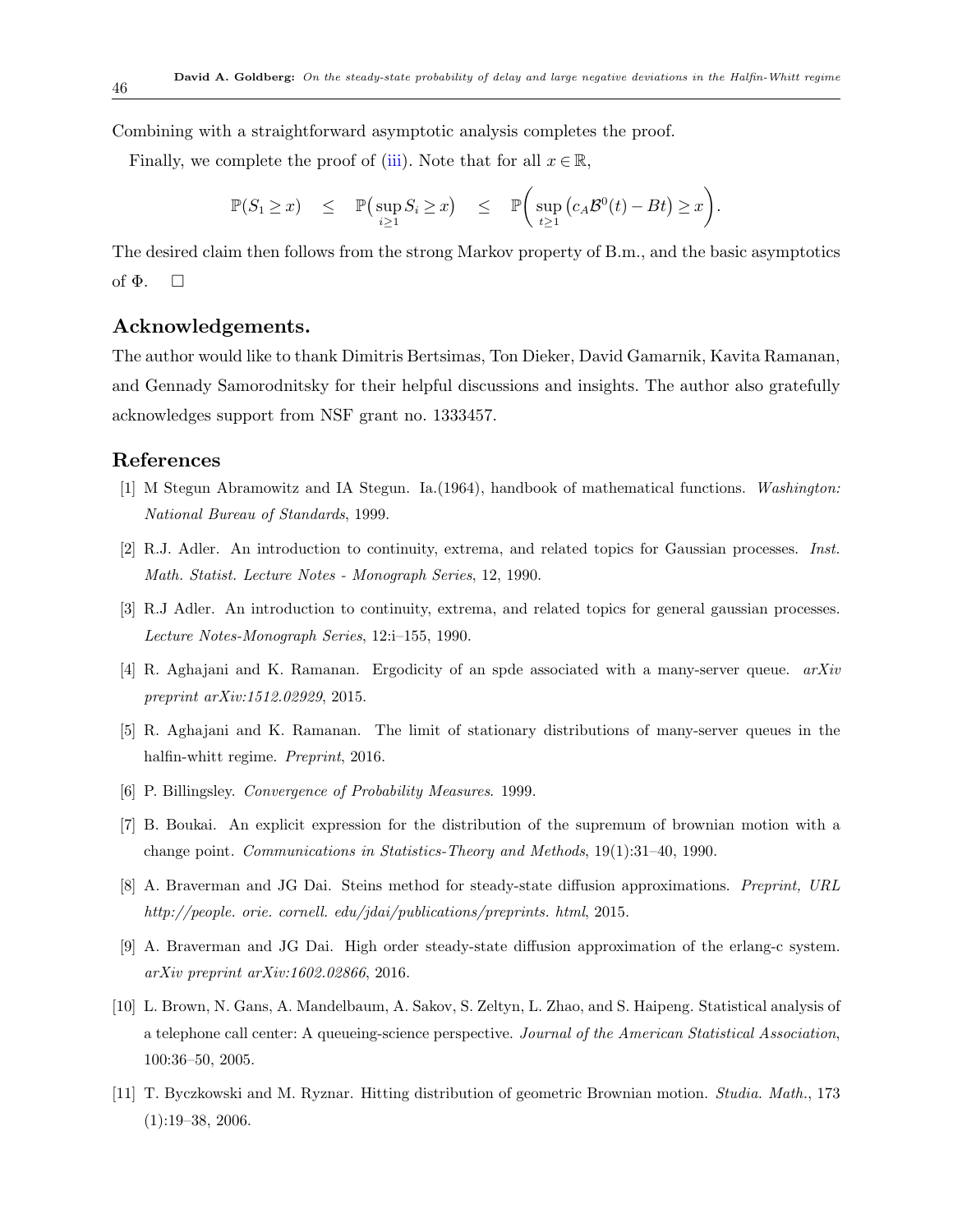- <span id="page-46-15"></span>[12] T. Byczkowski, J. Malecki, and M. Ryznar. Hitting times of Bessel processes. *Preprint*, 2010.
- <span id="page-46-11"></span>[13] D. Cox. *Renewal Theory*. Methuen and Co., 1970.
- <span id="page-46-9"></span>[14] JG Dai and S. He. Many-server queues with customer abandonment: A survey of diffusion and fluid approximations. *Journal of Systems Science and Systems Engineering*, pages 1–36, 2012.
- <span id="page-46-4"></span>[15] JG Dai and S. He. Many-server queues with customer abandonment: Numerical analysis of their diffusion model. *Stochastic Systems*, 3(1):96–146, 2013.
- <span id="page-46-7"></span>[16] JG Dai, S. He, and T. Tezcan. Many-server diffusion limits for G/Ph/n+ GI queues. *The Annals of Applied Probability*, 20(5):1854–1890, 2010.
- <span id="page-46-3"></span>[17] JG Dai, AB Dieker, and Xuefeng Gao. Validity of heavy-traffic steady-state approximations in manyserver queues with abandonment. 2013.
- <span id="page-46-8"></span>[18] JG Dai, AB Dieker, and Xuefeng Gao. Validity of heavy-traffic steady-state approximations in manyserver queues with abandonment. *Queueing Systems*, 78(1):1–29, 2014.
- <span id="page-46-16"></span>[19] D. J. Daley. Bounds for the variance of certain stationary point processes. *Stochastic Processes and their Applications*, 7(3):255 – 264, 1978.
- <span id="page-46-17"></span>[20] D. J. Daley. Tight bounds for the renewal function of a random walk. *Annals of Probability*, 8(3):615 – 621, 1980.
- <span id="page-46-5"></span>[21] AB Dieker and X Gao. Sensitivity analysis for diffusion processes constrained to an orthant. *The Annals of Applied Probability*, 24(5):1918–1945, 2014.
- <span id="page-46-10"></span>[22] A.B. Dieker and X.F Gao. Positive recurrence of piecewise ornstein-uhlenbeck processes and common quadratic lyapunov functions. *The Annals of Applied Probability*, 23(4):1291–1317, 2013.
- <span id="page-46-13"></span>[23] J.L. Doob. The Brownian movement and stochastic equations. *The Annals of Mathematics*, 43(2): 351–369, 1942.
- <span id="page-46-12"></span>[24] J.L. Doob. The elementary Gaussian processes. *Ann. Math. Statist.*, 15(3):229–282, 1944.
- <span id="page-46-1"></span>[25] A.K. Erlang. *On the rational determination of the number of circuits.* The Copenhagen Telephone Company, Copenhagen, 1948.
- <span id="page-46-14"></span>[26] D. Gamarnik and D.A. Goldberg. On the rate of convergence to stationarity of the  $m/m/n$  queue in the halfin–whitt regime. *The Annals of Applied Probability*, 23(5):1879–1912, 2013.
- <span id="page-46-0"></span>[27] D. Gamarnik and D.A. Goldberg. Steady-state *gi/g/n* queue in the halfin–whitt regime. *The Annals of Applied Probability*, 23(6):2382–2419, 2013.
- <span id="page-46-2"></span>[28] D. Gamarnik and P. Momcilovic. Steady-state analysis of a multi-server queue in the Halfin-Whitt regime. *Advances in Applied Probability*, 40:548–577, 2008.
- <span id="page-46-6"></span>[29] D. Gamarnik and A.L. Stolyar. Multiclass multiserver queueing system in the halfin–whitt heavy traffic regime: asymptotics of the stationary distribution. *Queueing Systems*, pages 1–27, 2012.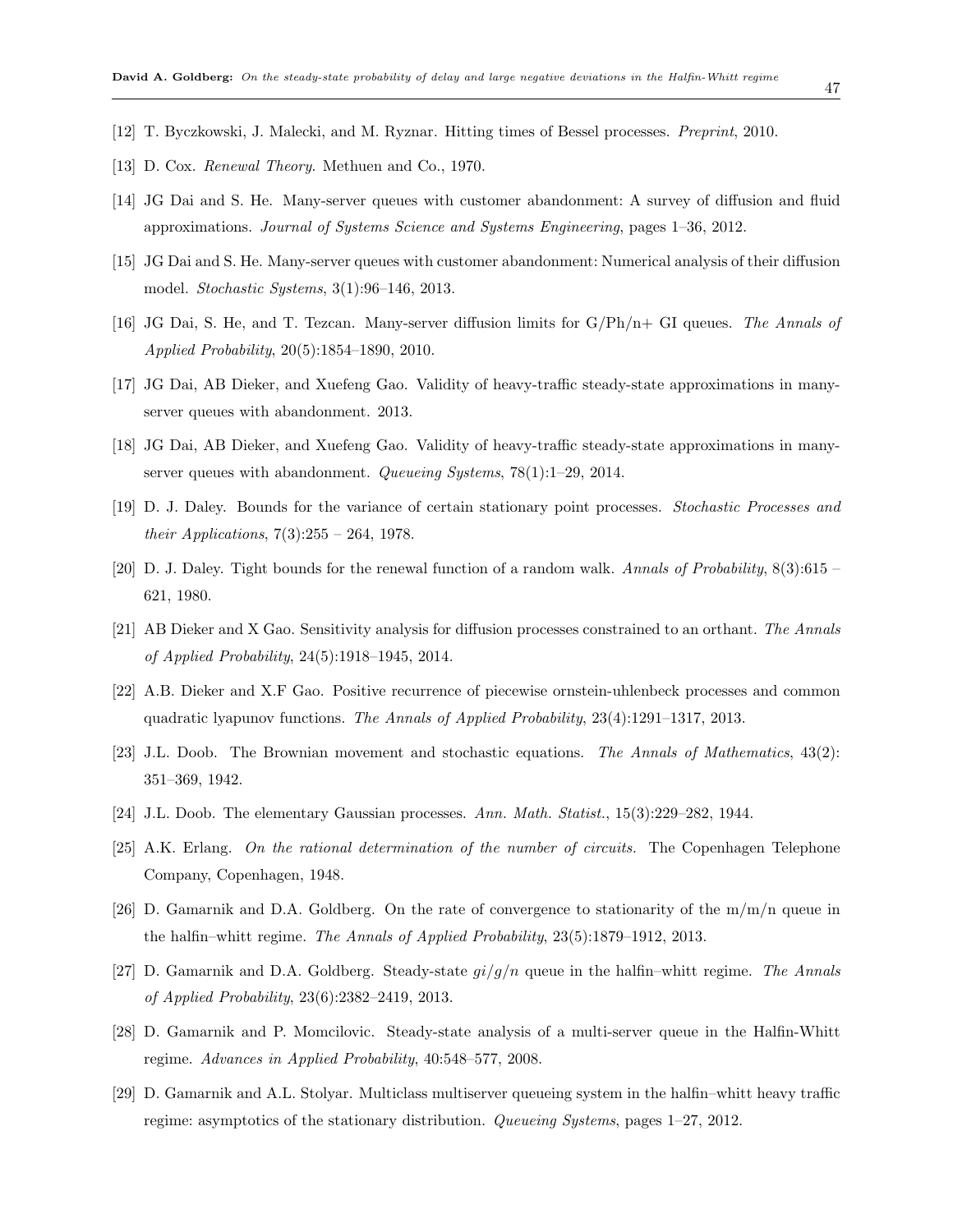- <span id="page-47-4"></span>[30] O. Garnett, A. Mandelbaum, and M. Reiman. Designing a call center with impatient customers. *Manufacturing & Service Operations Management*, 4(3):208–227, 2002.
- <span id="page-47-16"></span>[31] R.K. Getoor and M.J. Sharpe. Excursions of Brownian motion and Bessel processes. *Probability Theory and Related Fields*, 47:83–106, 1979.
- <span id="page-47-14"></span>[32] A. Going-jaeschke and M. Yor. A survey and some generalizations of Bessel processes. *Bernoulli*, 9: 313–349, 2003.
- <span id="page-47-11"></span>[33] I. Gurvich. Diffusion models and steady-state approximations for exponentially ergodic markovian queues. *The Annals of Applied Probability*, 24(6):2527–2559, 2014.
- <span id="page-47-1"></span>[34] S. Halfin and W. Whitt. Heavy-traffic limits for queues with many exponential servers. *Operations Research*, 29(3):567–588, 1981.
- <span id="page-47-17"></span>[35] B.M. Hambly, G. Kersting, and A.E. Kyprianou. Law of the iterated logarithm for oscillating random walks conditioned to stay positive. *Stoch. Proc. Applic.*, 108:327–343, 2003.
- <span id="page-47-9"></span>[36] J. Huang, H. Zhang, and J. Zhang. Diffusion approximations for queueing systems with customer abandonment. *arXiv preprint arXiv:1208.5552*, 2012.
- <span id="page-47-3"></span>[37] Clifford Hurvich and Josh Reed. Series expansions for the all-time maximum of *α*-stable random walks. *Advances in Applied Probability*, 2016.
- <span id="page-47-12"></span>[38] I. Ibragimov and Y. Rozanov. *Gaussian random processes*. 1978.
- <span id="page-47-0"></span>[39] D. Jagerman. Some properties of the Erlang loss function. *Bell System Techn. J.*, 53(3):525–551, 1974.
- <span id="page-47-5"></span>[40] AJEM Janssen and JSH Van Leeuwaarden. Cumulants of the maximum of the gaussian random walk. *Stochastic Processes and Their Applications*, 117(12):1928–1959, 2007.
- <span id="page-47-2"></span>[41] P. Jelenkovic, A. Mandelbaum, and P. Momcilovic. Heavy traffic limits for queues with many deterministic servers. *Queueing Systems: Theory and Applications*, 47(1-2):53–69, 2004.
- <span id="page-47-10"></span>[42] W. Kang and K. Ramanan. Asymptotic approximations for stationary distributions of many-server queues with abandonment. *The Annals of Applied Probability*, 22(2):477–521, 2012.
- <span id="page-47-8"></span>[43] H. Kaspi and K. Ramanan. SPDE limits of many-server queues. *The Annals of Applied Probability*, 23 (1):145–229, 2013.
- <span id="page-47-15"></span>[44] J. Kent. Some probabilistic properties of Bessel functions. *Annals of Probability*, 6(6):760–770, 1978.
- <span id="page-47-13"></span>[45] C. Knessl and JSH Van Leeuwaarden. Transient behavior of the Halfin-Whitt diffusion. *Stochastic Processes and their Applications*, 121(7):1524–1545, 2011.
- <span id="page-47-6"></span>[46] D. Lipshutz and K. Ramanan. On directional derivatives of skorokhod maps in convex polyhedral domains. *arXiv preprint arXiv:1602.01860*, 2016.
- <span id="page-47-18"></span>[47] G. Lorden. On excess over the boundary. *The Annals of Mathematical Statistics*, 41(2):520 – 527, 1970.
- <span id="page-47-7"></span>[48] A. Mandelbaum and P. Momcilovic. Queues with many servers: the virtual waiting-time process in the QED regime. *Math. Oper. Res.*, 33(3):561–586, 2008.